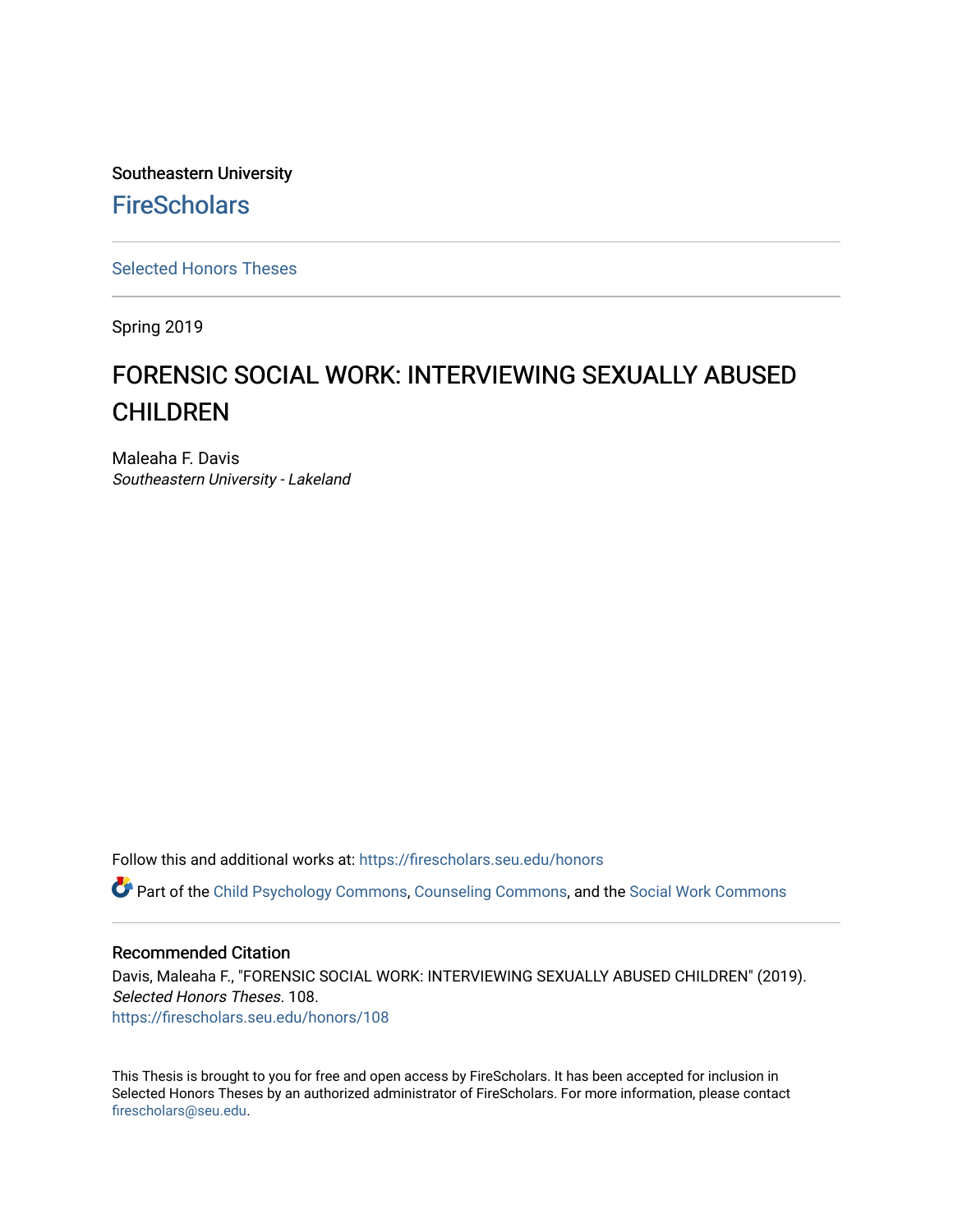# FORENSIC SOCIAL WORK: INTERVIEWING SEXUALLY ABUSED CHILDREN

by

Maleaha Faith Davis

Submitted to the School of Honors Committee

in partial fulfillment

of the requirements for University Honors Scholars

Southeastern University

2019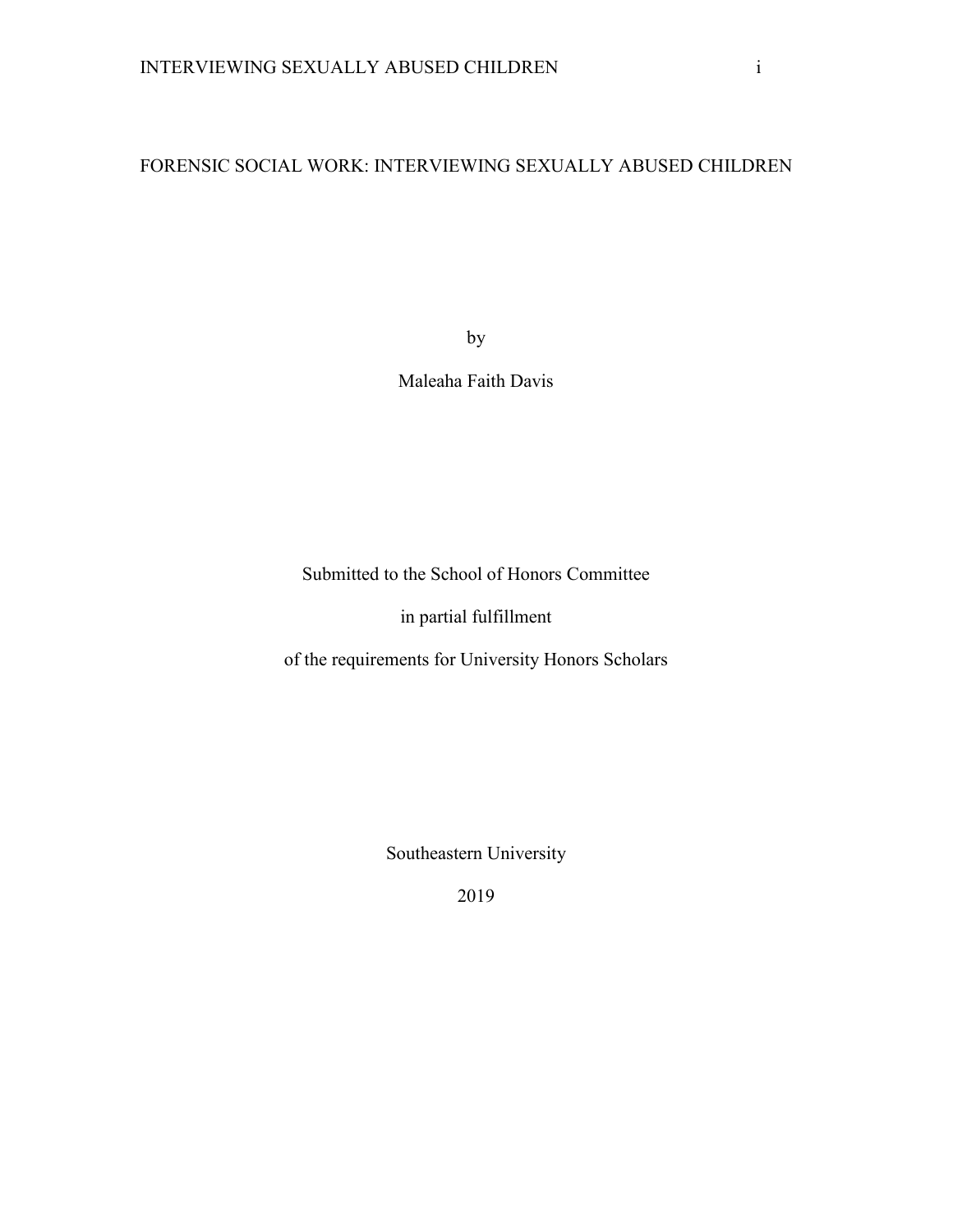Copyright by Maleaha Faith Davis

2019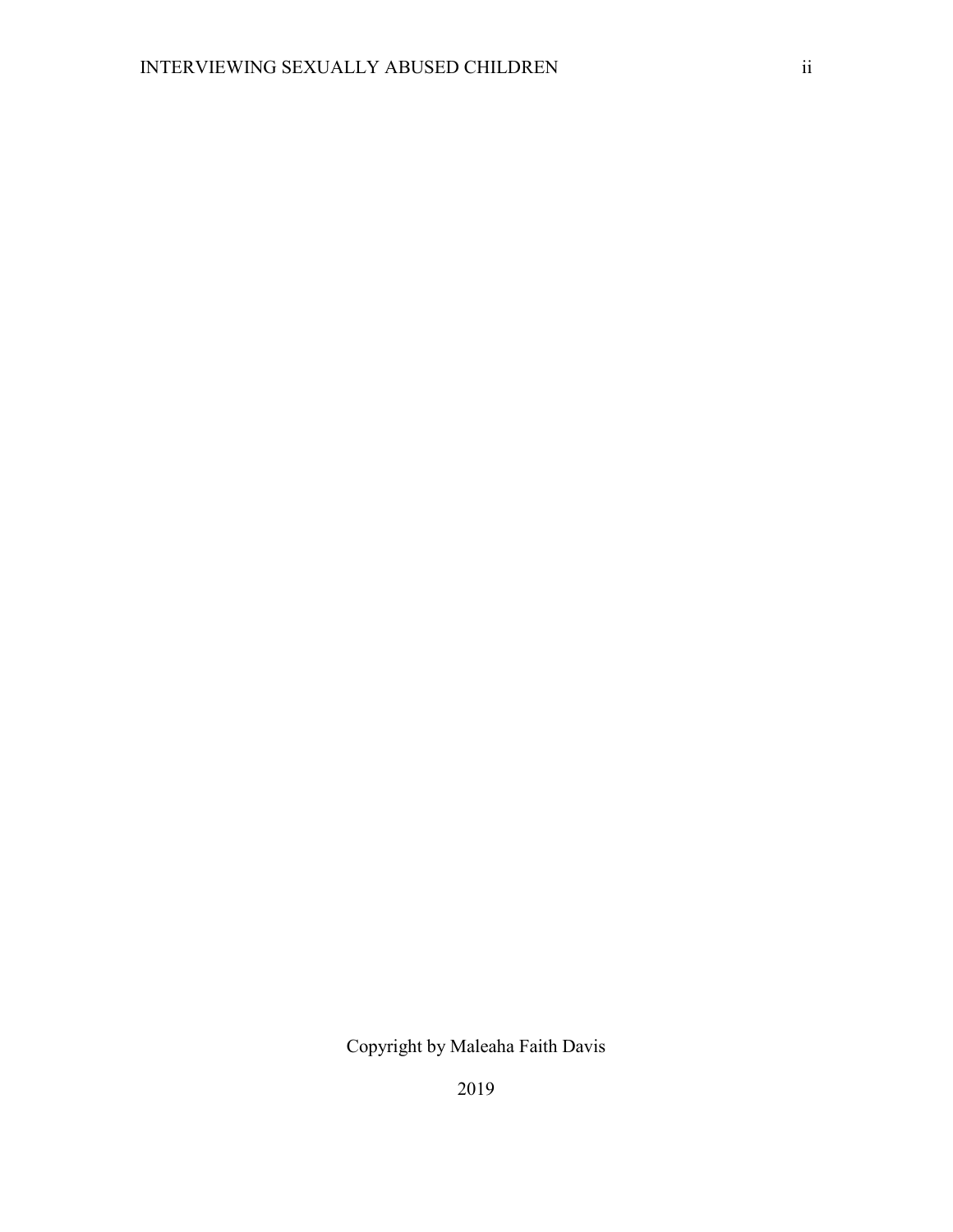#### Abstract

In the United States, each year, there are at least one million cases of child sexual abuse and even more cases that were not reported. For the cases that are reported, the child will meet with a social worker or other professional for a forensic interview. The goal of a forensic interview is to explore claims or suspicions of sexual abuse. The sexually abused children who participate in these interviews have already been traumatized and may not want to disclose. Yet the job of the interviewer is to elicit forensically sound information and details about the events from the children that can be used in court. This must be done without traumatizing the child more and without eliciting false allegations. This paper discusses what factors prevent the child from disclosing. This paper also explores the different protocols and tools the interviewer can implement to elicit more forensically sound information.

KEY WORDS: Child sexual abuse, Forensic interviews, Disclosure of abuse, Interview Protocol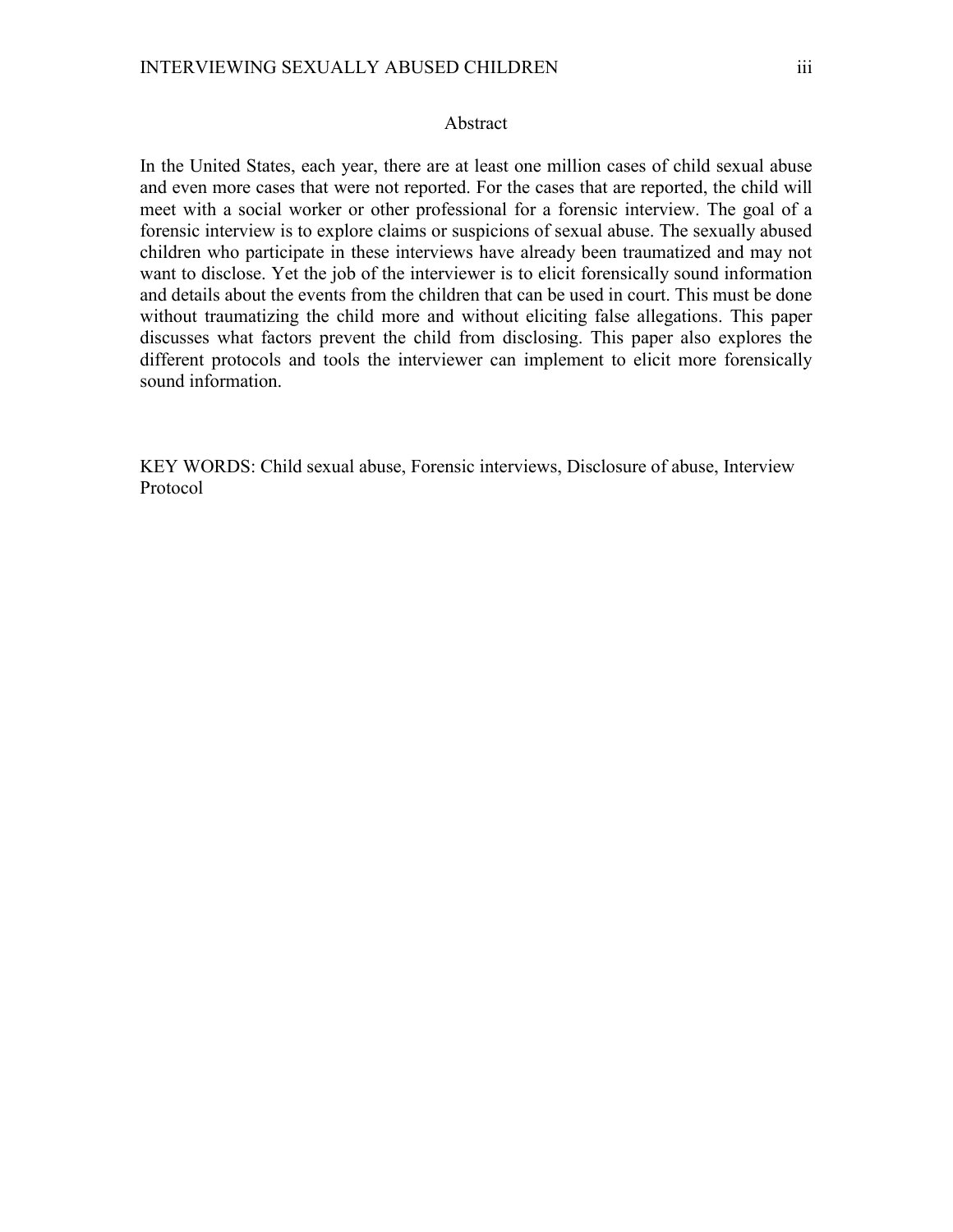# Table of Contents

| 2. |                                                                                                                                                                                                                                                                                                                                                                                                                                                                                                                         |  |
|----|-------------------------------------------------------------------------------------------------------------------------------------------------------------------------------------------------------------------------------------------------------------------------------------------------------------------------------------------------------------------------------------------------------------------------------------------------------------------------------------------------------------------------|--|
| 3. |                                                                                                                                                                                                                                                                                                                                                                                                                                                                                                                         |  |
|    | A. What the Forensic Social Worker Should Know Before the Interview ---- 5<br>$\mathbf{i}$ .<br>National Institute of Child Health and Human Development ------9<br>ii.<br>Recognizing Abuse Disclosure Types and Responding -----------10<br>iii.<br>iv.<br>$V_{\cdot}$<br>$\overline{\mathbf{v}}$<br>StepWise Guidelines - The Next Generation -------------------------18<br>V11.<br>National Children's Advocacy Center's Interview Structure -----21<br>V111.<br>1 <sub>1</sub><br>11.<br>111.<br>iv.<br>V.<br>V1. |  |
| 4. |                                                                                                                                                                                                                                                                                                                                                                                                                                                                                                                         |  |
| 5. |                                                                                                                                                                                                                                                                                                                                                                                                                                                                                                                         |  |
|    |                                                                                                                                                                                                                                                                                                                                                                                                                                                                                                                         |  |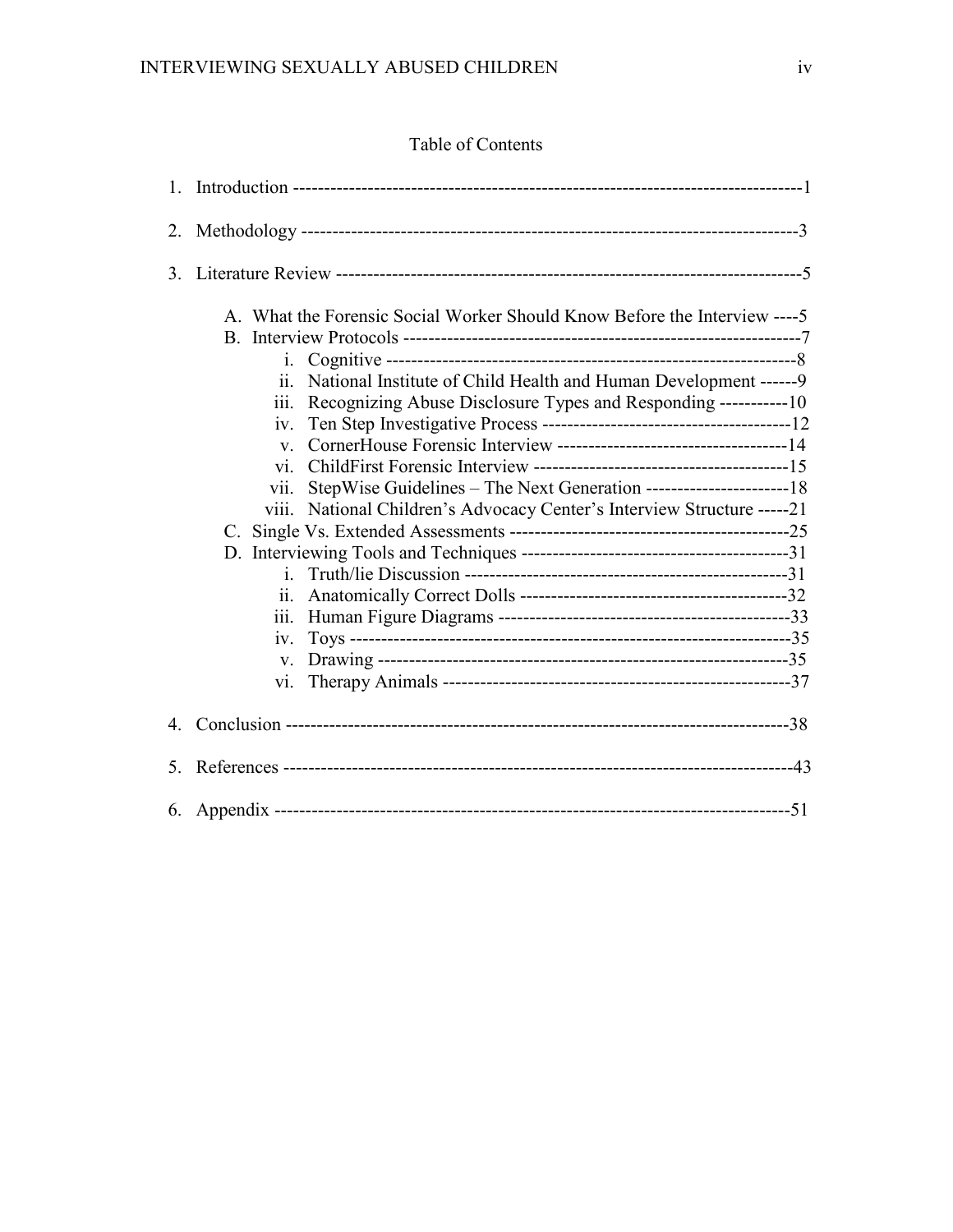An eight-year old boy has been exhibiting odd behaviors as described by his teachers. The boy has been falling asleep in class and not concentrating on his work. Recently, the boy has been soiling his pants even though he previously had no issues relieving himself in the toilet. The boy has also become very violent when playing with the toys and his classmates. His teachers have noticed that sometimes it seems like the physical boy is in the classroom, but with a completely different personality. There are concerns because previously the boy was a smart, active, and bright student. Unbeknownst to the teachers, these new and strange symptoms are caused by traumatic experiences at home. The young boy has not been sleeping because late at night his father sneaks into his room and rapes him. What the teachers have observed are the boy's physical, mental, and behavioral reactions to these traumatic experiences.

Each year, in the United States alone, there are at least one million reported cases of child sexual abuse (Greydanus & Merrick, 2017). One million is a large amount of cases, however, there are many more cases that go unreported. Professionals cannot do anything for those that are not reported, however, professionals can do their part to help the traumatized child in reported cases. When a case of child sexual abuse is reported, an investigation begins. These investigations consist of interviewing the child, causing them to remember, verbalize, and relive the painful experience. It is possible that the interviews can traumatize the child more.

Social Workers are hired to conduct these interviews in the least traumatizing way, while still getting forensically accurate information for prosecution of the perpetrator. It is a balancing act to be sensitive to the child's needs and the needs of the court. A successful forensic social worker conducting the interview acknowledges the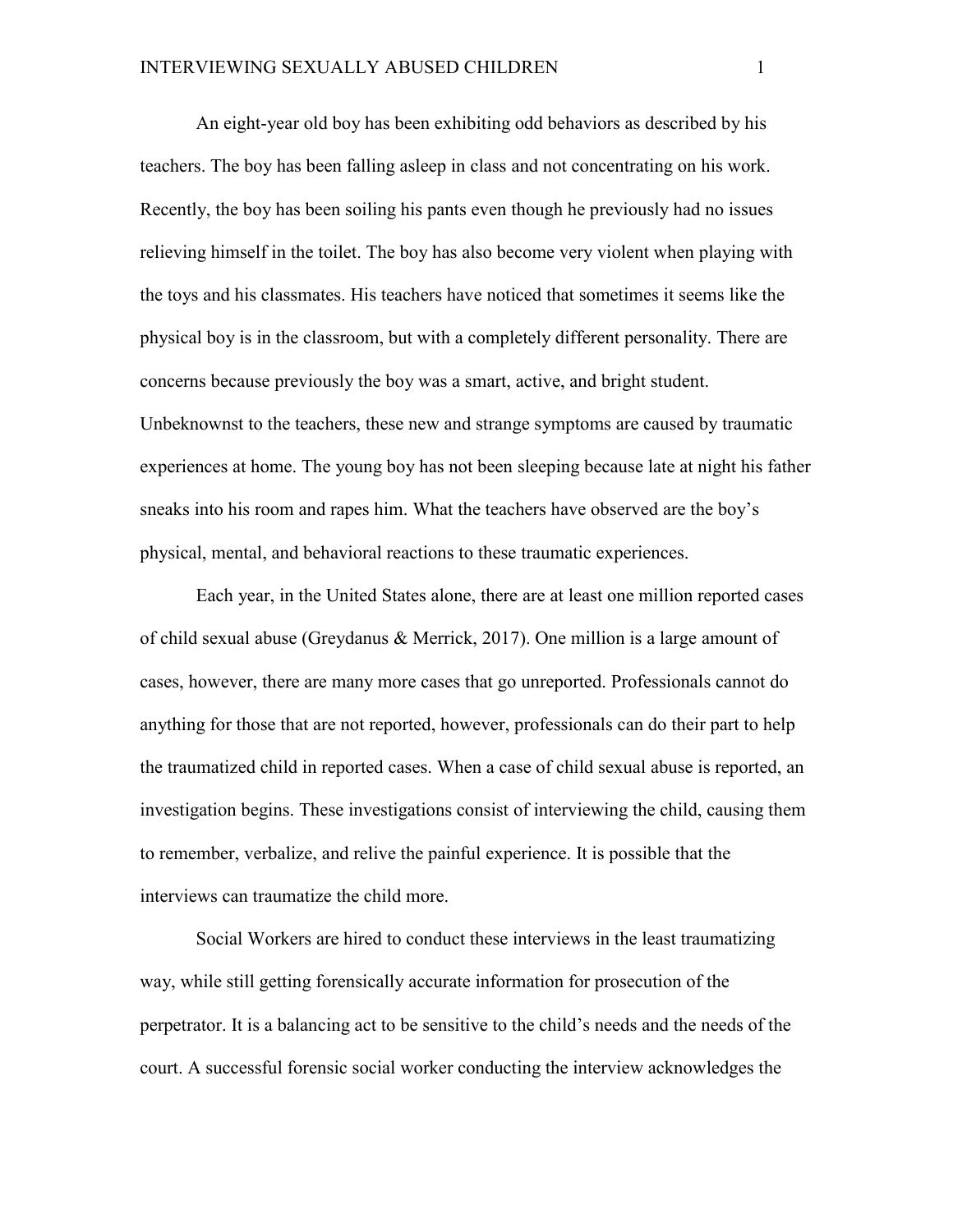child's abilities and limitations, practices sensitively, and elicits accurate evidence for the courts.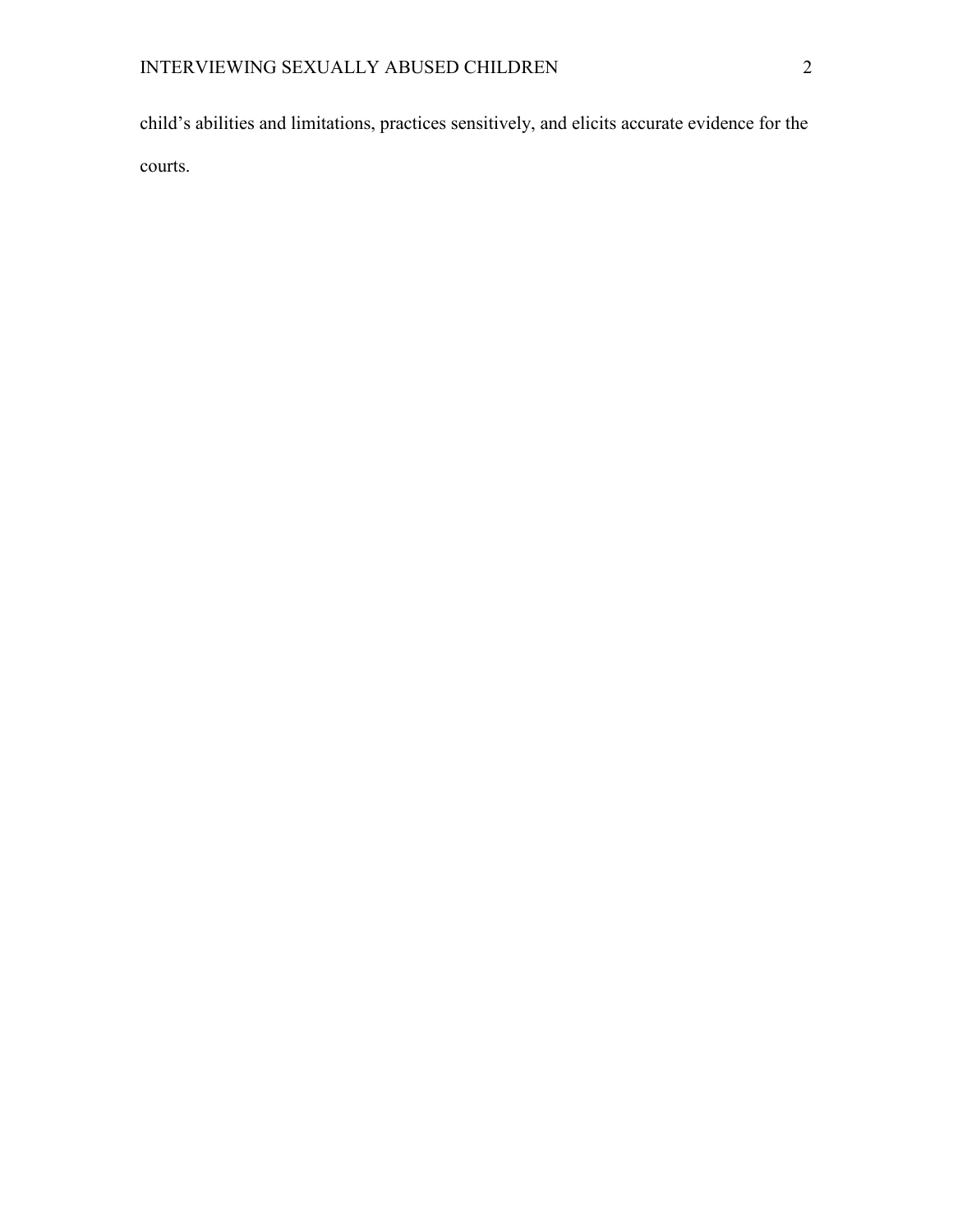#### **Methodology**

A large amount of research has been done in this field to understand and improve the practice done by the social workers doing the interviewers. Research on the best practice protocols, such as the National Institute of Child Health and Human Development (NICHD) protocol, have been conducted. There has been a focus on the factors that affect the interviews success, such as child related factors, trauma related factors, and interview related factors. Many new and unique techniques have also been tested and suggested for use in these interviews.

At this time a study would not have been feasible due to the sensitive nature of the subject and vulnerable population, thus, making this thesis an extended literature review on child forensic interviewing. More specifically, the following paper sought to answer the research questions listed below. Southeastern University's library databases, most often Ebsco, have been scoured to find article using many search terms. Google Scholar was also used to find scholarly articles. Finally, references from articles found were used to find more useful material. The following research questions were based on previous knowledge, conversations with an expert on the subject, and a few journal articles.

The research questions are:

- What are different protocols used for interviewing alleged sexually abused children?
- What should the interviewers know about the effects of the abuse on the children before the interview?
- How does the child's age, gender, and specific trauma history affect their willingness to share?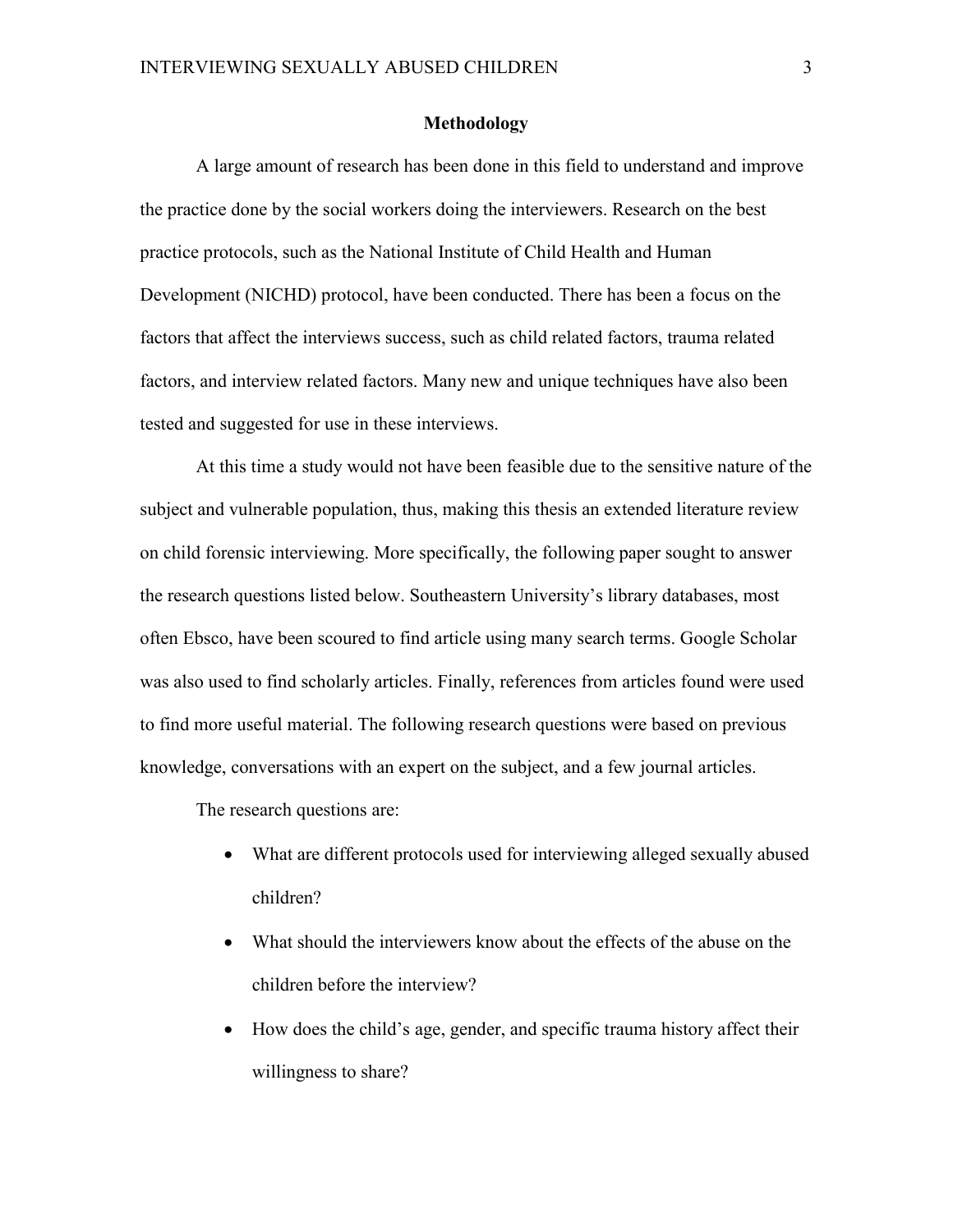- How can the interviewer affect the children's statements about the alleged sexual abuse?
- What are the different interviewing techniques used to make children comfortable and their effects?
- "If sexually abused children participating in a forensic interview, participate in either a single interview or multi-interview protocol, which will provide the least traumatizing and most forensically sound results?" (Davis, 2018, p. 3)

The writer expected to find two or three interview protocols that are widely used to improve the accuracy of child forensic interviews. Also, the writer expected to find a multitude of factors that affect the willingness of the abused child to disclose as well as the success of the interview. Based on previous knowledge and portrayals in entertainment, it was believed that the use of anatomically correct dolls was standard and would be corroborated in the literature.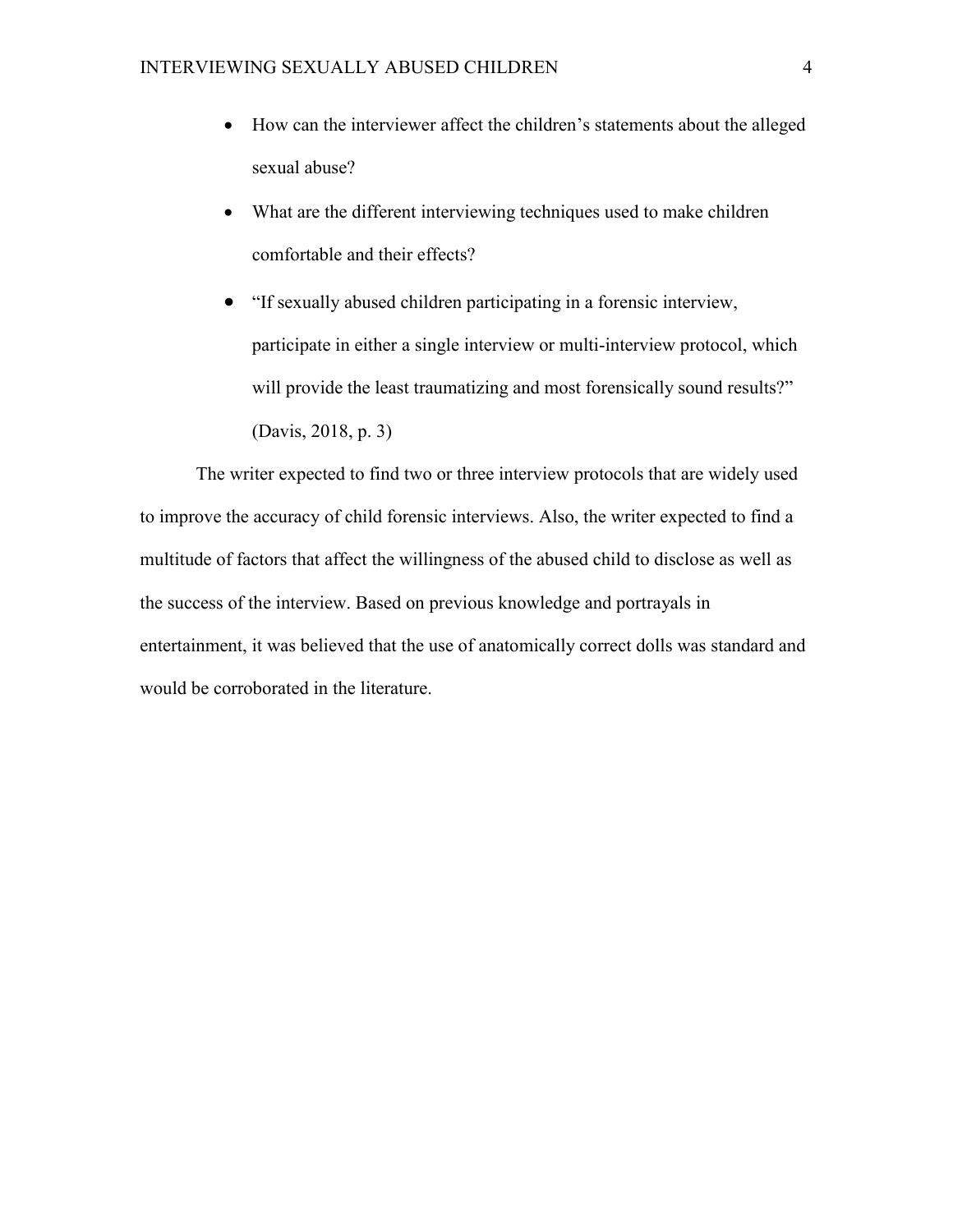#### **Literature Review**

Child sexual abuse "remains a cataclysmic phenomenon" around the world, in fact, there are at least one million reported cases of child sexual abuse in the United States each year (Greydanus & Merrick, 2017). That means many interviews are conducted of children who are not ready to disclose, who may also be scared, and possibly not cognitively able to explain what has occurred. As a professional, the social worker conducting the interview should not cause more undue harm to the already traumatized child. The interviewer must be aware of the child's needs, abilities, and limitations when trying to elicit information about the event(s) that can hold up in court. There has been much research on the protocols followed, factors to consider, and different techniques to aid in the interview process. A review of this research is provided here.

#### **What the Forensic Social Worker Should Know Before the Interview**

Before any social worker begins their career of forensic interviewing sexually abused children, they must understand the grooming process and how that affects the child's willingness to share. Grooming, also known as the seduction stage, is the way the abusers get the child alone and prepare the child for the sexual contact (Bennett & O'Donohue, 2014). The exact grooming that occurred will be different for every case. However, there are certain common techniques that perpetrators use. One grooming tactic perpetrators use is desensitizing the victim and blurring the lines of what is and is not appropriate (Bennett & O'Donohue, 2014; Van Gijn & Lamb, 2013). Offenders desensitize the victim, "by associating ordinary physical contact (e.g., wrestling, cleaning) with inappropriate touches, sexually tinged comments and behaviors, and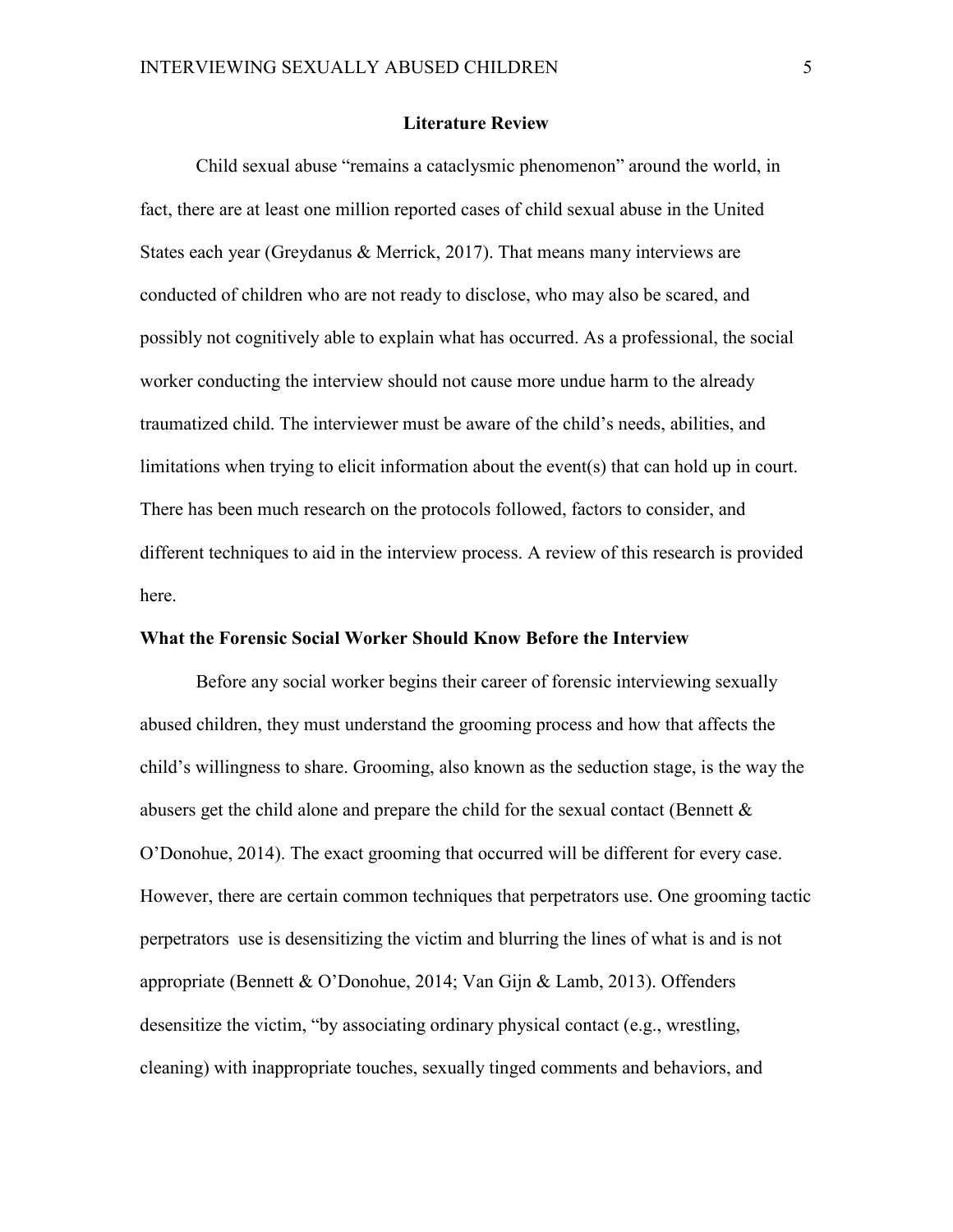disregard for the children's privacy" (Van Gijn & Lamb, 2013, p. 134). Other strategies include giving the child extra attention, this allows the child to create a positive association with the abuser (Bennett & O'Donohue, 2014). Some examples of this extra attention includes playing sports, games, or even teaching the child (Bennett  $\&$ O'Donohue, 2014). Bribing is another common way abusers prepare the child (Bennett  $\&$ O'Donohue, 2014). This becomes an incentive; the child may think that if they comply, they will receive another gift. Other techniques used include that of persuasion and coercion (Bennett & O'Donohue, 2014; van Gijn & Lamb, 2013). It is important to note that grooming is not reserved specifically for the victim. An offender may also groom the victim's family (Bennett & O'Donohue, 2014). They do this by gaining the parents' trust and respect so that they may be given a time and maybe even location to perpetrate the act (Bennett & O'Donohue, 2014).

The interviewer needs to have knowledge of what other factors affect disclosure and the interview results. Children are not likely to disclose sexual abuse and if they do, it usually takes a long time (McElvaney, 2015). Fear of upsetting their parents, fear of consequences, and fear of not being believed have led to some of the delayed disclosures (McElvaney, 2015). Non-disclosure and partial disclosures can also be caused by courtmandated interviews. There is a perceived power imbalance between the interviewer and the interviewee, which is heightened through court-mandated practice (Regehr & Antle, 1997). Disclosure during these interviews may be limited because the interviewee may not be sure whose side the interviewer is on and if the interviewer's power will be used against them (Regehr & Antle, 1997). The interviewer needs to dispel these fears to create a more productive interview.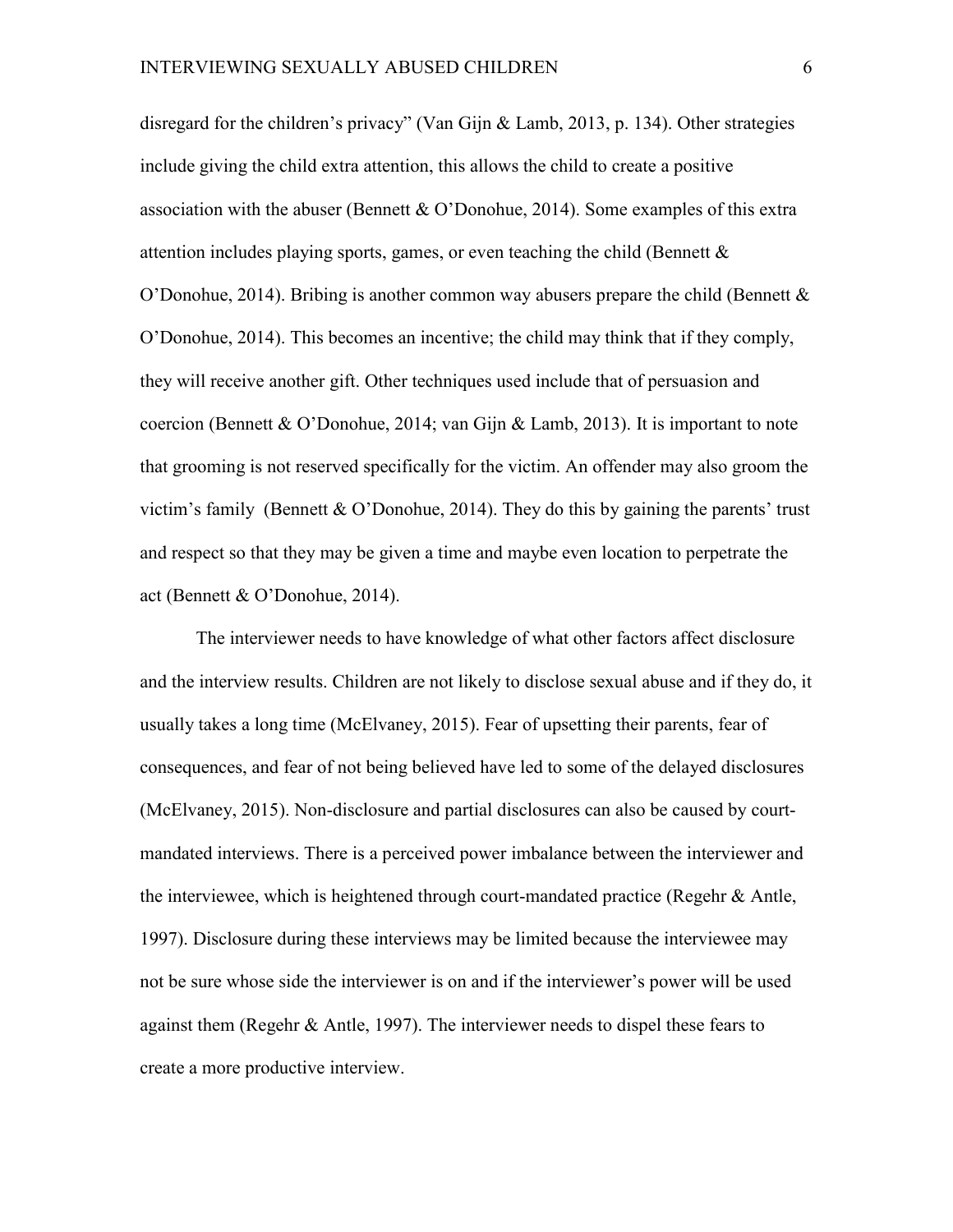Other factors that affect the productivity of the interview are gender, age, culture, and motivation. In 2003 Lamb and Garretson conducted a study to examine the effects of interviewer gender and child gender. The study found that gender effected responses based on age and type of questions (Lamb & Garretson, 2003). It was further found that younger children provided more details in response to suggestive questions from interviewers of the opposite gender (Lamb & Garretson, 2003). However, Lamb and Garretson (2003) noticed that gender effects were minimalized when the interviewer was following a protocol such as the NICHD protocol. The child's age also affects their responses during the investigative interviews. Disclosure of information during the interviews increases with age (Leach, Powell, Sharman, & Anglim, 2017). The study by Leach, Powell, Sharman, and Anglim (2017) also showed an interaction between age and other factors. The interactions observed show that younger children were less likely to disclose about intrafamilial abuse and that school-aged and young children were more likely to disclose when the abuse was more severe (Leach et al., 2017). In another study, it was seen that older children provided more details to all prompt types (Lamb et al., 2003). Other factors that may change the effectiveness of interviews are the child's socioeconomic and cultural backgrounds. The communicative skills of children from disadvantaged and culturally ethnic backgrounds may be less complex (Mordock, 2001). Other factors that Mordock (2001) discussed in his article were the child's motivation to remember and cognitive abilities.

## **Interview Protocols**

For the best interview results, protocols have been developed to provide a better way of questioning the alleged child victims. Currently there are multiple protocols being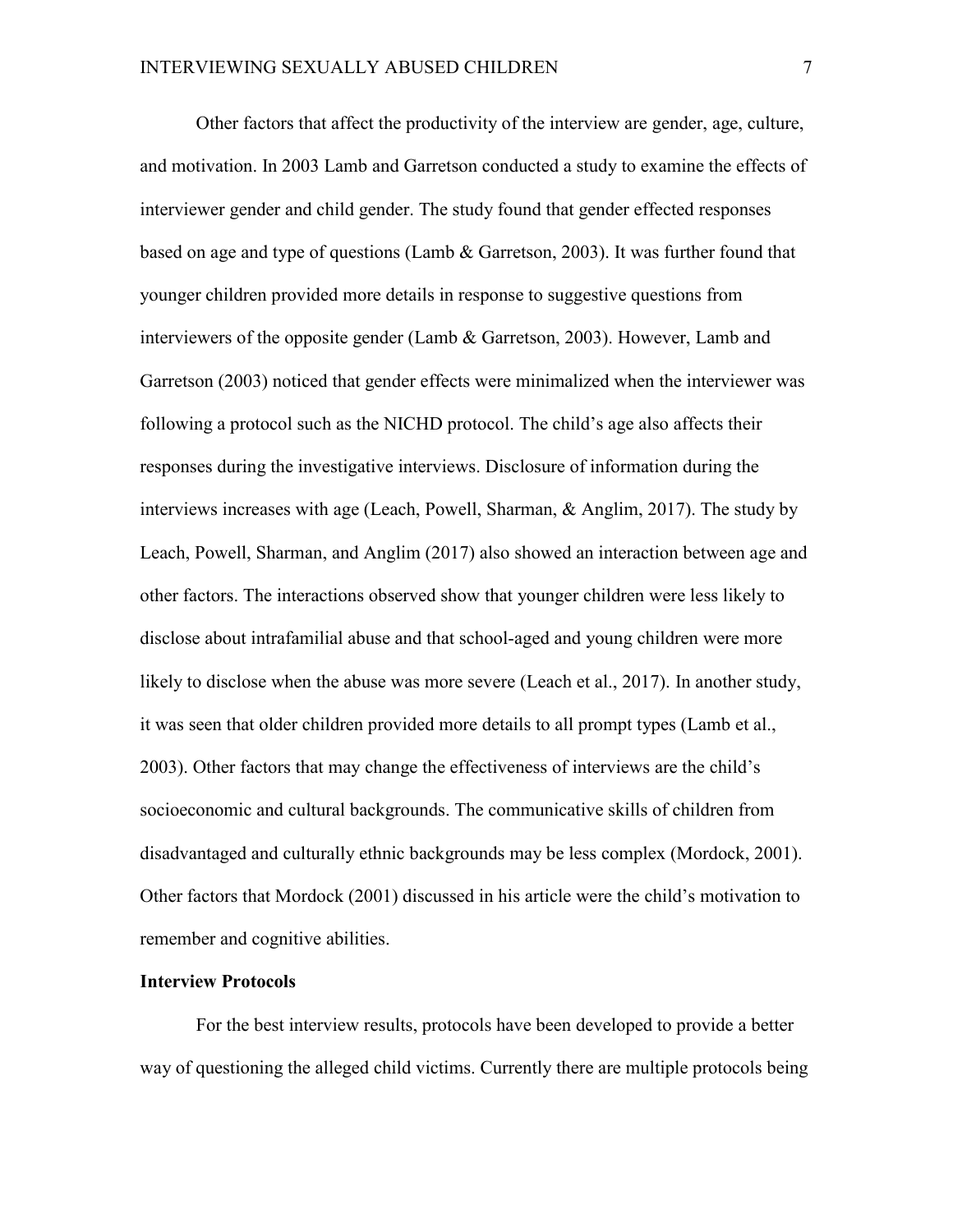used in practice. Several of the well-known protocols have similar components with little variations.

#### **Cognitive interview.**

Malloy, Johnson, and Goodman (2013) provide information on two widely known interview protocols, the National Institute of Child Health and Human Development (NICHD) protocol and cognitive interviews. Originally created for adults, it has been seen that cognitive interviews elicit more correct information than with a typical interview (Malloy et al., 2013). Like most interview protocols, cognitive interviews are split in multiple phases. The four phases of the cognitive interview are rapport building, explanation of goals, substantive information, and closing phases

(AppendixB\_Modelinfosheets.pdf, n.d.). The substantive stage of the cognitive interview also has four phases. The interviewee is first asked in the substantive phase to imagine themselves back at the event. This mental reinstatement is called context reinstatement *(*AppendixB\_Modelinfosheets.pdf*,* n.d.; Malloy et al., 2013). Once the interviews have accomplished context reinstatement, the alleged victims are asked to give as much detail and disclose as much as possible in the report all phase

(AppendixB\_Modelinfosheets.pdf, n.d.; Malloy et al., 2013). Next, interviewers progress to the chronological and changing order phase. In this phase the interviewee is to describe the event in chronological order and then describe it in a reversed order

(AppendixB\_Modelinfosheets.pdf, n.d.; Malloy et al., 2013). Finally, the interviewee is to share the event from the perspective of someone else

(AppendixB\_Modelinfosheets.pdf, n.d.; Malloy et al., 2013). In their article, Malloy et al. (2013) suggest that modifications to the cognitive interview may need to be made to be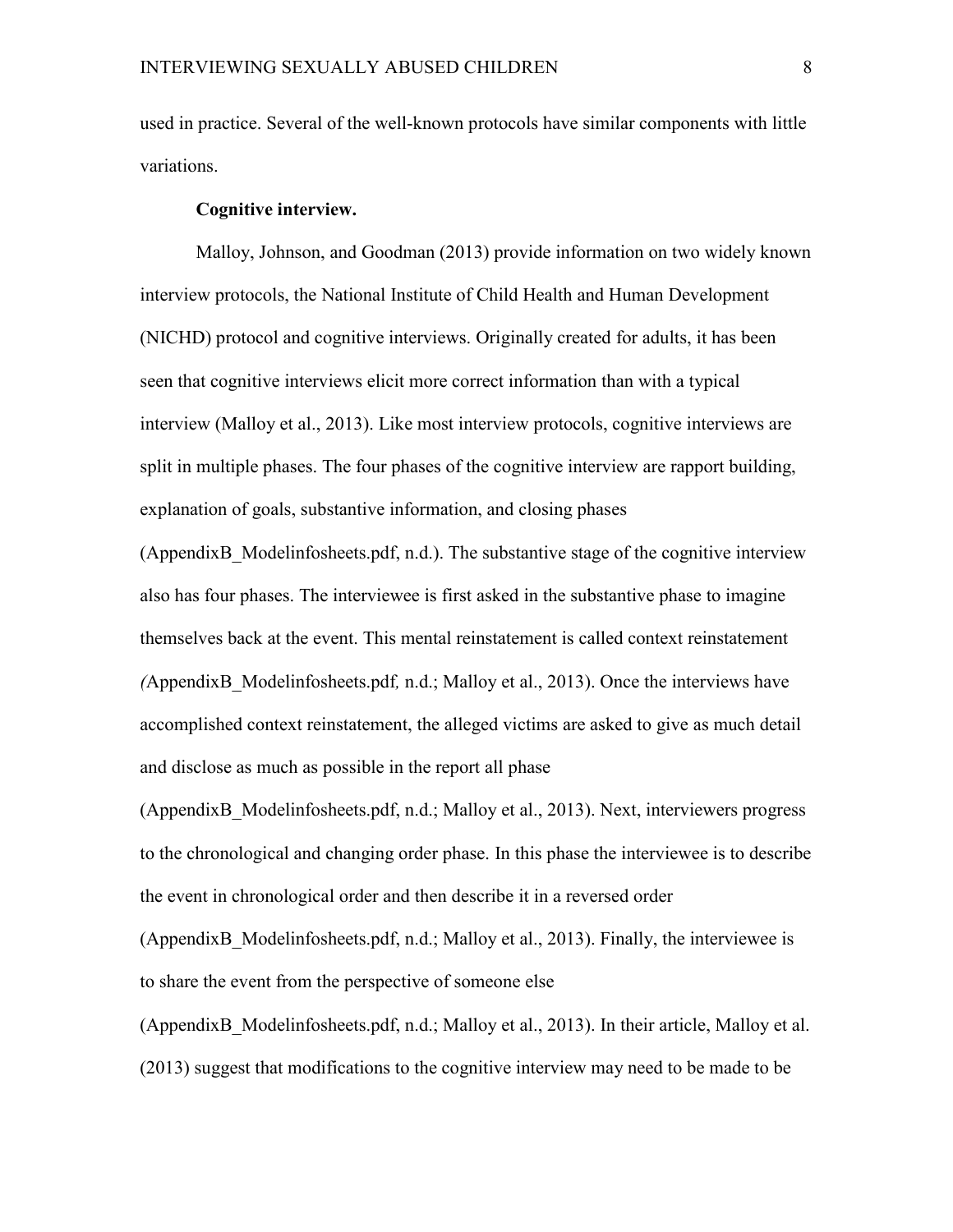more appropriate for children's cognitive abilities. There is one modification to the cognitive interview in use. The modified cognitive interview has been used for children between the ages of four and nine (AppendixB\_Modelinfosheets.pdf, n.d.). The modified interview does not have the interviewee recount the experience backwards or in someone else's perspective, instead this interview format has the child tell the event in chronological order twice (AppendixB\_Modelinfosheets.pdf, n.d.).

#### **National Institute of Child Health and Human Development protocol.**

The NICHD protocol is one of the most researched and validated interview guidelines (Fängström, Sarkadi, Lucas, Calam, & Eriksson, 2017; Malloy et al., 2013). It consists of two main stages known as the pre-substantive and substantive stages (Malloy et al., 2013). In the pre-substantive stage, the introduction is followed by a rapport building phase that is intended to allow the child to become comfortable with the interviewer (Ahern & Lyon, 2013; Malloy et al., 2013). During the rapport building phase, interviewers ask the child of their likes and dislikes, as well as, asking the child to recall a neutral event (Ahern & Lyon, 2013). Discussion of a neutral event during this phase should help the child feel less embarrassed when sharing about maltreatment (Price, Ahern, & Lamb, 2016) The results of a study conducted by Price et al. (2016) showed that children were more productive in the interviews when the rapport phase used invitations, event questions, and questions about likes and dislikes. A successful rapport building phase can result in more complete and accurate information during the substantive stage (Price et al., 2016).

After a transitional phase, the substantive phase, which focuses on question types, begins (Malloy et al., 2013). Questions are typically presented in the following order: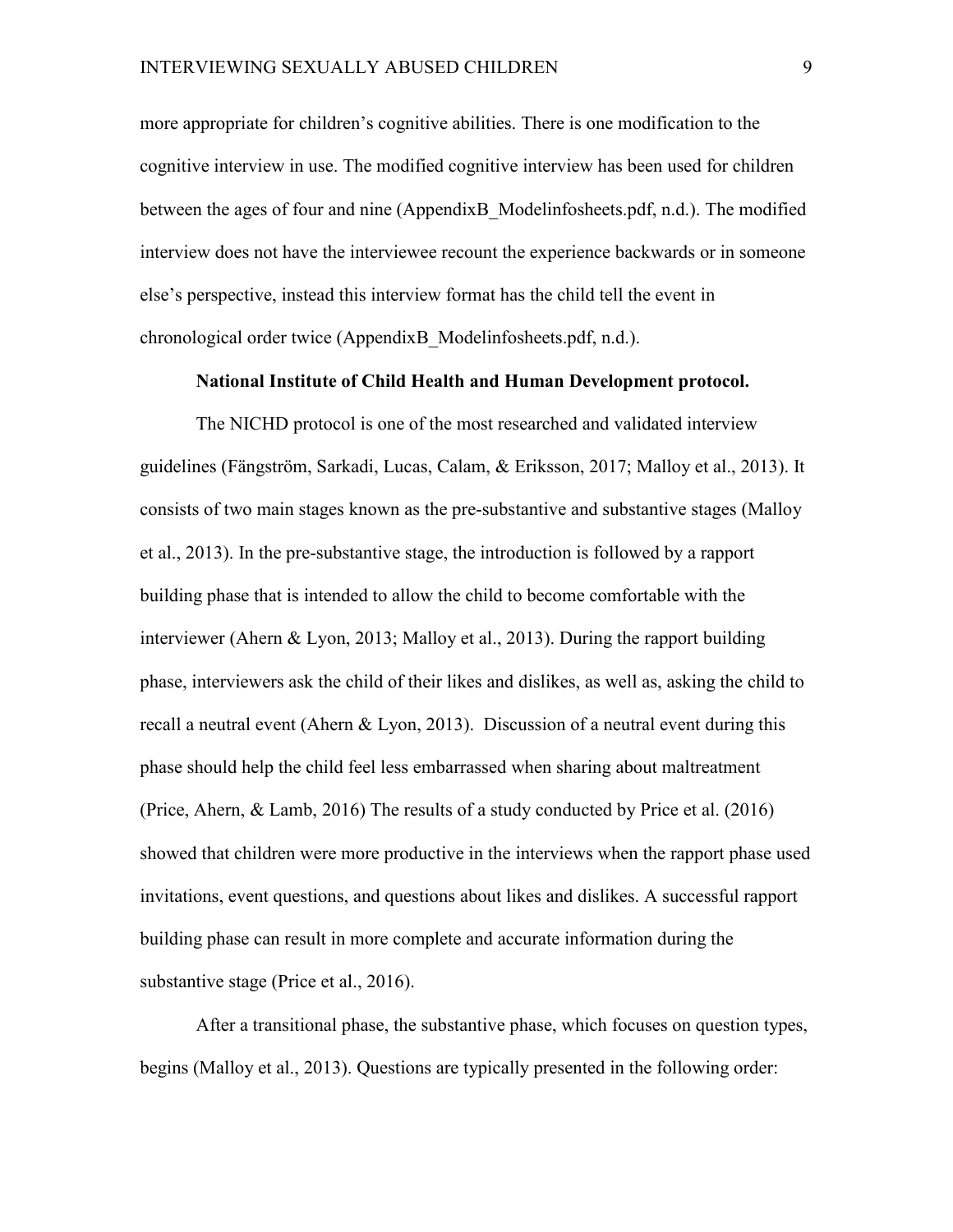invitation, follow up invitation prompts, cued invitations, and some directed questions (Malloy et al., 2013). Invitation prompts are open-ended, include minimal input from the interviewer, and simply invites the child to narrate an event (Malloy et al., 2013). "Follow-up prompts (e.g., "Then what happened?") can be used to encourage the reporting of additional free recall details" (Malloy et al., 2013, p. 116). Cued invitations follow and prompts the child to elaborate on information already reported. Sometimes a few direct questions may be necessary. Direct questions are focused questions that ask for more detail about an event the child has already mentioned in the interview (Malloy et al., 2013). Option posing and suggestive questions should be avoided (Malloy et al., 2013). The results of an explorative study by Fängström, Sarkadi, Lucas, Calam, and Eriksson (2017) suggests that evaluative questions could be useful in eliciting statements of distress or discomfort. In the study, many children did not provide evaluative information until asked an evaluative question (Fängström et al., 2017). Similarly, Ahern and Lyon (2013) found in their study that cued-emotion prompts were the most productive question type in producing emotional language. However, more research needs to be conducted on the usefulness of evaluative questions and cued-emotion prompts.

#### **Recognizing abuse disclosure types and responding (RADAR).**

Two protocols have stemmed from the NICHD protocol, one of these being Recognizing Abuse Disclosure types and Responding (RADAR). RADAR interviews have many components. The first component to the RADAR interview is introduction and engagement. This is where the interviewer introduces themselves to the child and begins to build rapport (AppendixB Modelinfosheets.pdf, n.d.). Next the child is given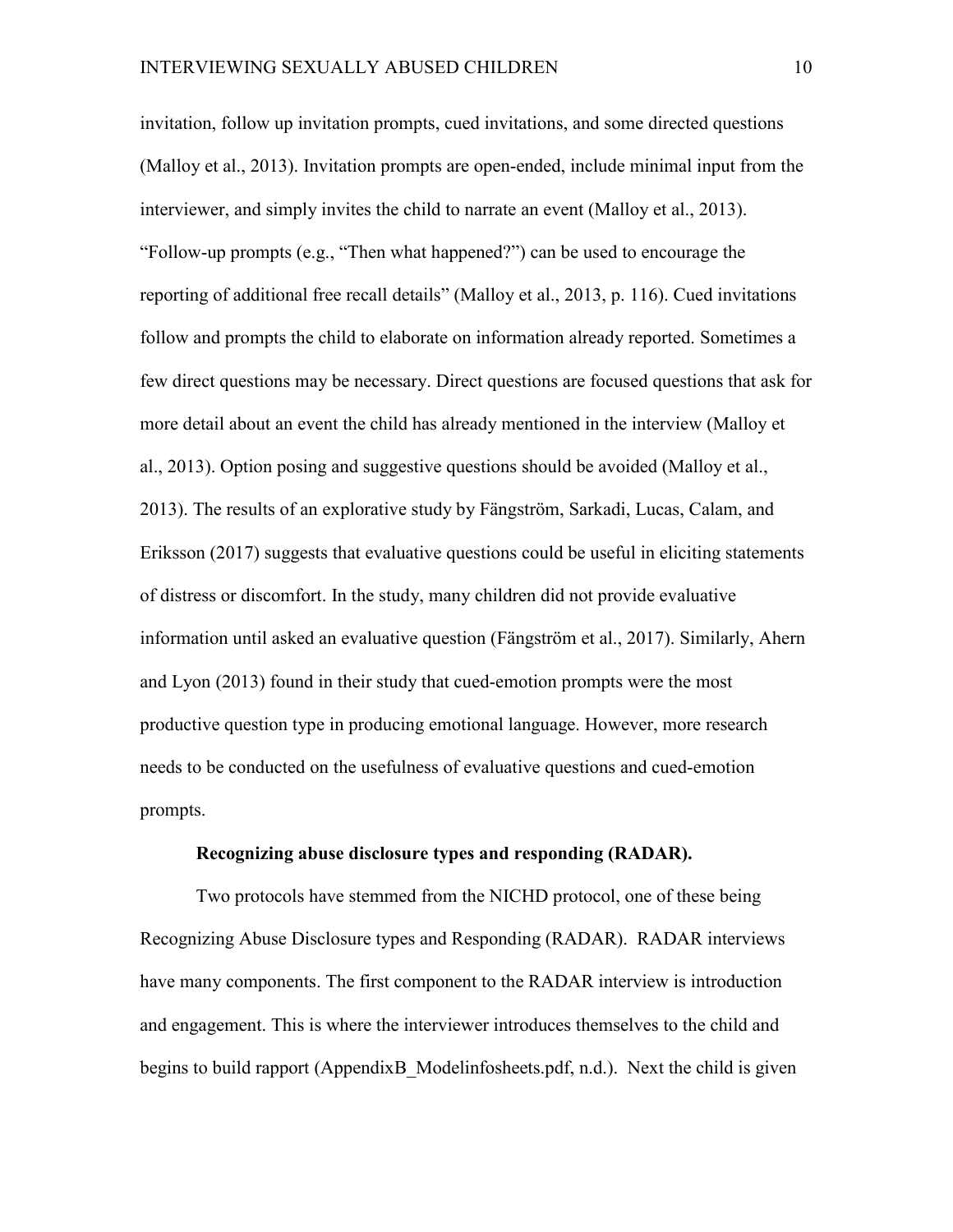the opportunity to ask questions, this is unlike other protocols that usually allow this at the end of the interview (AppendixB\_Modelinfosheets.pdf, n.d.; Faller, 2015). Orientation is the next component, which is when the interviewer informs the child of note-taking, video-recording, and anyone observing (AppendixB\_Modelinfosheets.pdf, n.d.). After interview rules are explained. The rules explained are that it is okay to say "I do not know", to correct the interviewer when they are wrong, and to tell the truth (AppendixB\_Modelinfosheets.pdf, n.d.). Like in other protocols, the next step is narrative practice with a neutral subject so that the child becomes comfortable and understands how much information the interviewer is looking for (AppendixB Modelinfosheets.pdf, n.d.). Different than the NICHD protocol, the interviewer conducts a barrier assessment in the beginning of the interview. The barrier assessment is conducted by the interviewer asking the child how he/she feels about talking to them, whether he/she or someone else is worried, and concludes with a verbal contract with the child agreeing to do their best (AppendixB\_Modelinfosheets.pdf, n.d.; Faller, 2015). From there the interviewers have a transition decision tree to help them to decide how to proceed and once possible disclosure is assessed, the interviewer moves to transition questions. Transition questions are open-ended, non-leading, and non-suggestive questions that are focused directly on abuse (AppendixB\_Modelinfosheets.pdf, n.d.). As the interview progresses the interviewer needs to elicit detailed information related to the abuse (AppendixB\_Modelinfosheets.pdf, n.d.). After this, a break is taken and when the break ends, the interviewer asks their final clarifying questions (AppendixB\_Modelinfosheets.pdf, n.d.). From here the child is given another opportunity

to ask questions and then the interviewer closes respectfully on a neutral topic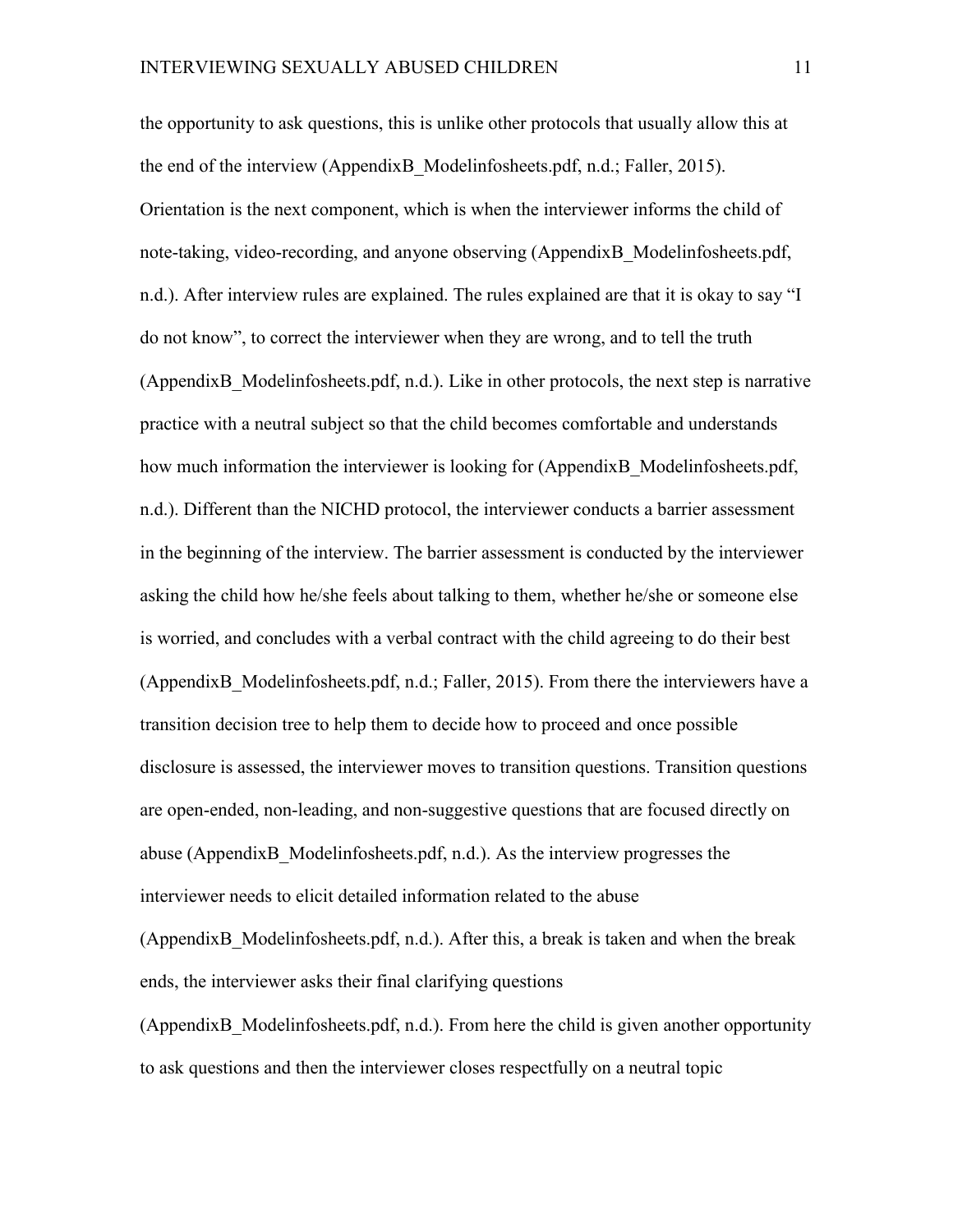(AppendixB\_Modelinfosheets.pdf, n.d.). A difference is that this protocol provides a partial script for newer interviewers to follow (AppendixB\_Modelinfosheets.pdf, n.d.; Mathews & Lux, 2018). It is important to note that RADAR can only be used with children five and older. There is a RADAR JR. for children younger than five (AppendixB\_Modelinfosheets.pdf, n.d.; Mathews & Lux, 2018).

## **Ten step investigative process.**

The second interview protocol that was adapted from the NICHD protocol is called the Ten Step Investigative Process. The Ten Step Investigative protocol does not provide steps in the rapport phase or the closing phase, it is only concerned with the allegation phase (Faller, 2015). After the initial introduction, the first four steps of the ten step investigative interview are instructions (AppendixB\_Modelinfosheets.pdf, n.d.; Lyon, 2005). First is the "I don't know" instruction which tells the child that it is okay to answer with "I do not know", if they do not (AppendixB Modelinfosheets.pdf, n.d.; Lyon, 2005). The next instruction given is the "I don't understand" instruction. This instruction tells the child to inform the interview if a question confuses them so that the interviewer can reword the question (AppendixB\_Modelinfosheets.pdf, n.d.; Lyon, 2005). The third step of the protocol, is known as the "you're wrong" instruction, which tells the child to correct the interviewer if needed (AppendixB\_Modelinfosheets.pdf, n.d.; Lyon, 2005). This step is important because if the child does not correct the interviewer when they say something wrong, then the interviewer may assume something happened that did not happen. The last instruction tells the child that the interviewer does not know what happened and cannot answer their own questions (AppendixB Modelinfosheets.pdf, n.d.; Lyon, 2005). This is called the ignorant interviewer instruction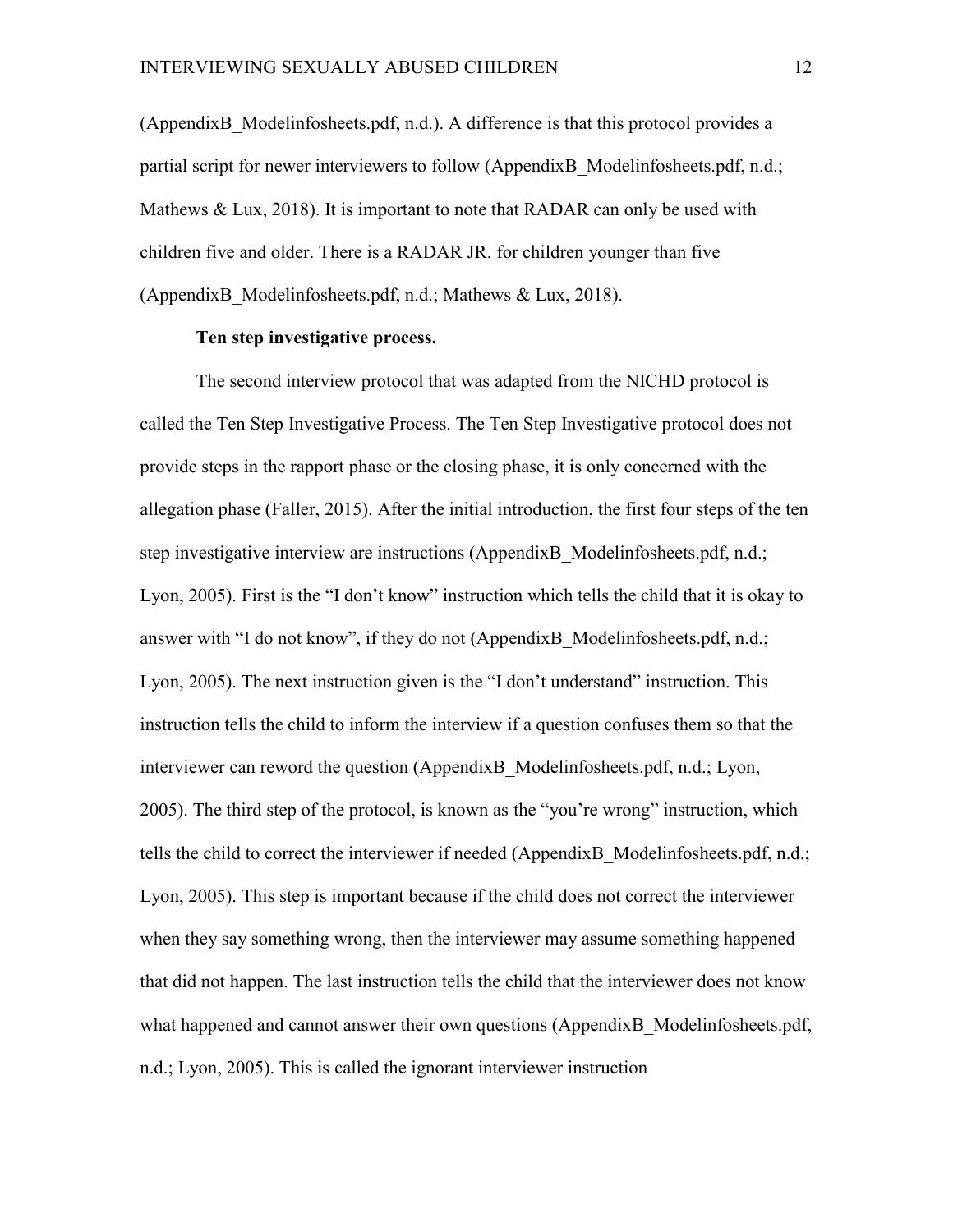(AppendixB\_Modelinfosheets.pdf, n.d.; Lyon, 2005). The next step is explaining to the child the importance of the truth and eliciting, from the child, a promise to tell the truth (AppendixB\_Modelinfosheets.pdf, n.d.; Lyon, 2005). "Research with children, including children who have been maltreated, has demonstrated that a promise to tell the truth increases children's honesty, even if they have been coached to cover up a transgression or to make a false report" (Lyon, 2005, p. 11).

Up until this point the interviewer has done most of the talking. In order to make the child more comfortable with talking, the interviewer engages the child in practice narratives (Lyon, 2005). The practice narrative involves the child discussing things they like and do not like, as well as a recent neutral event such as a birthday party (AppendixB\_Modelinfosheets.pdf, n.d.; Lyon, 2005). When the interviewer asks for elaboration in the narrative practice, the child learns that it is better for them to talk and share more (Lyon, 2005). Moving from narrative practice to steps seven through ten, the interviewer focuses on the allegations of sexual abuse. Steps seven, eight, and nine are respectively known as allegation, allegation follow up, and follow up (AppendixB\_Modelinfosheets.pdf, n.d.). These steps transition to the allegations with open-ended questions and follow up with specific questions related to what the child has said (AppendixB Modelinfosheets.pdf, n.d.; Lyon, 2005). Lastly, step 10, multiple incidents, explores the different times the abuse occurred with specific focus on the first, last, and most memorable time (AppendixB\_Modelinfosheets.pdf, n.d.). Once the interviewer has completed the ten steps of the Ten Step Investigative Interview protocol, the interview can be closed (AppendixB\_Modelinfosheets.pdf, n.d.).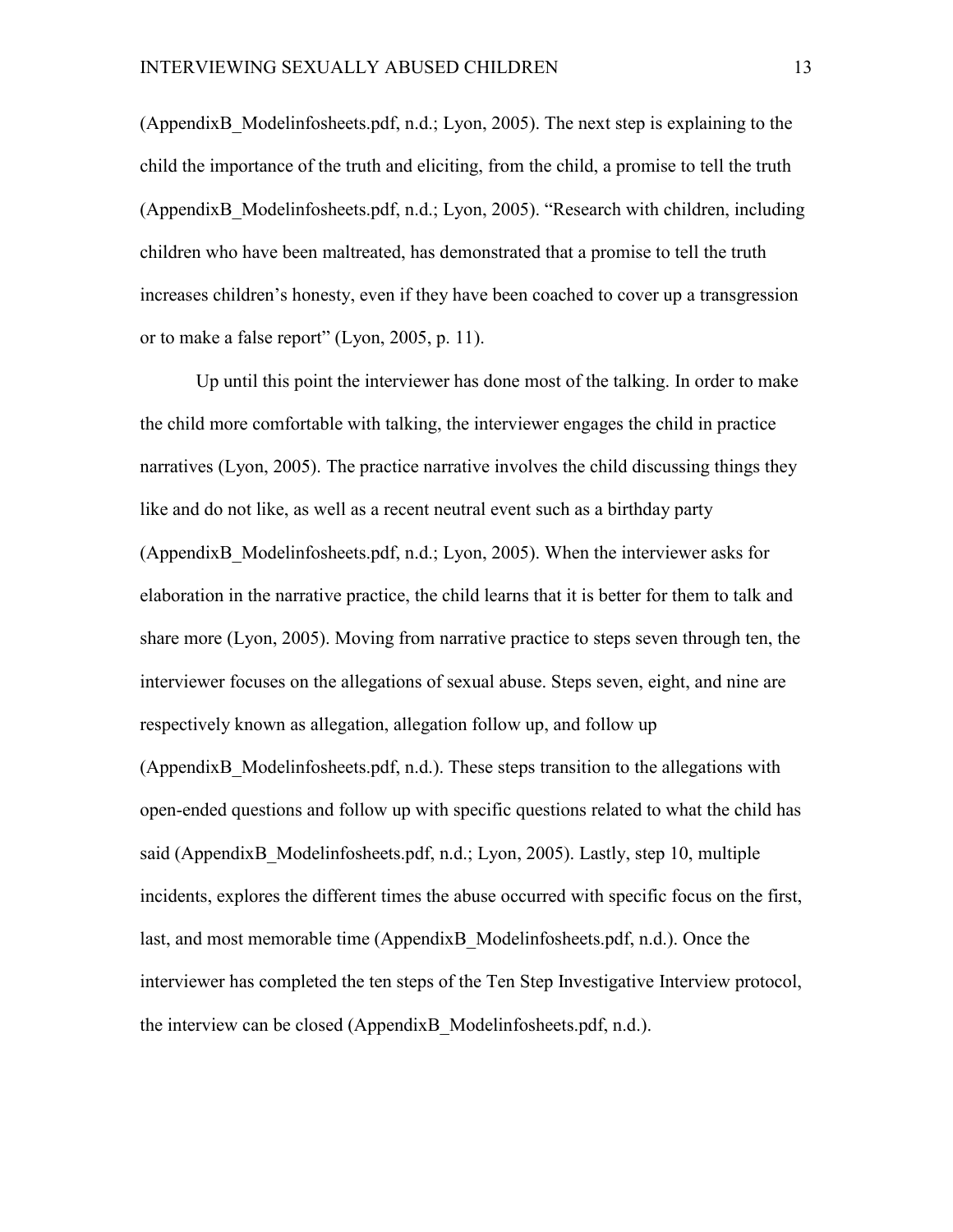#### **CornerHouse forensic interview protocol.**

Cognitive interviews, the NICHD protocol, and its adaptations are widely used; however, there are other interview protocols used in child sexual abuse investigations. One of which is known as the CornerHouse Forensic Interview Protocol. The CornerHouse Forensic Interview Protocol is one of the leading protocols in the United States and worldwide ("About CornerHouse," n.d.; G. D. Anderson, Anderson, & Gilgun, 2014). This protocol was originally developed by an accredited children's advocacy center in Minnesota with the same name ("About CornerHouse," n.d.). Until 2013, the CornerHouse protocol followed the acronym RATAC (AppendixB\_Modelinfosheets.pdf, n.d.; Faller, 2015). "RATAC stands for: (1) Rapport; (2) Anatomy Identification; (3) Touch Inquiry; (4) Abuse Scenario; and (5) Closure" (Faller, 2015, p. 49). The RATAC structure did not provide ground rules at the beginning of the interview, but instead provided them throughout the interview as needed (Faller, 2015). This structure also made use of media such as easels to draw and write on, anatomical drawings, and anatomically correct dolls (Faller, 2015). This structure's questioning strategies varied from others, in that it starts with yes/no questions, moves to wh- questions (who, what, when, and where) and then follows with closed ended questions (Faller, 2015).

Further research that challenged some of these strategies used in the RATAC caused CornerHouse to rethink their protocol. In 2013, CornerHouse updated their protocol and now it consists of four stages (AppendixB\_Modelinfosheets.pdf, n.d.; *CH\_ProtocolCard.pdf*, 2014; Faller, 2015). The first stage, like in many other protocols, is building rapport (AppendixB\_Modelinfosheets.pdf, n.d.; *CH\_ProtocolCard.pdf*, 2014; Faller, 2015). In the building rapport stage, the interviewer is able to set a foundation for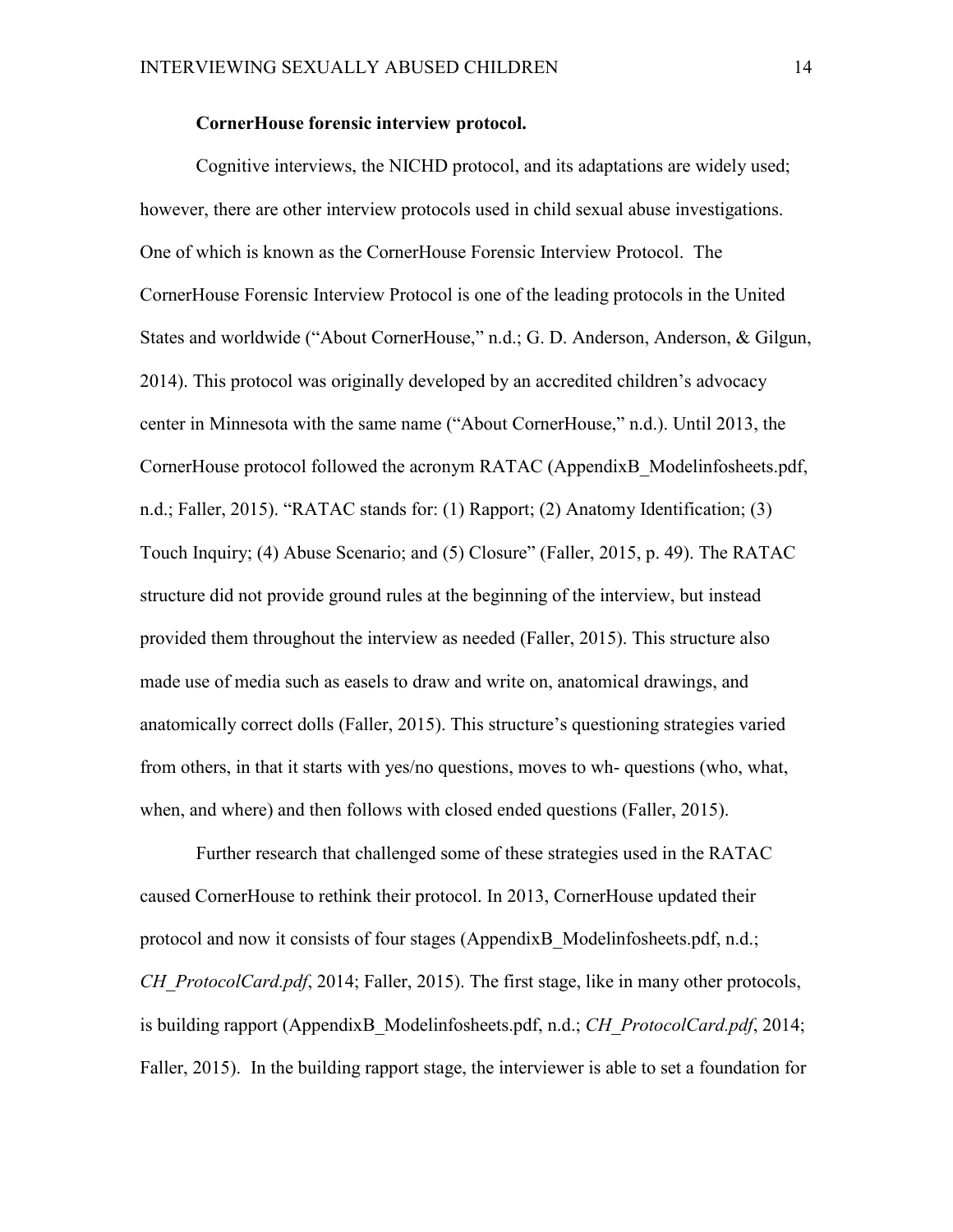the rest of the interview by using orienting messages, practicing narratives, and assessing the individuals function and current presentation (*CH\_ProtocolCard.pdf*, 2014). The next stage of the CornerHouse protocol is "seek information", this stage allows the child to share their experience while incorporating forensically sound tools and techniques (AppendixB\_Modelinfosheets.pdf, n.d.; *CH\_ProtocolCard.pdf*, 2014). After the child has shared their experience, the interviewer moves on to the exploring statements stage (AppendixB\_Modelinfosheets.pdf, n.d.; *CH\_ProtocolCard.pdf*, 2014; Faller, 2015). In this stage, the interviewer seeks more details by asking follow up questions and clarifying questions (*CH\_ProtocolCard.pdf*, 2014). Finally, the interviewer ends the interview respectfully by creating a transition that is developmentally and individually sensitive (AppendixB\_Modelinfosheets.pdf, n.d.; *CH\_ProtocolCard.pdf*, 2014; Faller, 2015).

#### **ChildFirst forensic interview.**

Previously, but no longer partnered with the CornerHouse, is the Gundersen National Child Protection Training Center (AppendixB\_Modelinfosheets.pdf, n.d.; Faller, 2015). The Gundersen National Child Protection Training Center created their own forensic interview protocol known as the ChildFirst Forensic Interview Protocol (AppendixB\_Modelinfosheets.pdf, n.d.; "The ChildFirst Forensic Interview Protocol - PDF," n.d.; Faller, 2015). The ChildFirst protocol was created on the principle that the child's needs are the most important ("The ChildFirst Forensic Interview Protocol - PDF," n.d.). "The ChildFirst Protocol is a four phase structure: (1) Rapport; (2) Transition to the Topic of Concern; (3) Explore Details; and (4) Closure" (Faller, 2015, p. 50).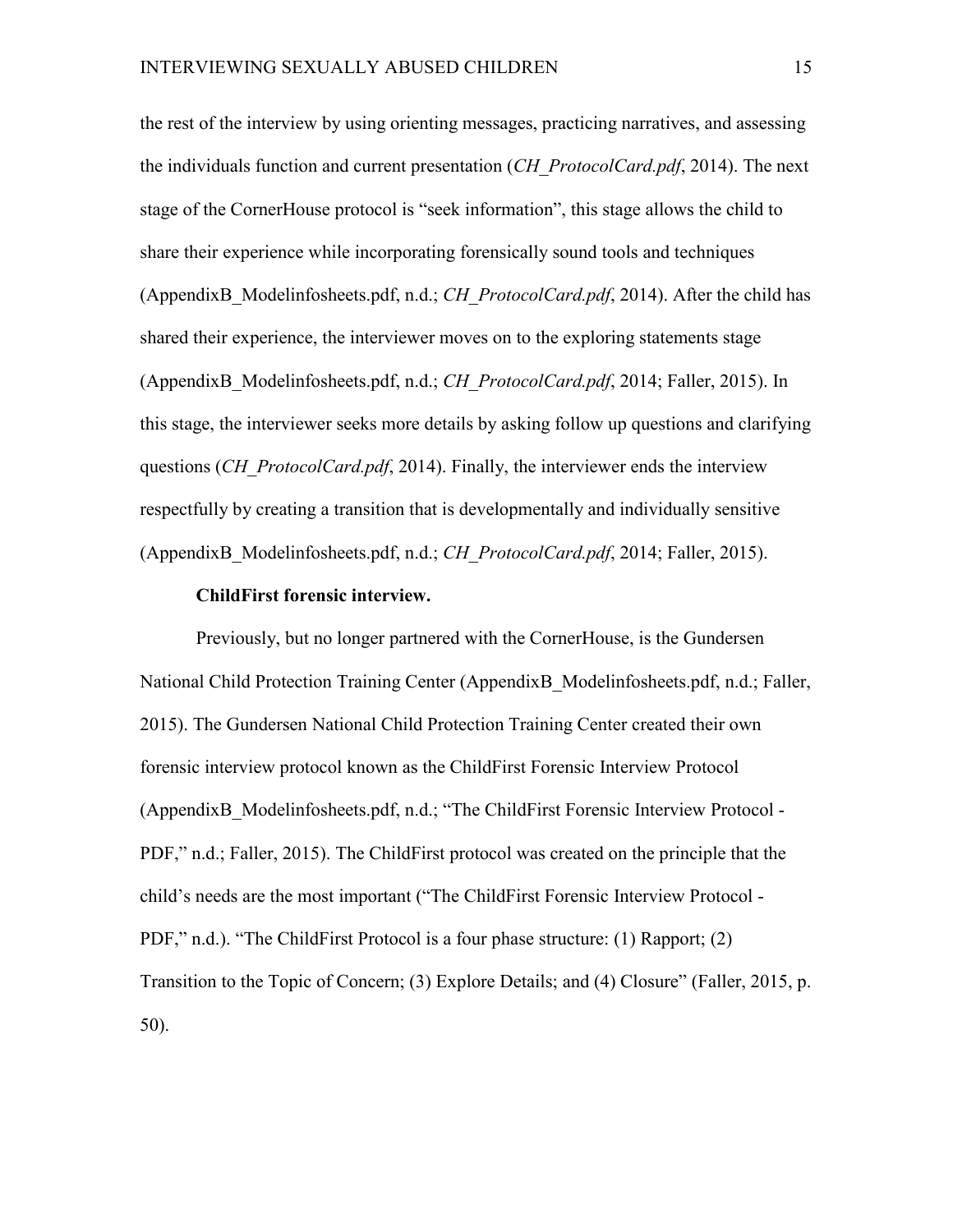The rapport phase of this protocol varies, based on the age of the child, but the purpose remains the same. The purpose of the rapport phase, like in other protocols, is to orient the child and encourage narratives ("The ChildFirst Forensic Interview Protocol - PDF," n.d.). The age groups for which rapport techniques differ is five and under, six to ten, and eleven and up (Faller, 2015; "The ChildFirst Forensic Interview Protocol - PDF," n.d.). The interviewer introduces themselves and the setting in each group, but what is included or excluded varies. In the five and under group, interview instructions are given and practice must also occur ("The ChildFirst Forensic Interview Protocol - PDF," n.d.). Also, in the rapport phase for the five and under, the interviewer gets know the child and the child's family while implementing face drawing and family drawing (Faller, 2015; "The ChildFirst Forensic Interview Protocol - PDF," n.d.). The last thing done in the rapport phase, with all children regardless of age, is narrative practice by inviting the child to describe something that he/she likes to do ("The ChildFirst Forensic Interview Protocol - PDF," n.d.). The rapport phase for the six to ten-year-old children has two slight variations. The first variation is that the interviewer explains to the child that they are being recorded and watched by others not in the interview (Faller, 2015; "The ChildFirst Forensic Interview Protocol - PDF," n.d.). The second variation is that the face and family drawings are optional ("The ChildFirst Forensic Interview Protocol - PDF," n.d.). The rapport phase for the eldest group also has a few slight variations. Again, the child is informed of the recording and the other people observing (Faller, 2015; "The ChildFirst Forensic Interview Protocol - PDF," n.d.). For this oldest age group, face drawings are never used, but family drawings are still optional (Faller, 2015; "The ChildFirst Forensic Interview Protocol - PDF," n.d.). During the rapport phase, for all of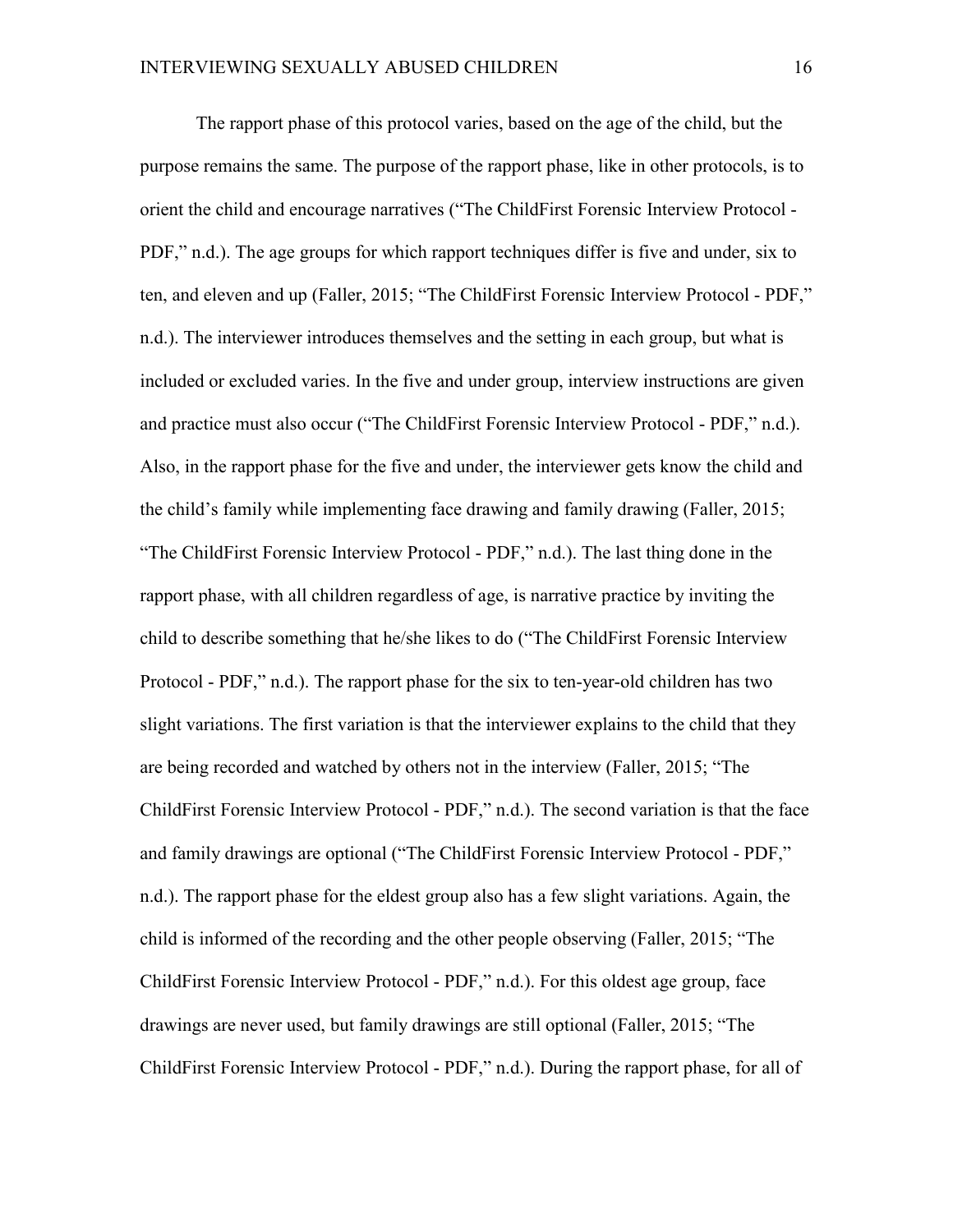the age groups, truth/lie discussions and promises are optional ("The ChildFirst Forensic Interview Protocol - PDF," n.d.). Truth/lie discussions are explained in detail in the interviewing tools and techniques section of this paper.

The second phase of the ChildFirst interview is the transition to the topic of concern. In this phase, the conversation about maltreatment begins. Open invitations begin this phase allowing the child to lead the sharing ("The ChildFirst Forensic Interview Protocol - PDF," n.d.). For children ten and under, anatomical diagrams are used to name different body parts, as young children may have different names for some body parts ("The ChildFirst Forensic Interview Protocol - PDF," n.d.). The interviewer will also implement anatomical diagrams as a clarification aid for children of all ages (AppendixB\_Modelinfosheets.pdf, n.d.; "The ChildFirst Forensic Interview Protocol - PDF," n.d.). If the child does not disclose in this phase, the interviewer skips the third phase and goes directly to closing the interview (AppendixB\_Modelinfosheets.pdf, n.d.; "The ChildFirst Forensic Interview Protocol - PDF," n.d.).

If the child does disclose abuse in the second phase, the interviewer will move on to the third phase. This third phase of the ChildFirst interview is titled exploration of details (AppendixB\_Modelinfosheets.pdf, n.d.; "The ChildFirst Forensic Interview Protocol - PDF," n.d.). This phase explores the child's disclosure of abuse and seeks to obtain more details ("The ChildFirst Forensic Interview Protocol - PDF," n.d.). Techniques that may be used in this section are narrative elaboration, age-appropriate questions, clarification, and interview aids ("The ChildFirst Forensic Interview Protocol - PDF," n.d.). Alternative hypothesis to explain what may have occurred must also be explored (AppendixB\_Modelinfosheets.pdf, n.d.; "The ChildFirst Forensic Interview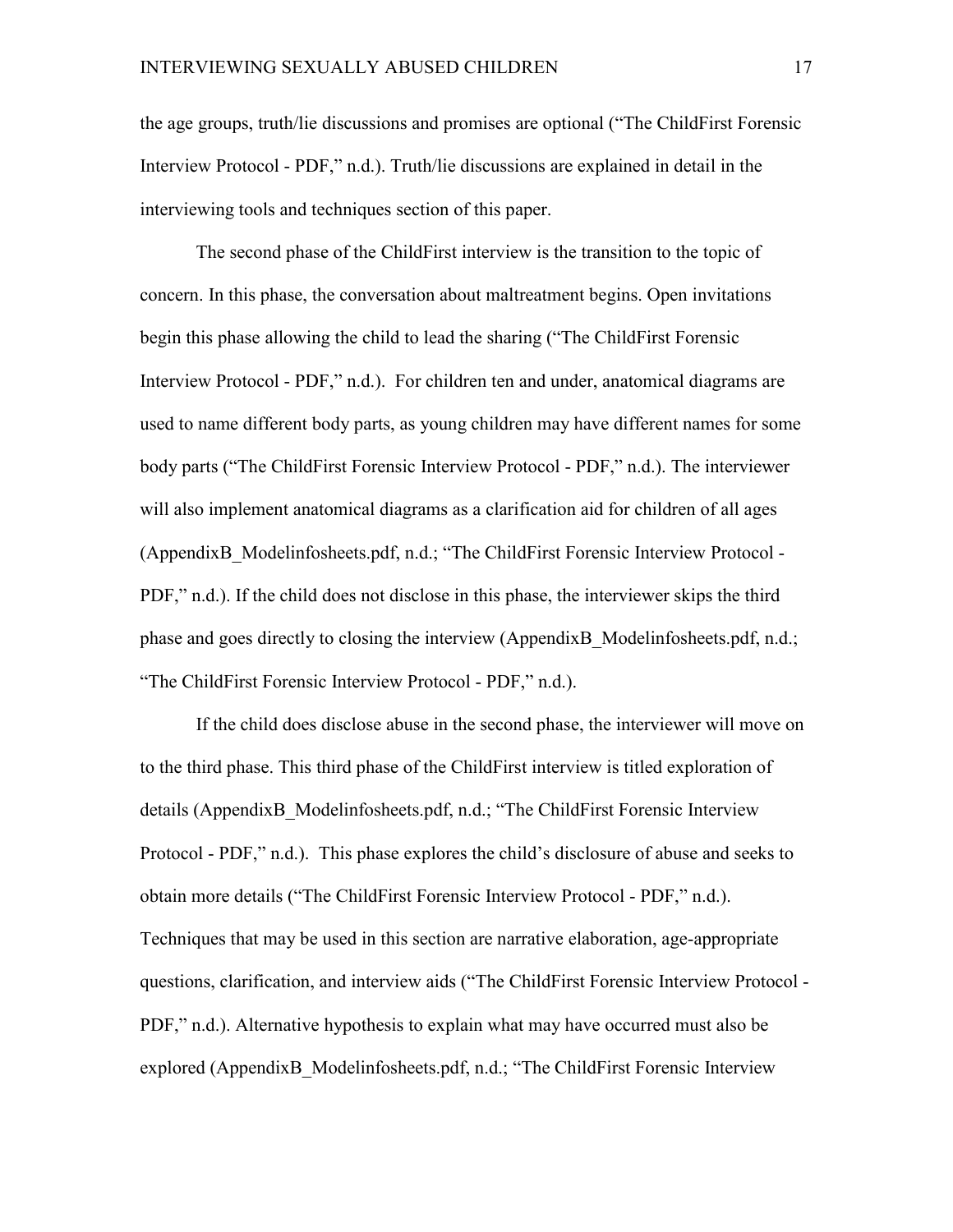Protocol - PDF," n.d.). The interviewer may also move to exploring family relationships for allegations of abuse that are not sexual (AppendixB Modelinfosheets.pdf, n.d.; "The ChildFirst Forensic Interview Protocol - PDF," n.d.). They may explore other forms of abuse because the ChildFirst interview focuses on polyvictimization (Faller, 2015). Polyvictimization means that if a child experiences one form of abuse, sexual abuse, they are more likely to also experience other forms of abuse (Faller, 2015). Once enough information has been collected, the interviewer may move on to closing the interview. Closure consists of allowing the child to ask questions, exploring safety options, and ending respectively on a neutral topic (AppendixB Modelinfosheets.pdf, n.d.; "The ChildFirst Forensic Interview Protocol - PDF," n.d.).

#### **Step-Wise guidelines - the next generation.**

John C. Yuille Ph.D. alongside his colleagues, Barry S. Cooper Ph.D. and Hugues H.F. Hervé Ph.D., created another technique known as the Step-Wise Guidelines (Lindberg, Chapman, Samsock, Thomas, & Lindberg, 2003; Yuille, Cooper, & Hervé, 2009). Similar to other protocols, Yuille defined three goals of the Step-Wise interview. The goals of the Step-Wise interview are to minimize the trauma to the child during the interview, maximize the amount and quality of information obtained without contamination, and maintaining the integrity of the investigative process (Lindberg et al., 2003; Yuille et al., 2009). Another goal of the approach is to evaluate the credibility of content retrieved (Yuille et al., 2009).

Originally, the interview was known as Step-Wise Protocol, but it was changed to the Step-Wise Guidelines in the 1990's to sound more flexible (Yuille et al., 2009). As the name was updated, so were some of the steps. These changes were made due to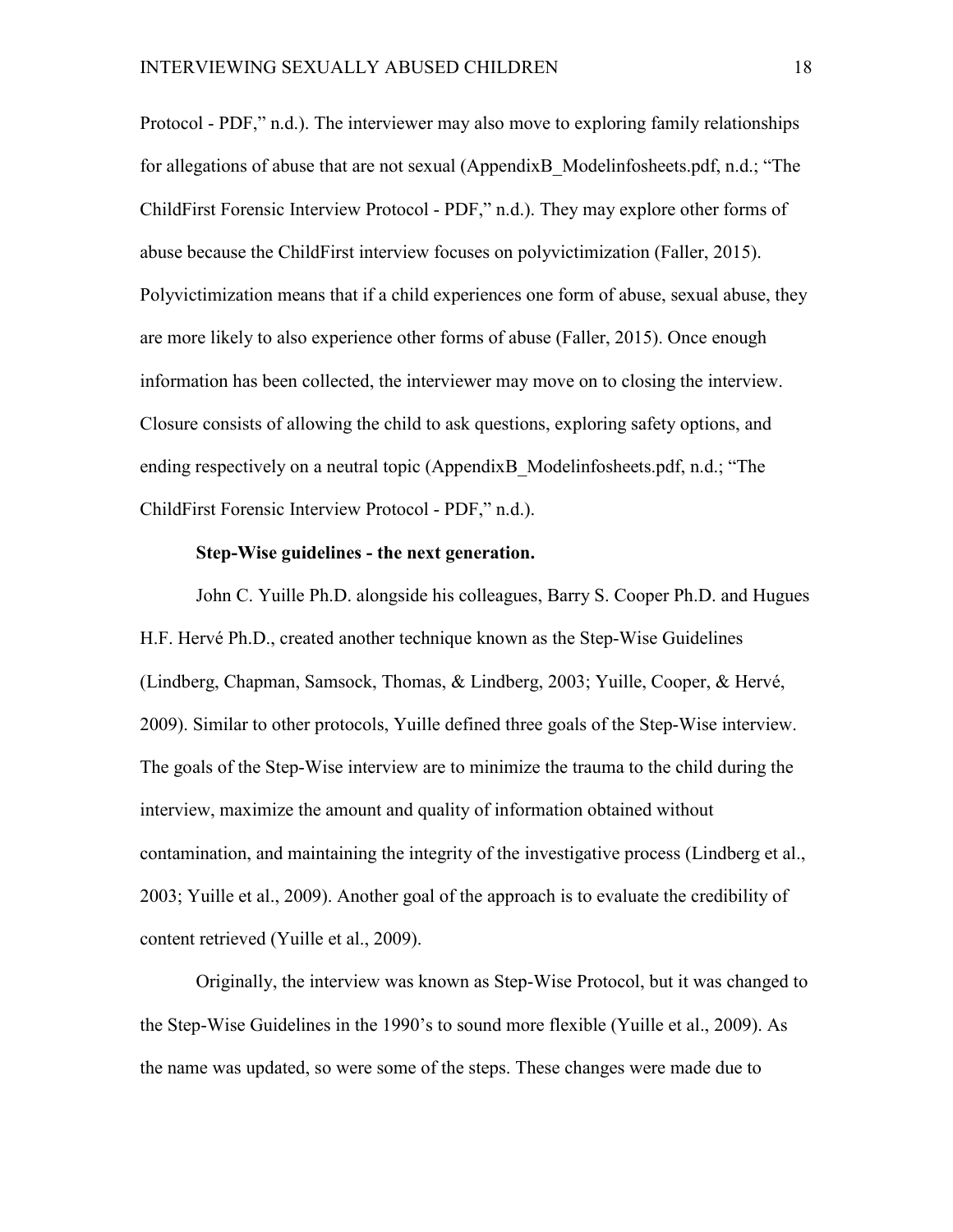advancement in the knowledge of investigative interviewing, memory, and credibility assessments (Yuille et al., 2009). The updated guidelines, known as The Step-Wise Interview Guidelines For Child Interviews: The New Generation, is more sensitive to age, development, and children with special needs (AppendixB\_Modelinfosheets.pdf, n.d.; Yuille et al., 2009). The interviewer must also be knowledgeable of and sensitive to the child's cultural background (Yuille et al., 2009).

There are six steps in the Step Wise: New Generation. To begin, the introduction consists of recording the date, time, location, and full names of both the interviewer and interviewee (Yuille et al., 2009). The second step, which was expanded in the update, is the rapport phase. The rapport phase still has its original goals of allowing the interviewee to become comfortable with the interviewer and allowing the interviewer to assess the child's cognitive and linguistic capabilities (Yuille et al., 2009). In the updated version, techniques were provided to the interviewers, so that they are able to assess the child's linguistic and conceptual levels during the rapport phase (Yuille et al., 2009). In the original Step-Wise, the next step would have been explaining the interview rules, however there is no longer a step for interview rules (Yuille et al., 2009). Now, the interviewer, following these guidelines, introduces one of the eight interview rules when the child presents the opportunity (Yuille et al., 2009). The eight interview rules that the Step-Wise guidelines use are similar to the ones in other interviews and can be seen in the Appendix. The new step three, is the optional task of establishing the need to tell the truth (Yuille et al., 2009). The interviewer should decide whether to include this step based on local practice and the preferences of the prosecutor (Yuille et al., 2009).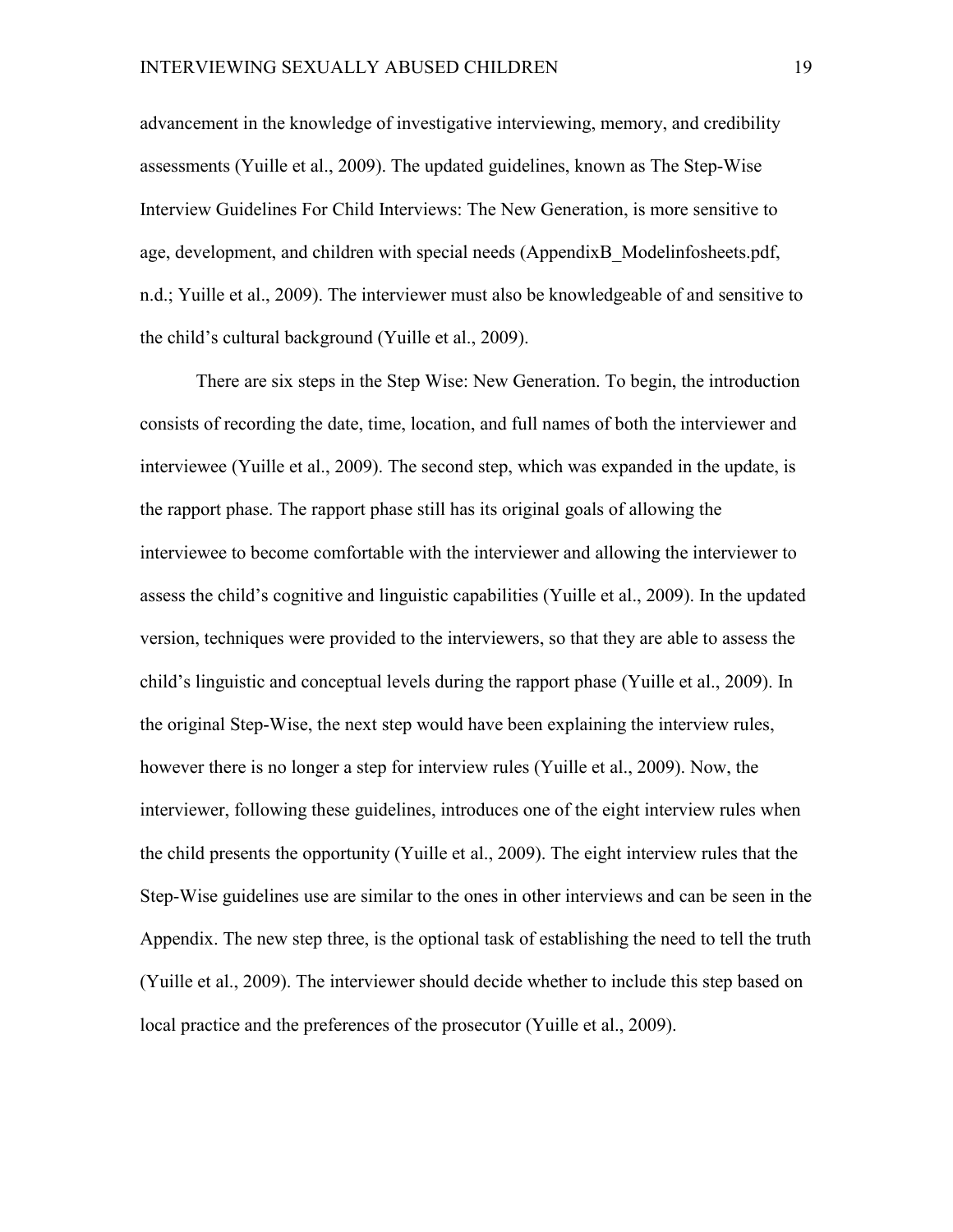Step four transitions the interview from building rapport to the topic of concern (AppendixB\_Modelinfosheets.pdf, n.d.; Yuille et al., 2009). The updated Step-Wise provides the interviewer with more ways to introduce the topic of concern to the child. In this step of the interview, as well as the others, the interviewer is to use the funnel approach when asking questions (Yuille et al., 2009). The funnel approach can be defined as moving from the most general type of question to more specific questions when necessary (Yuille et al., 2009). An example of this would be to begin by asking the child, "why are you here today" and if the child is unable to answer that the interviewer can move on to a more specific question. Yuille at al. (2009) provides the following as an example of an interviewer using a moving to a more specific question:

'"… my job is to talk to kids about things that have happened to them. Can you tell me about something good that happened to you?" and subsequently: "… Can you tell me about something bad that has happened to you?"' (p. 18).

After introducing the topic of concern, the interview moves to step five, disclosure phase (Yuille et al., 2009). The disclosure phase consists of three parts. Free narrative is the first part of the disclosure phase because it leads to the most unbiased information reported (Yuille et al., 2009). The objective of the free narrative is to elicit an episodic memory. The story received from an episodic memory is that of a specific memory (Yuille et al., 2009). However, often an interviewer will receive what is called a script memory. A child who experienced the abuse multiple times may provide a script of what typically happened during the abuse (Yuille et al., 2009). Yuille et al. (2009) suggests that if the interviewer suspects they are hearing a script, due to conditional verbs or generalized language, that the interviewer still hear out the entire script and search for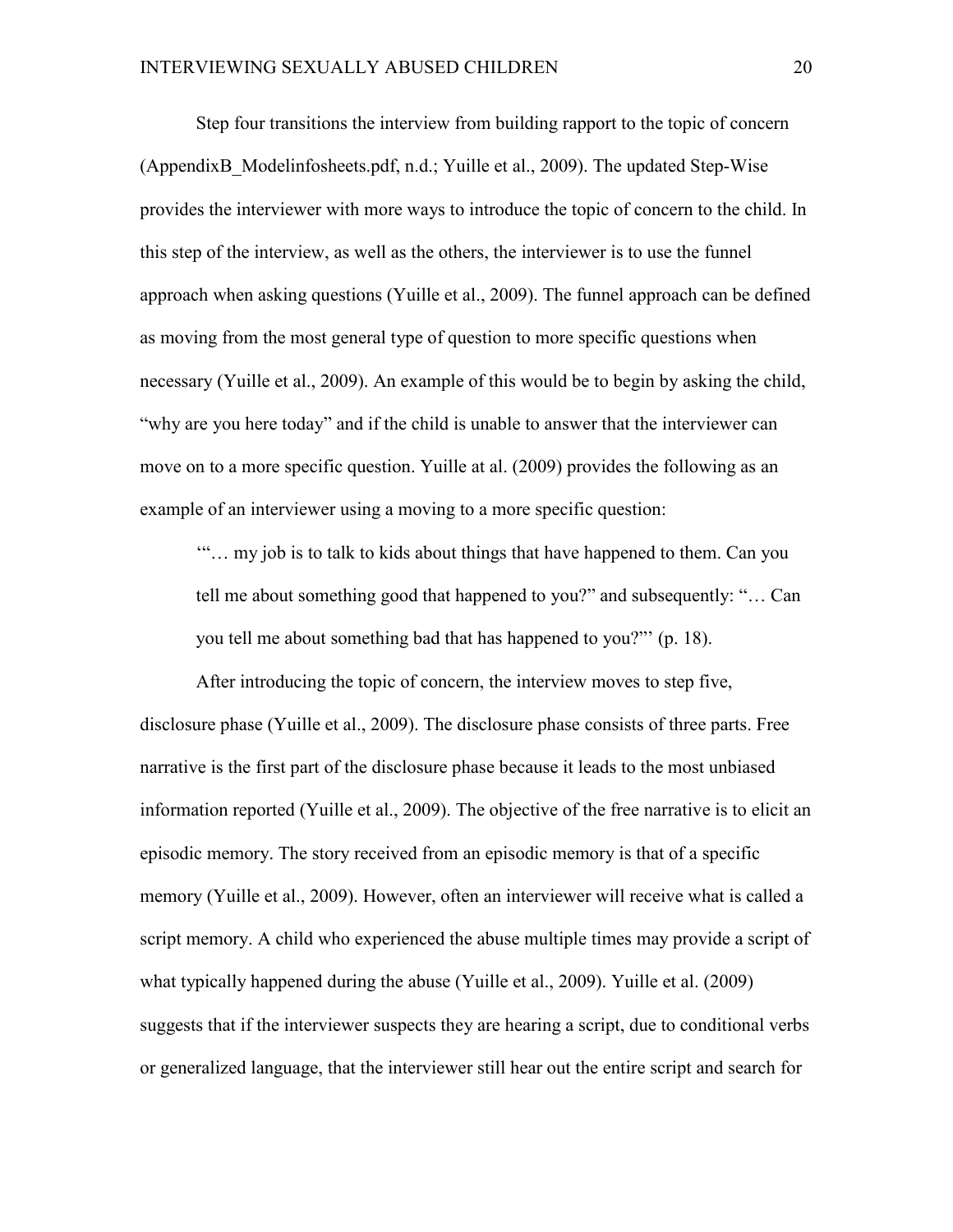as much detail as possible. Afterwards, the interviewer should try an elicit an episodic memory of a time the abuse did not stick to script (Yuille et al., 2009). Once the free narrative has completed, the interviewer moves to, part two of disclosure, open-ended questions. The open-ended questions asked are the who, what, where, and when questions (Yuille et al., 2009). If the interviewer still feels more details can be elicited, then they can move to the third part of disclosure. This consists of the use of specific questions. The specific questions may be necessary, but should never be leading or suggestive (Yuille et al., 2009).

Finally, step six of the Step-Wise interview is closure

(AppendixB\_Modelinfosheets.pdf, n.d.; Yuille et al., 2009). This step had not been altered from the original protocol and consists of three tasks (Yuille et al., 2009). First, the child is thanked for their participation. Second, the child is provided the opportunity to ask any questions. Lastly, the child is informed of what will happen next (Yuille et al., 2009).

#### **National Children's Advocacy Center's interview structure**

Another protocol, with a long history, is the National Children's Advocacy Center's Child Forensic Interview Structure (NCAC CFIS). The NCAC began their work with child victims in 1985 and designed the CFIS in 1995 (Carnes, Nelson-Gardell, & Wilson, 2000). The NCAC CFIS is reviewed and updated annually (AppendixB\_Modelinfosheets.pdf, n.d.). In order to ensure that the interviewer is competent, there is pre-interview preparation in which the interviewer receives limited information on the child (National Children's Advocacy Center, 2019). Information the interviewer receives for the interview preparation includes, "age, developmental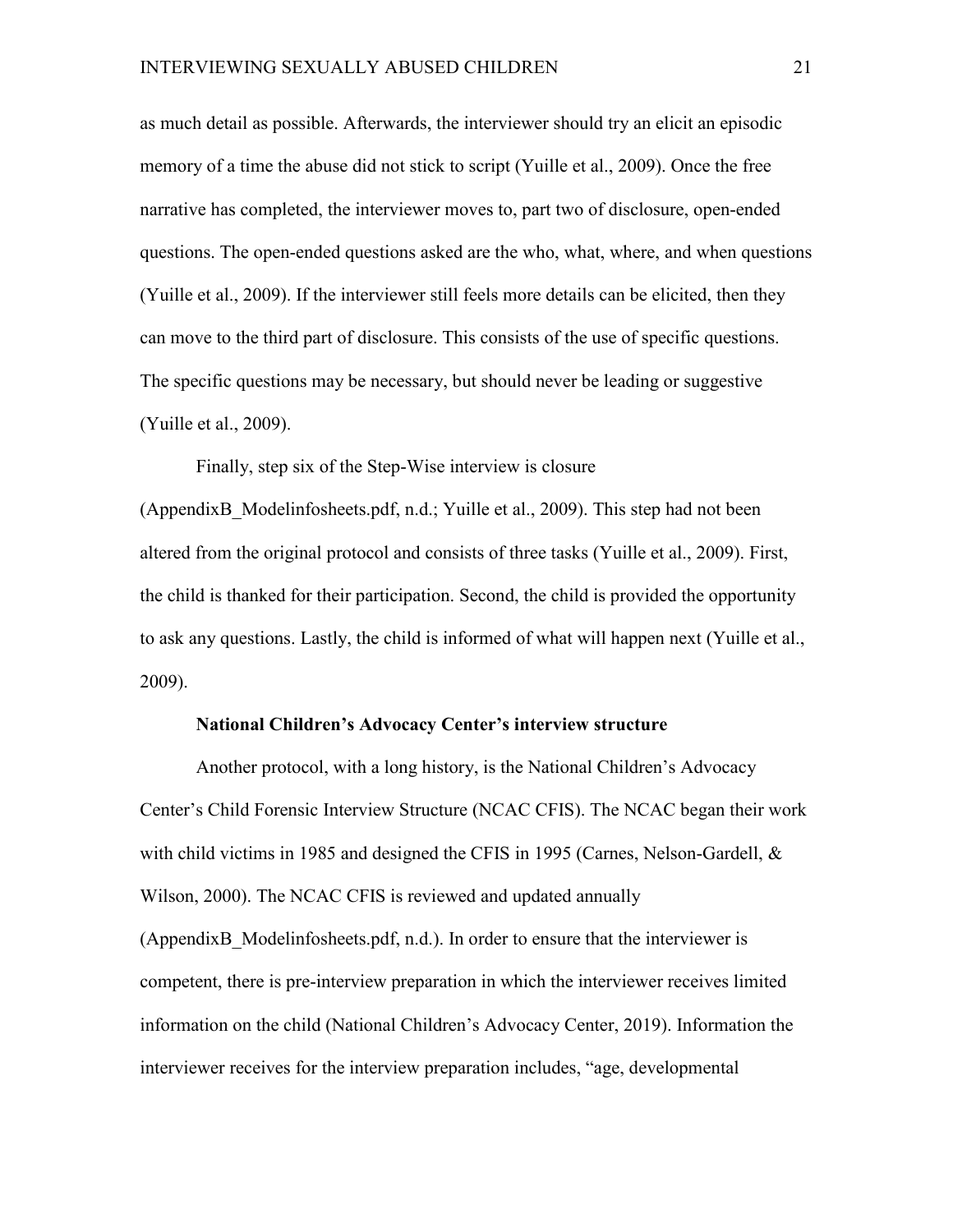functioning, school status, cultural background, family make-up, health status, and special needs" (National Children's Advocacy Center, 2019, p. 8), all of which may influence the child's ability to participate in the interview. The information will also allow the interviewer to structure the interview in a way tailored to the child's needs, anticipate complications, and consider other hypotheses of what may have occurred (National Children's Advocacy Center, 2019).

When conducting the interview, there are nine tasks which can be split into two stages, rapport and substantive, that the interviewer follows (AppendixB\_Modelinfosheets.pdf, n.d.; National Children's Advocacy Center, 2019). Beginning with an introduction, the interviewer explains their role, the child's role, and the observation and documentation methods (AppendixB\_Modelinfosheets.pdf, n.d.; National Children's Advocacy Center, 2019). The next task starts here at the beginning of the interview and continues throughout it. Throughout the interview, the interviewer, based on their knowledge and observations, may need to adapt the interview to be developmentally and culturally sensitive (National Children's Advocacy Center, 2019). Early engagement is the next step which builds rapport and comforts the child through discussions of neutral topics (AppendixB\_Modelinfosheets.pdf, n.d.; National Children's Advocacy Center, 2019). After early engagement or immediately after the introduction, the child may be presented with the interview instructions

(AppendixB\_Modelinfosheets.pdf, n.d.; National Children's Advocacy Center, 2019). The instructions are similar to those presented in other interviews, including tell the truth, correct the interviewer, and say I do not know (AppendixB\_Modelinfosheets.pdf, n.d.; National Children's Advocacy Center, 2019). However, the National Children's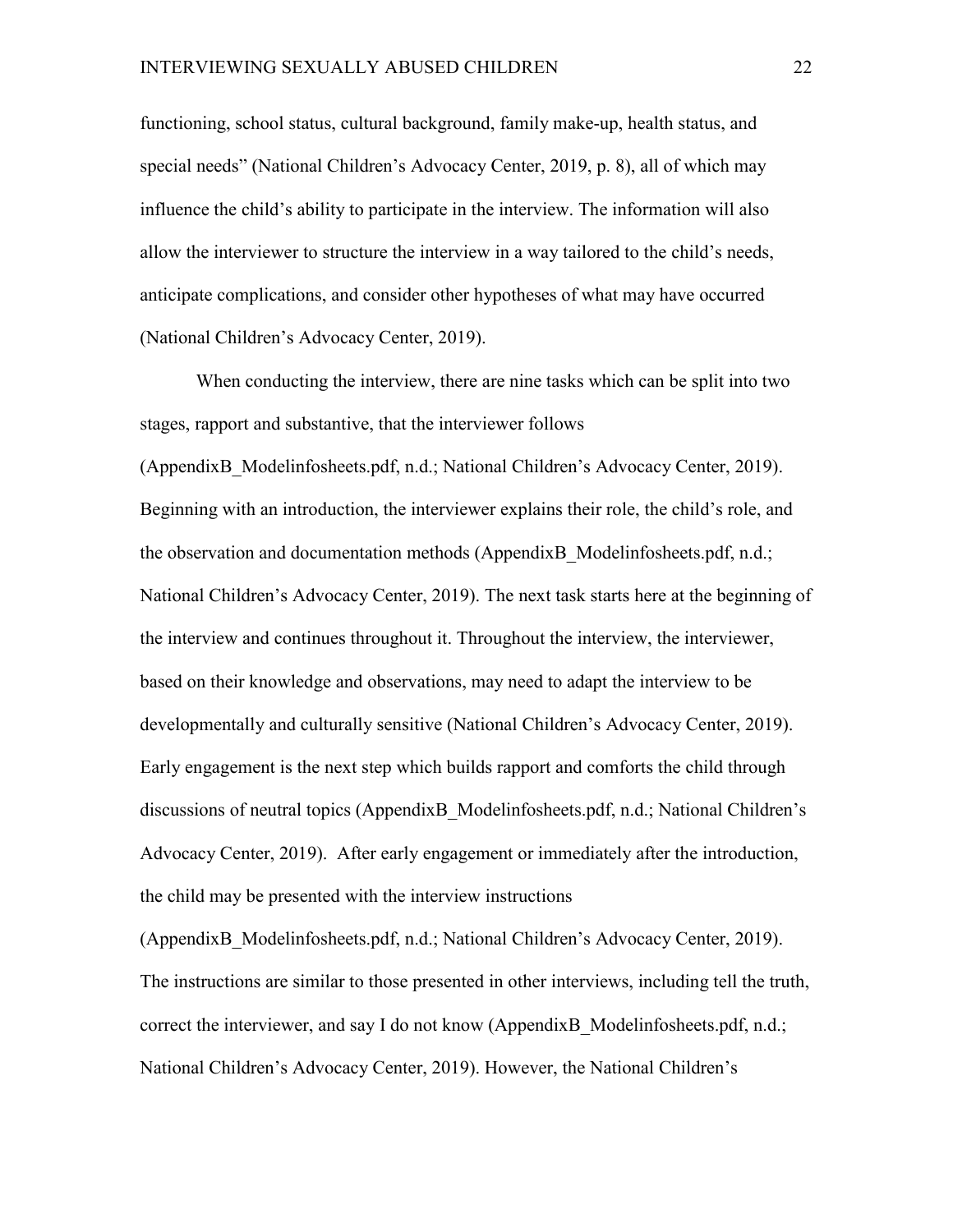Advocacy Center (2019) made this step optional in the NCAC CFIS because explaining the interview rules may be overwhelming for some children. The interviewer is to use their knowledge and observations of the child to decide when or how to present the interview rules (National Children's Advocacy Center, 2019). After the interview instructions or early engagement, if interview instructions are skipped, the interviewer and interviewee participate in narrative practice of a non-abuse event

(AppendixB\_Modelinfosheets.pdf, n.d.; National Children's Advocacy Center, 2019). This practice sets the tone of the child being the expert and not the adult, provides the child with practice explaining in details, lets the interviewer better understand what questions to ask, and provides the interviewer with a better understanding of the child's vocabulary and narrative style (National Children's Advocacy Center, 2019). Finally, before moving on to the substantive stage, the interviewer asks the child about his/her family and those that frequently interact with the household (AppendixB\_Modelinfosheets.pdf, n.d.; National Children's Advocacy Center, 2019). This conversation will indicate the child's willingness to talk about certain people, household events, and more difficult topics (National Children's Advocacy Center, 2019).

When the child is ready, the interview moves to the substantive stage. The way the interviewer transitions into the discussion of allegations must be strategically chosen for that specific case (National Children's Advocacy Center, 2019). The interviewer should try to transition with open-ended questions, however, more reluctant children may need to transition with a more direct question (National Children's Advocacy Center, 2019). Once the transition has occurred, the interviewer moves to allegation specific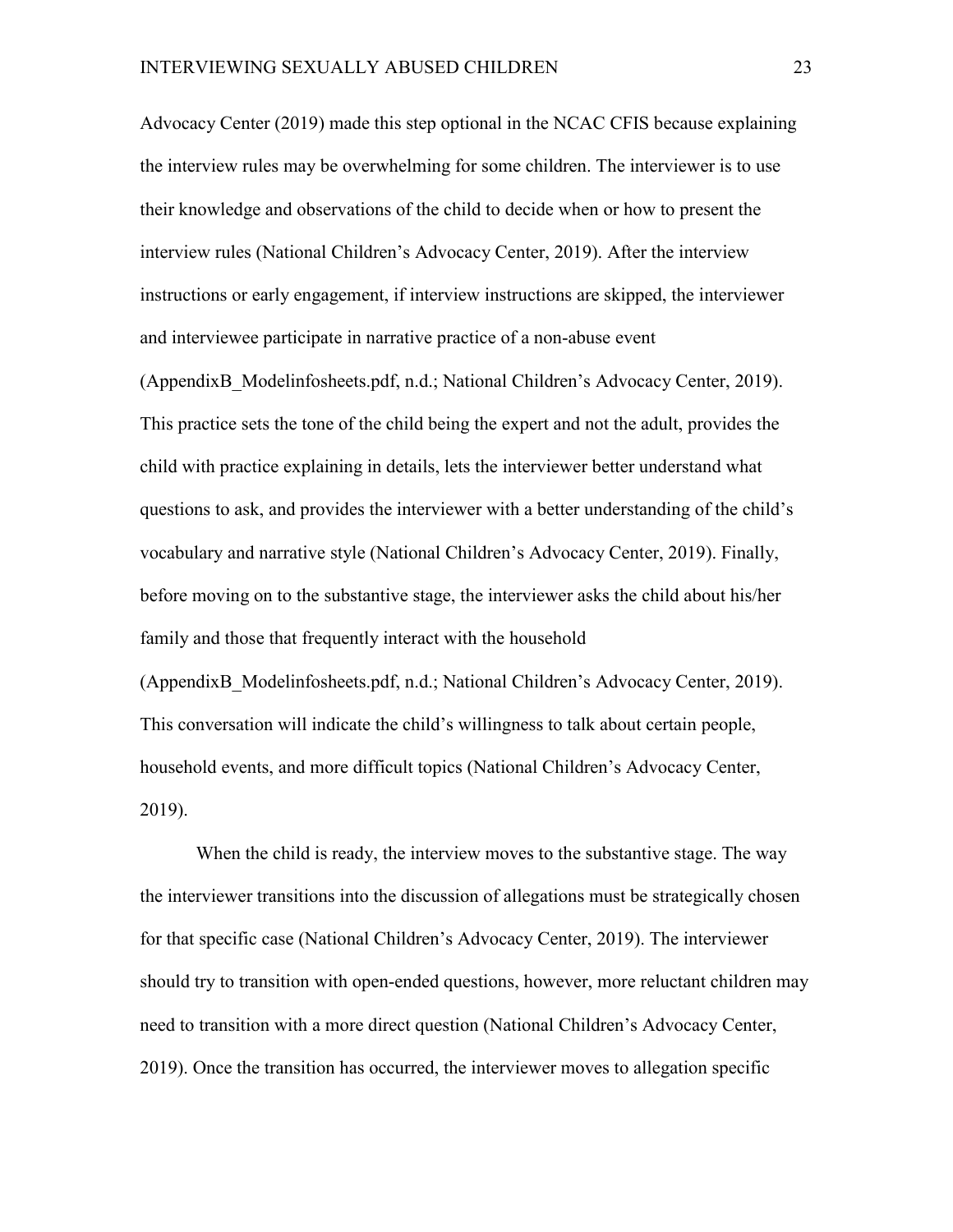questioning. This occurs by first prompting the child to share the details of the event and then wh- questions may be used to fill in missing details (National Children's Advocacy Center, 2019). For more reluctant children, the interviewer can use media to aide in the interview (AppendixB\_Modelinfosheets.pdf, n.d.; National Children's Advocacy Center, 2019). In some cases the child may indicate multiple incidents of abuse, in those cases the interviewer should get a description of what usually happens, referred to earlier as script memory, and then move on to details of a specific event (National Children's Advocacy Center, 2019).

Once the interviewer feels they have received all the details and that the substantive stage can end then they must close the interview. The interviewer closes the interview by returning to a neutral topic (National Children's Advocacy Center, 2019). The interviewer should also answer any questions that the child may have and acknowledge the child's participation in the interview (AppendixB\_Modelinfosheets.pdf, n.d.; National Children's Advocacy Center, 2019). It is important to note that this is a flexible protocol, meaning that there is no script to follow and the interviewer has the liberty make changes during an interview if necessary (AppendixB\_Modelinfosheets.pdf, n.d.; National Children's Advocacy Center, 2019). Another important note, this interview protocol may be completed in one session or eight (Carnes et al., 2000; National Children's Advocacy Center, 2019). The NCAC recognizes the importance in completing the investigation with the fewest interviews possible, but they also recognize that children may need more time to disclose (National Children's Advocacy Center, 2019). The NCAC often completes the interviews within eight sessions with the first few sessions dedicated to building rapport between the child and interviewer (Carnes et al., 2000).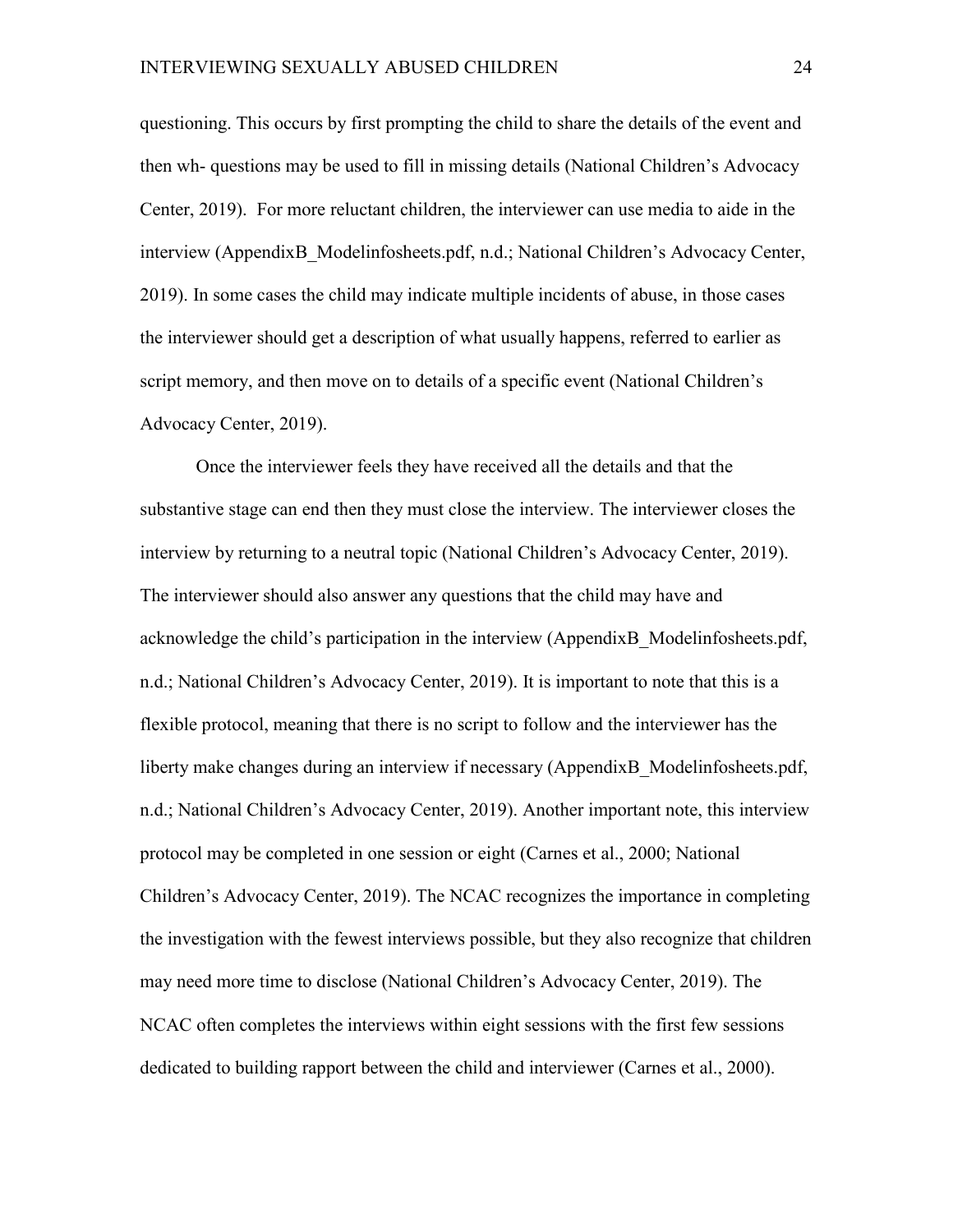Then after building rapport, the interviewer may take a few more sessions in the substantive stage as the child may not share all of the details right away (Carnes et al., 2000). However, whether in one interview or eight, the interviewer has the same goals and follows a similar structure.

#### **Single Vs. Extended Assessments**

Social workers and other professionals have been searching for ways to make these forensic interviews more successful and less traumatizing on the children involved. Although not widely accepted, there is evidence for the use of extended assessments. "There are cases and situations in which a single interview does not adequately address concerns about sexual abuse" (Williams, Nelson-Gardell, Faller, Cordisco-Steele, & Tishelman, 2013, p.89). Maltreatment professionals have determined that about a fourth of the children, who participate in forensic interviews, could use an extended assessment because children do not always feel comfortable enough to disclose in one interview (Williams et al., 2013). Those who do not support extended assessments claim that there is not enough funding, lack of training, and the possibility of contaminating the child's account of the event (Williams et al., 2013).

Following a forensic interview protocol, such as one of the ones mentioned above, helps to retrieve the information needed to substantiate the allegations of sexual abuse while protecting the child from further trauma. It has been widely agreed upon in the United States that a single interview protocol is considered best practice (Faller, Cordisco-Steele, & Nelson-Gardell, 2010; Williams, Nelson-Gardell, Faller, Cordisco-Steele, & Tishelman, 2013). "A single interview protocol is exactly what it sounds like" (Davis, 2018, p. 3). It is when an interviewer follows the guideline that only one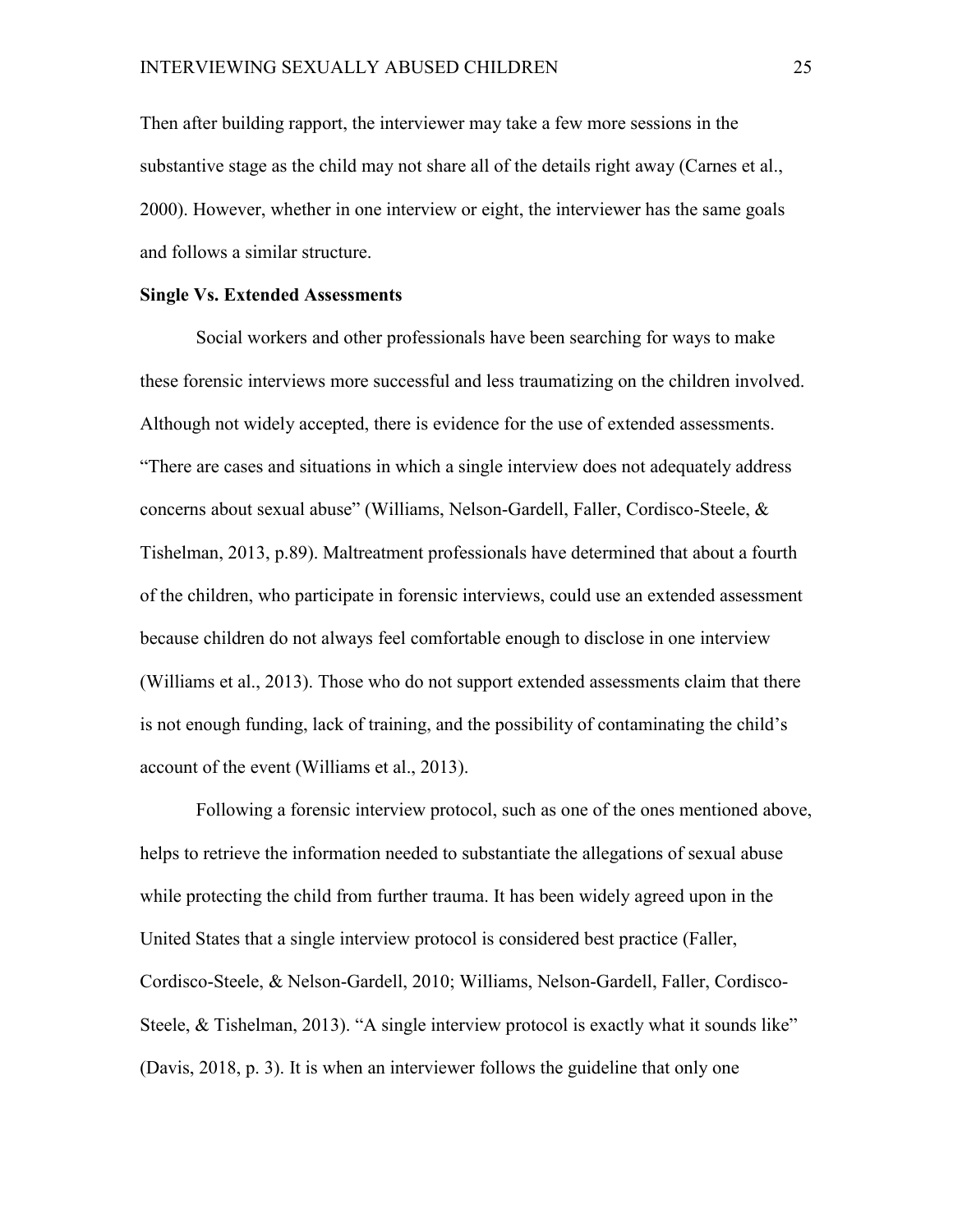interview can be conducted with the child. In the single interview, the interviewer must elicit as much forensically sound information related to the abuse as possible (Williams et al., 2013). "The forensic information gathered in this single interview is to, 'be used in case decisions, especially strategies for assuring child safety and pursuit of offender criminal prosecution' (Faller et al., 2010, pp.  $572-573$ )" (Davis, 2018, pp. 3-4).

There are several advantages to a single interview protocol, which is why it is often the protocol of choice. "An advantage is that a single interview is believed to minimize the trauma to the child (Faller & Nelson-Gardell, 2010, p. 649; Williams et al., 2013, p. 89)" (Davis, 2018, p. 4). Additionally, use of just one interview conserves the already limited resources available for the trained forensic interviewers to conduct these interview investigations and reduces the redundancy that can be created through multiple interviews (Faller & Nelson-Gardell, 2010, p. 649; Williams et al., 2013, p. 89). "Another reason single interviews are stressed, is because professionals believe that they will prevent contamination and false claims (Faller & Nelson-Gardell, 2010, p. 649; Faller et al., 2010, p. 575; Williams et al., 2013, p. 89)" (Davis, 2018, p. 4). Finally, Williams et al. also noted that, "a single interview is especially successful with children who are older, are actively disclosing, and have been sexually abused by someone who is not the child's caretaker" (2013, p. 89). This may be due to the fact that older children understand what happened to them and can verbalize their thoughts better. Additionally, those who are actively disclosing may not have a problem disclosing all the information needed in a single session, and/or they do not have to worry about getting their caretaker in trouble.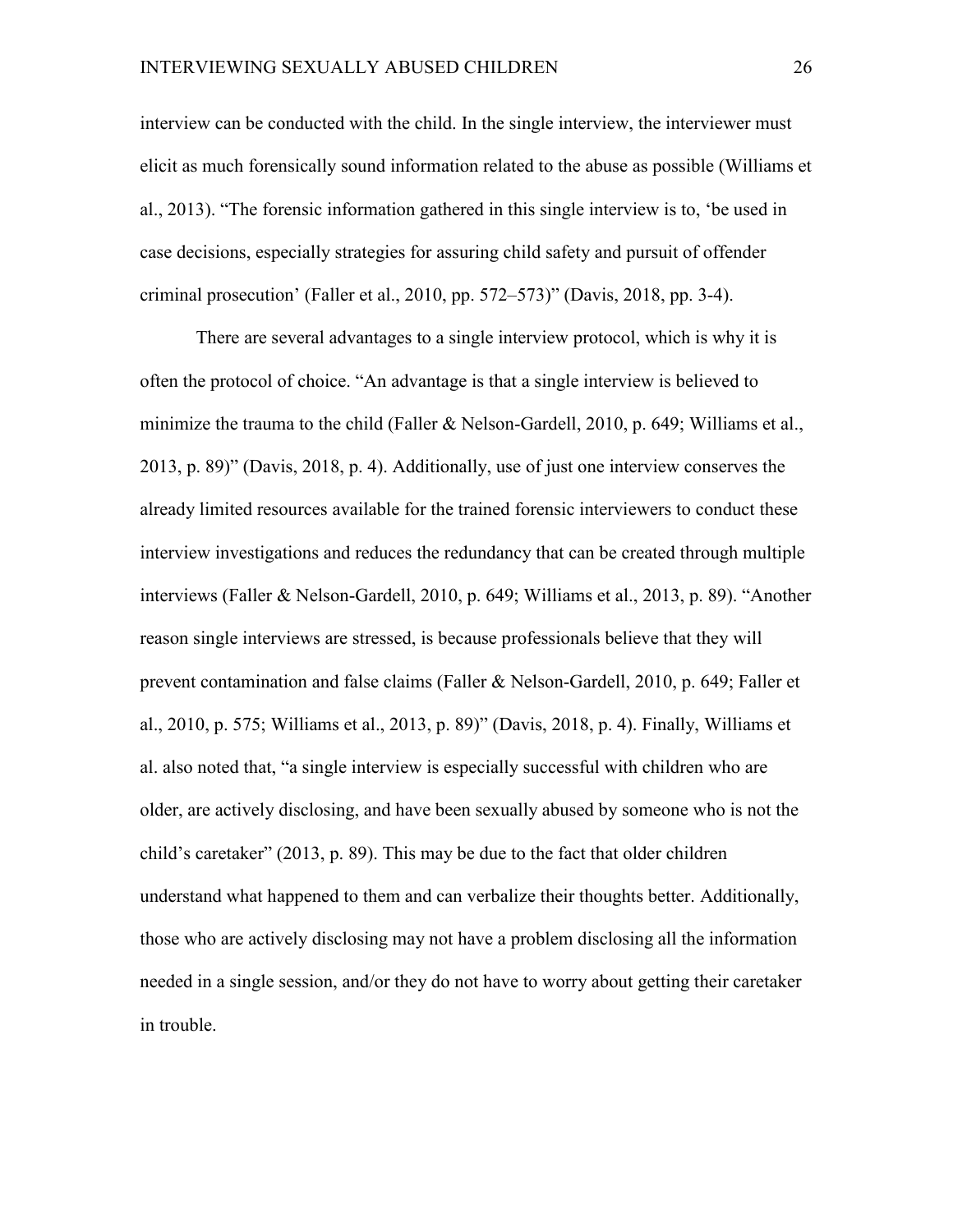"The one major limitation to a single interview protocol is that there are many cases that do not, 'adequately address concerns about sexual abuse,' in just one interview (Williams et al., 2013, p. 89). Some children may not be willing or able to disclose in just one interview. This is known as non-disclosure or partial disclosure (Faller & Nelson-Gardell, 2010, p. 649). In 1983, Roland Summit described the nuances of a child's response to sexual abuse which is known as Child Sexual Abuse Accommodation Syndrome (CSAAS) (Faller et al., 2010, p. 573). CSAAS suggests that children respond to sexual abuse with, 'secrecy, helplessness, entrapment and accommodation, delayed and unconvincing disclosure, and retraction' (Block, Foster, Pierce, Berkoff, & Runyan, 2013, pp. 174–175). Examining the disclosure process, Sorenson and Snow (1991) found that 79% of children did not disclose or provided tentative disclosure initially and they found a 22% recantation rate (Faller et al., 2010, p. 573)" (Davis, 2018, pp. 4-5).

"Summit's CSAAS model and other research supports the, 'conclusion that disclosure is a process, not an event' (Faller et al., 2010, p. 574). Fear of upsetting their parents, fear of consequences, and fear of not being believed have led to some of the delayed disclosures (McElvaney, 2015). Some of the consequences they may fear are the consequences for the perpetrator, themselves, their sibling(s), and the non-involved parent(s) (Block et al., 2013, p. 175). Other consequences that older children may fear is the incarceration of a parent, separation of family due to the removal of a sibling from the home, and loss of financial security (Block et al., 2013, p. 175). The sexually abused child may feel shame or responsibility for the abuse, preventing them from disclosing (Block et al., 2013, p. 175)" (Davis, 2018, p. 5).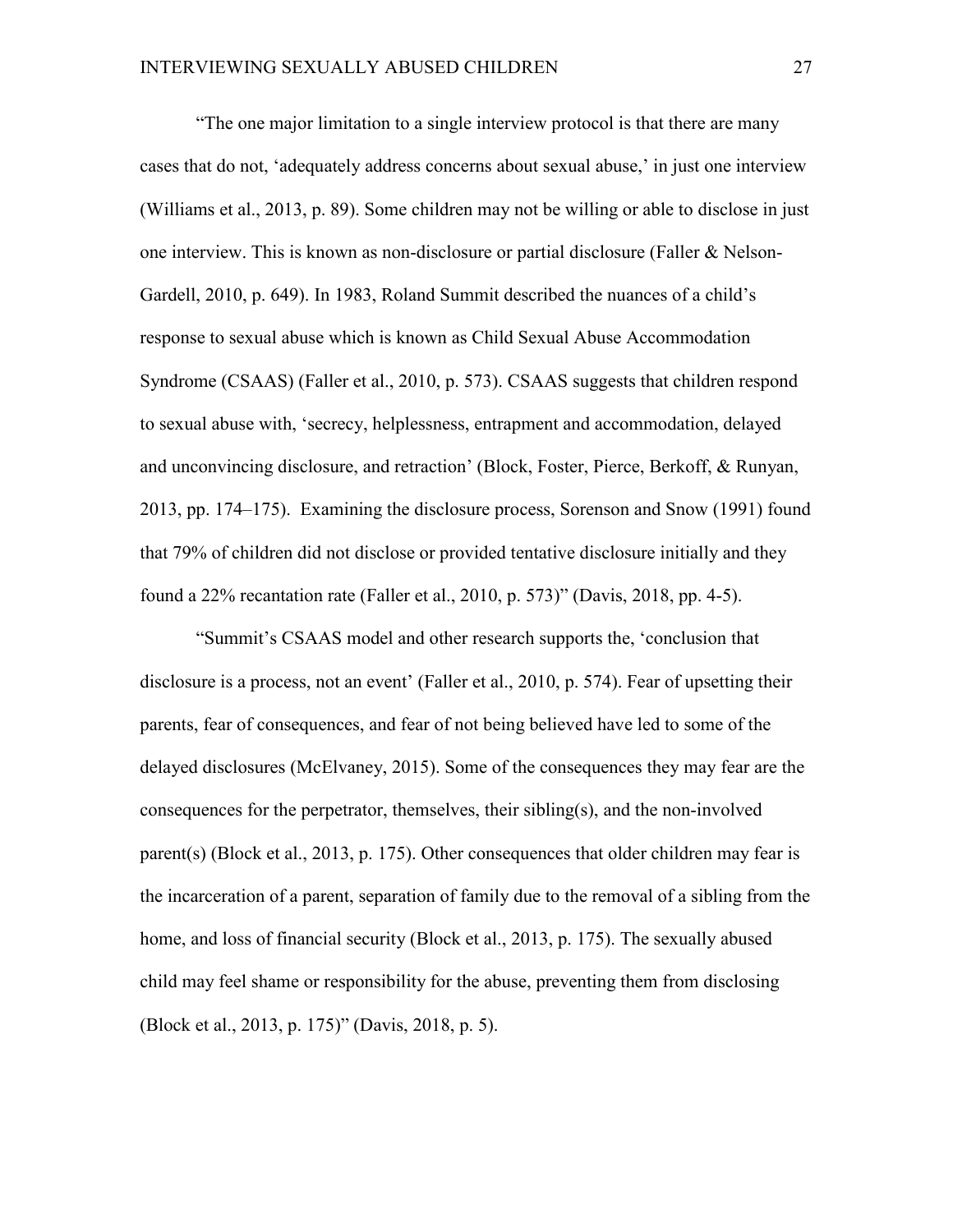"Currently, the child protection and legal systems use a disclosure vs nondisclosure model (Anderson, 2016, p. 383). This model does not consider the continuum of disclosure that CSAAS model and professionals have focused on. Due to this, a child's tentative disclosure in a single interview may seem unreliable and the investigation may be closed (Anderson, 2016, p. 383). These findings that children are more likely to report sexual abuse over time provides support for the use of multiple interviews also known as extended assessments (Faller et al., 2010, p. 574; Williams, Nelson-Gardell, Faller, Tishelman, & Cordisco-Steele, 2016, p. 57). Extended assessments can be defined as two or more interview sessions with the same child and same interviewer with the purpose of gathering information about the allegations of sexual abuse (Block et al., 2013, p. 175; Williams et al., 2016, p. 57). Extended assessments use the same techniques as a single forensic interview, the only difference is that it increases the number of opportunities the child has to disclose (Faller et al., 2010, p. 577)" (Davis, 2018, pp. 5-6).

"The pioneering studies for extended assessments were conducted in the 1990s by the National Children's Advocacy Center (NCAC) (Williams et al., 2013, pp. 89–90). The first study looked at a 12-session assessment, however the first assessment was with the non-offending care giver (Williams et al., 2013, p. 90) The NCAC found that the children who disclosed did so before the ninth interview; they reconducted the study using an eight-session protocol (Williams et al., 2013, p. 90). The NCAC, professionals, and other researchers have continued performing studies on the effectiveness of extended assessments and the best amount of interviews to perform (Block et al., 2013; Faller, Grabarek, Nelson-Gardell, & Williams, 2011; Faller & Nelson-Gardell, 2010; Williams et al., 2013, pp. 90–93)" (Davis, 2018, p.6).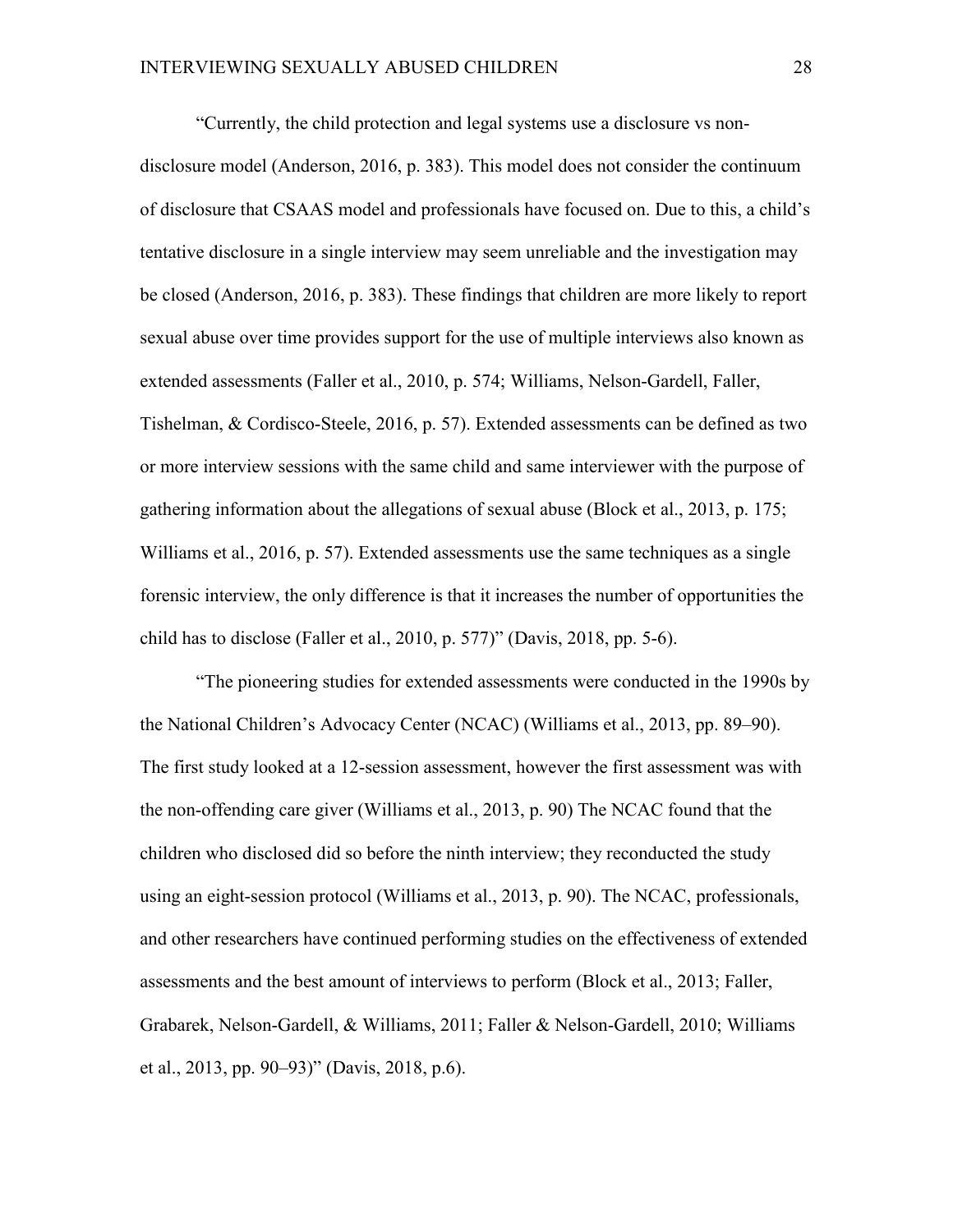"Results from these studies suggest that extended assessments are useful and have concluded the best ways to perform extended assessments. Both the NCAC and Faller and Nelson-Gardell compared the results of a four- and eight- session interview. The results of both found that the eight session condition had significantly higher credible disclosures than the four session (Faller & Nelson-Gardell, 2010, p. 659; Williams et al., 2013, pp. 90–91). Upon further examination, Faller and Nelson-Gardell (2010) found that 95% of the new information was provided by the sixth session suggesting that six sessions is a sufficient number of sessions (pp. 659–660; Williams et al., 2013, p. 91)" (Davis, 2018, p. 6).

"Extended assessments provide credible disclosure and have the advantage of allowing the interviewer to employ multiple different techniques with the child (Faller et al., 2011, p. 239). Faller et al. (2011) did a study on the use of techniques in the extended assessments, 'because of a belief that nonverbal techniques such as a drawings, dolls, and toys can facilitate, clarify, or corroborate children's verbal communication…' (p. 238). Some of these techniques include anatomical dolls, standardized anatomical drawings, and hand-drawn anatomical drawings (Faller et al., 2011, p. 242). The use of these nonverbal techniques allows the children to express what they may not have been able to with words and allows the interviewers to customize the interviews to the child's needs (Faller et al., 2011). This is one advantage that extended assessments has over single session interviews. Single session interviews do not have the time or leeway to try different techniques" (Davis, 2018, p. 7).

"There are other advantages to extended assessments. The first one is that it does give the child more than one chance to disclose on such a sensitive topic (Williams et al.,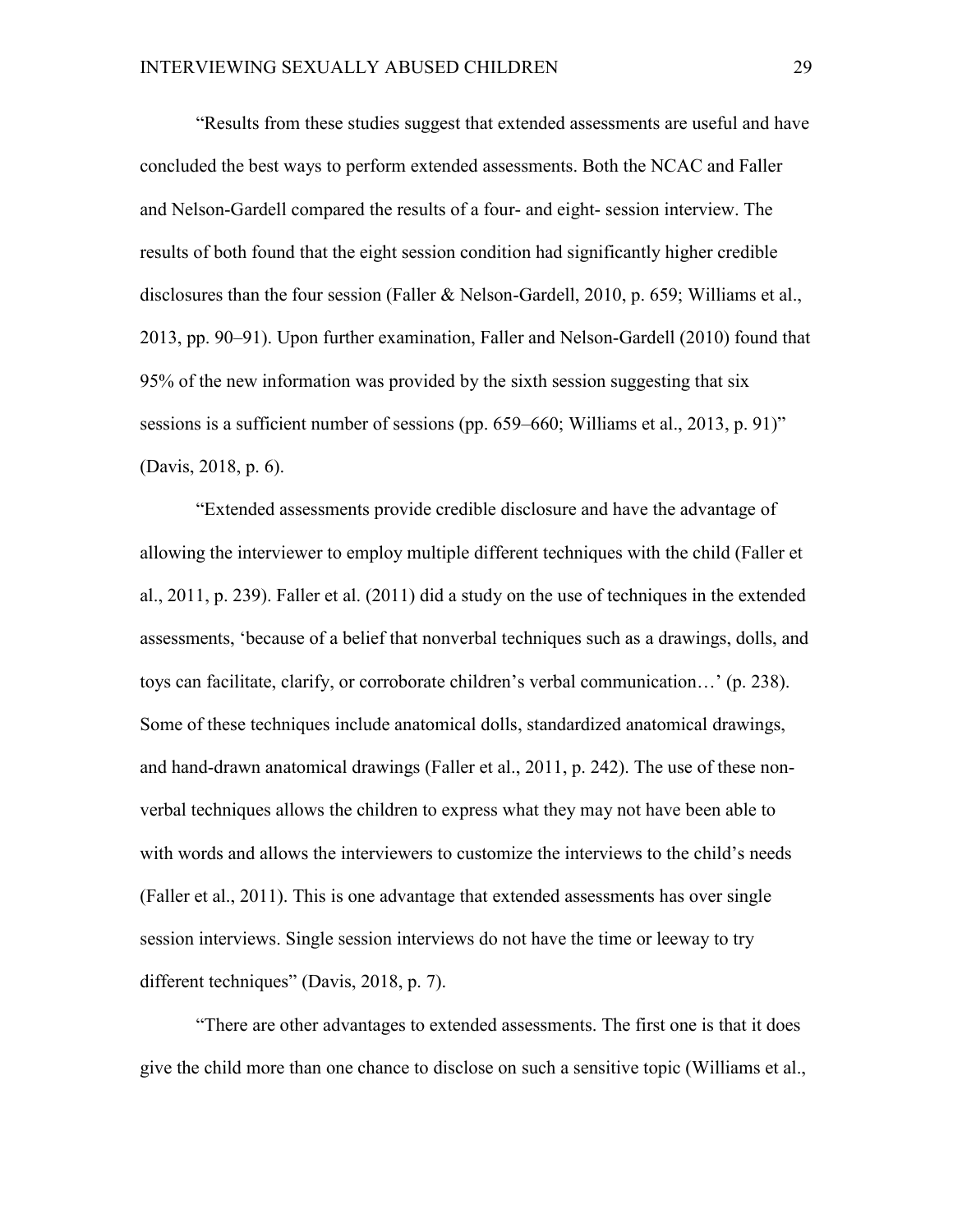2016, p. 58). Second, it also allows the decision makers and interviewers to have greater confidence in confirming or disconfirming the child sexual abuse allegations (Williams et al., 2016, p. 58). Another advantage is that in confirmed cases it allows for the elicitation of the full extent of the abuse (Williams et al., 2016, p. 58)" (Davis, 2018, p. 8).

"Many professionals point out some possible disadvantages of extended assessments. One is that children may not be safe during the course of an extended assessment, meaning that the child may live in an environment with the offender which could cause re-abuse or pressure not to disclose (Williams et al., 2016, p. 58). One study tried to take this into account by performing a two-session interview (Hershkowitz & Terner, 2007). Hershkowitz and Terner (2007) did an initial interview, gave the child a 30 minute break, and then performed the second interview (p. 1134). They found that they did receive more credible information in the second interview but noticed the children becoming fatigued (Hershkowitz & Terner, 2007, pp. 1139–1141). Other concerns that professionals have is the perceived or actual contamination of the child's reports (Williams et al., 2016, p. 59). However, if the interviewers follow an interview protocol such as the National Institute of Child Health and Human Development (NICHD) protocol, which relies on open-ended questions, contamination and false allegations can be avoided (Faller et al., 2010; Hershkowitz & Terner, 2007; Williams et al., 2016)" (Davis, 2018, pp. 7-8).

"Single protocol interviews are still widely used however, professionals have noticed the need for extended assessments. Williams et al. (2013) surveyed 1,294 professionals' perceptions of extended assessments. Professionals were able to determine a variety of contexts that extended assessments would be useful for (Williams et al.,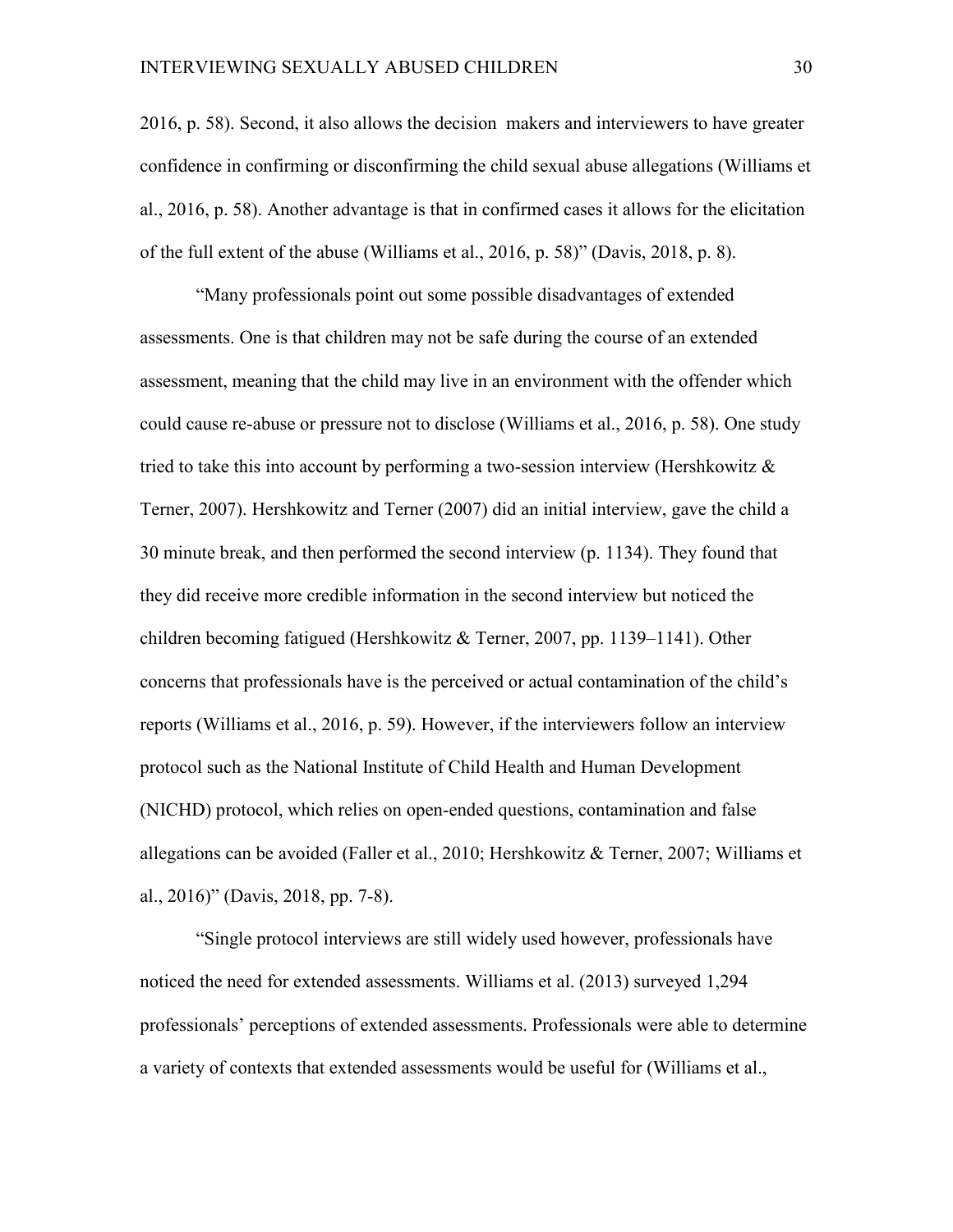2013, p. 103). However, many professionals reported having some but not enough resources to perform these assessments and lack of training" (Davis, 2018, p. 8).

#### **Interviewing Tools and Techniques**

As mentioned in the previous sections, interviewers sometimes employ different techniques or tools to aide in the interview. These techniques and tools aide the interviews in various ways. Some tools are used to improve the accuracy report, clarify what the child is saying, or help the child communicate with the interviewer. Other times the tools are used to calm the child down and make them feel more comfortable in the interview setting.

#### **Truth/lie discussion.**

One technique used by interviewers, mentioned above, is a truth/lie discussion. Truth/lie discussions, also called competency evaluations are used to increase the reliability and credibility of the child, as well as, predict and promote truth-telling (J. Anderson et al., n.d.; Russell, 2006). This discussion occurs in the rapport stage of the interview and is often coupled with the interview instructions (J. Anderson et al., n.d.; Child Welfare Information Gateway, 2017; Faller, 2015; Newlin et al., n.d.; Russell, 2006). Based on the interview protocol, the truth/lie discussion may take multiple forms. It may take the form of telling the child that it is important to tell the truth and instructing them to tell the truth (J. Anderson et al., n.d.). Other structures ask the child to define truth and lie, explain the difference between truth and lie, or tell whether examples given were truth or lie (J. Anderson et al., n.d.; Faller, 2015; Russell, 2006). However, those three approaches have been met with criticism. Some have said that asking the child to define truth and lie is more of a vocabulary test than a moral discussion (J. Anderson et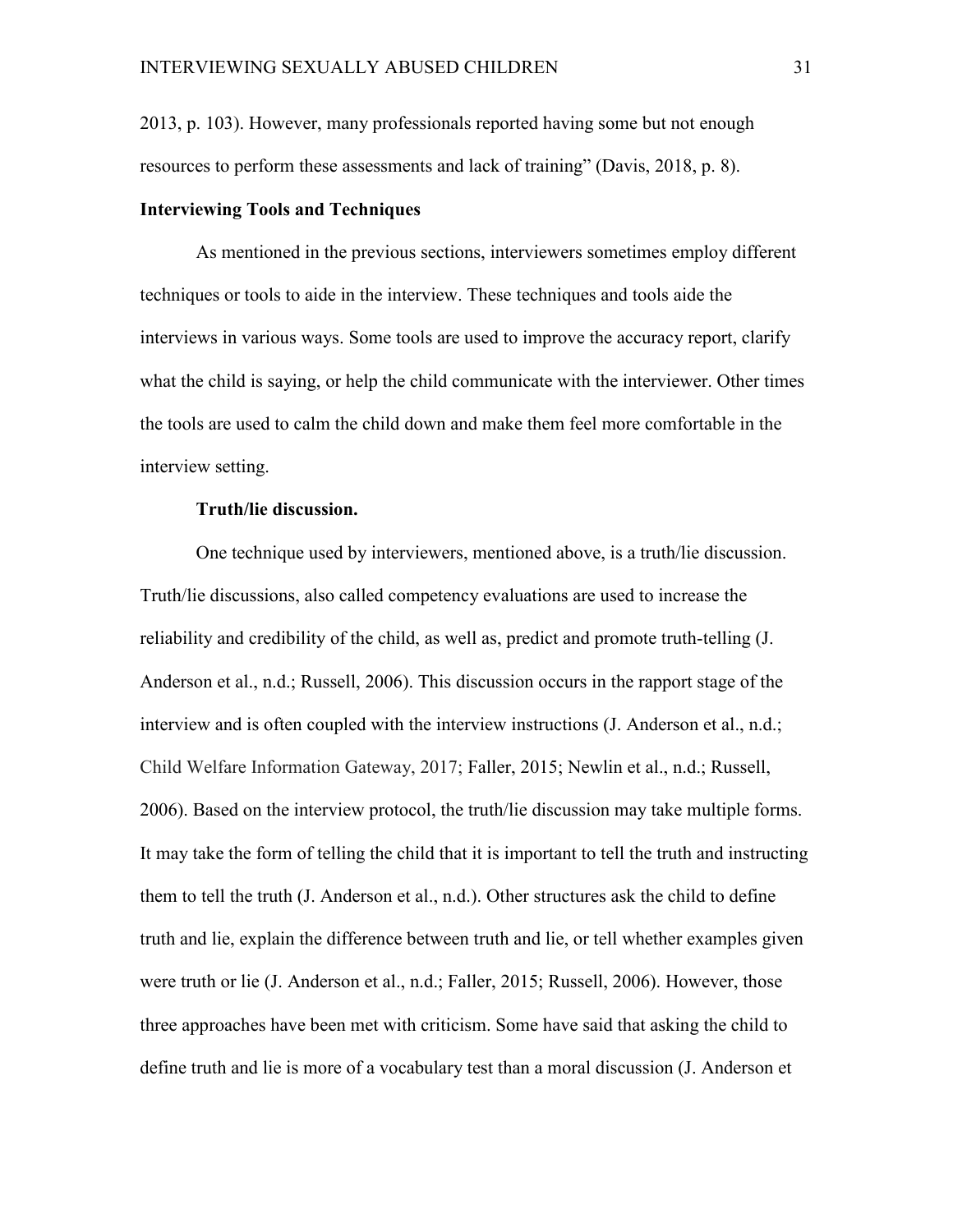al., n.d.). Also, it is believed that giving examples can lead to the child becoming vulnerable to suggestion because it seems like a test for which the interviewer already has the answers (Russell, 2006). Studies on these variations of the truth/lie discussion show minimal improvement in telling the truth (Russell, 2006). However, it has been seen that another variation, eliciting a promise from the child to tell the truth, is successful in causing the child to be more likely to tell the truth (J. Anderson et al., n.d.; Child Welfare Information Gateway, 2017; Faller, 2015; Newlin et al., n.d.; Russell, 2006).

#### **Anatomically correct dolls.**

Anatomically correct dolls have a long history of use in child forensic interviews. The use of anatomically correct dolls has helped interviewers ensure the accuracy of the report and clarify what the child has communicated. However, the use of these dolls has always been controversial with some professionals supporting the use and others not (Bentovim, Bentovim, Vizard, & Wiseman, 1995; Child Welfare Information Gateway, 2017; Faller, 2005; Lyon, 2012) These dolls have been used since 1982 and are helpful in many cases (Shamroy, 1987). "Anatomically correct dolls have been especially helpful with children who are embarrassed, young, or mentally handicapped; have a short attention span; or do not know the terminology necessary to describe a sexual molestation" (Shamroy, 1987, p. 165). The dolls are helpful because they allow for nonverbal disclosure through re-enactment of the child's experiences (Salmon, 2006). Multiple uses for anatomical dolls in the forensic interview setting have been noted. These uses are as an ice breaker to begin the conversation of sexuality, an anatomical model to assess the child's terminology and knowledge of anatomical parts, and as a way for the child to demonstrate what happened, as opposed to telling what happened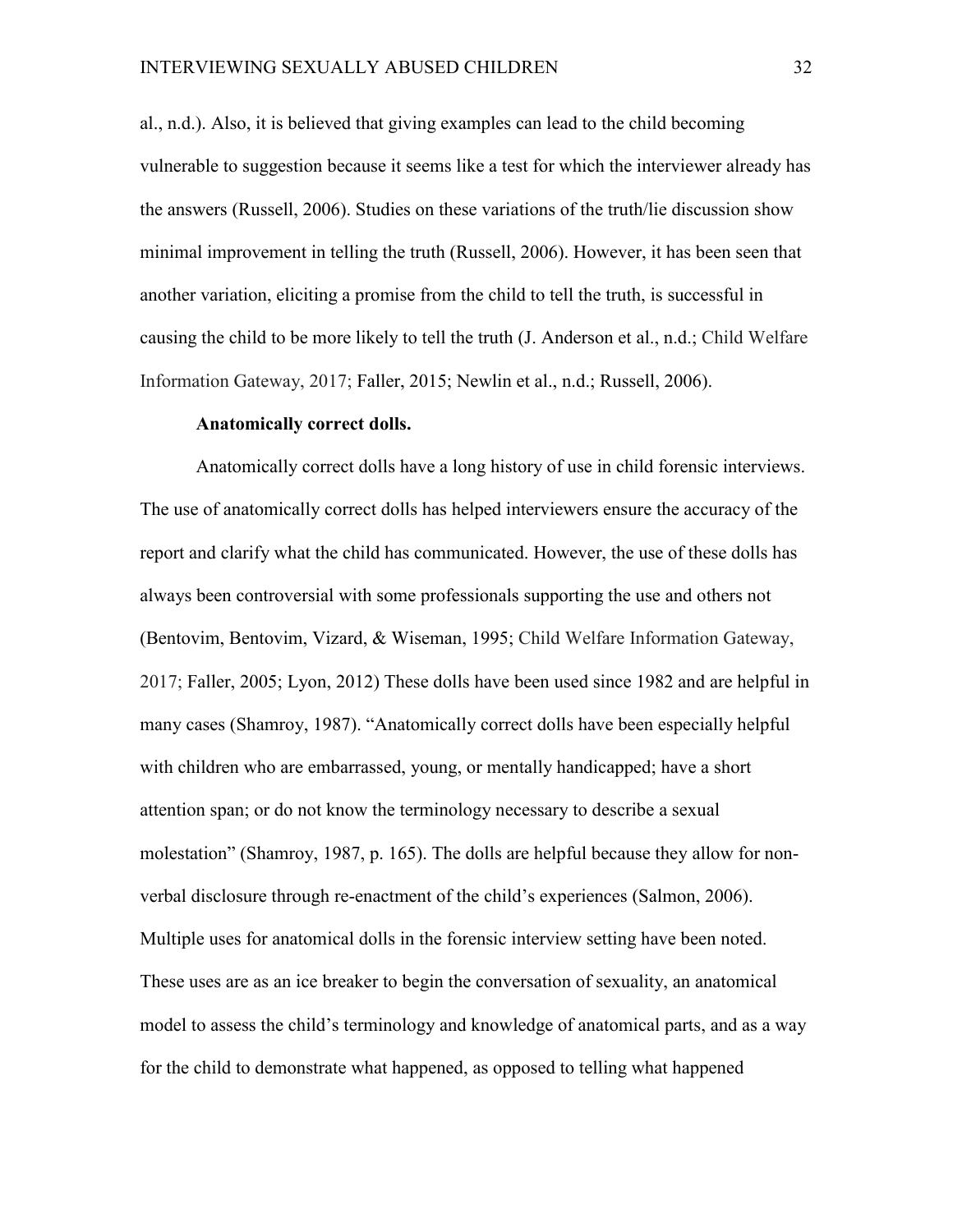(Bentovim et al., 1995). Other uses of anatomical dolls include a memory stimulus to trigger the recall of an event and as a diagnostic screen where the child can reveal sexual interests, concerns, and knowledge (Bentovim et al., 1995). There is a concern that a child who was not abused would create a false positive by touching or playing with dolls in a sexual manner (Faller, 2005; Lyon, 2012). However, it has been seen that children who were not sexually abused are less likely to engage in sexual behaviors with the dolls than children who were sexually abused (Faller, 2005). The dolls were a very popular tool in interviews when introduced, but they have lost their popularity and still create a debate among professionals (Faller, 2005; Lyon, 2012). Due to this debate, there is extensive literature on the subject and for every article found supporting the use there is also an article opposing the use of anatomically correct dolls. (Faller, 2005; Maan, 1991). Even though there is much debate, there seems to be some agreement. A common agreement seen is that anatomically correct dolls should only be introduced in certain circumstances such as during rapport to clarify body part terminology, after disclosure of abuse, or as a last resort (Bentovim et al., 1995; Child Welfare Information Gateway, 2017; Lyon, 2012). Another agreement is that anatomically correct dolls should not be used on children under four as they, "cannot make the representational shift to understand that the doll is being used to represent themselves or the alleged offender" ( Child Welfare Information Gateway, 2017, p. 4; Lyon, 2012).

#### **Human figure diagrams.**

An alternative used instead of anatomically correct dolls is human figure diagrams. Most of the time the human figure diagram is an already prepared drawing, but occasionally the interviewer will draw the human figure in the interview (J. Anderson et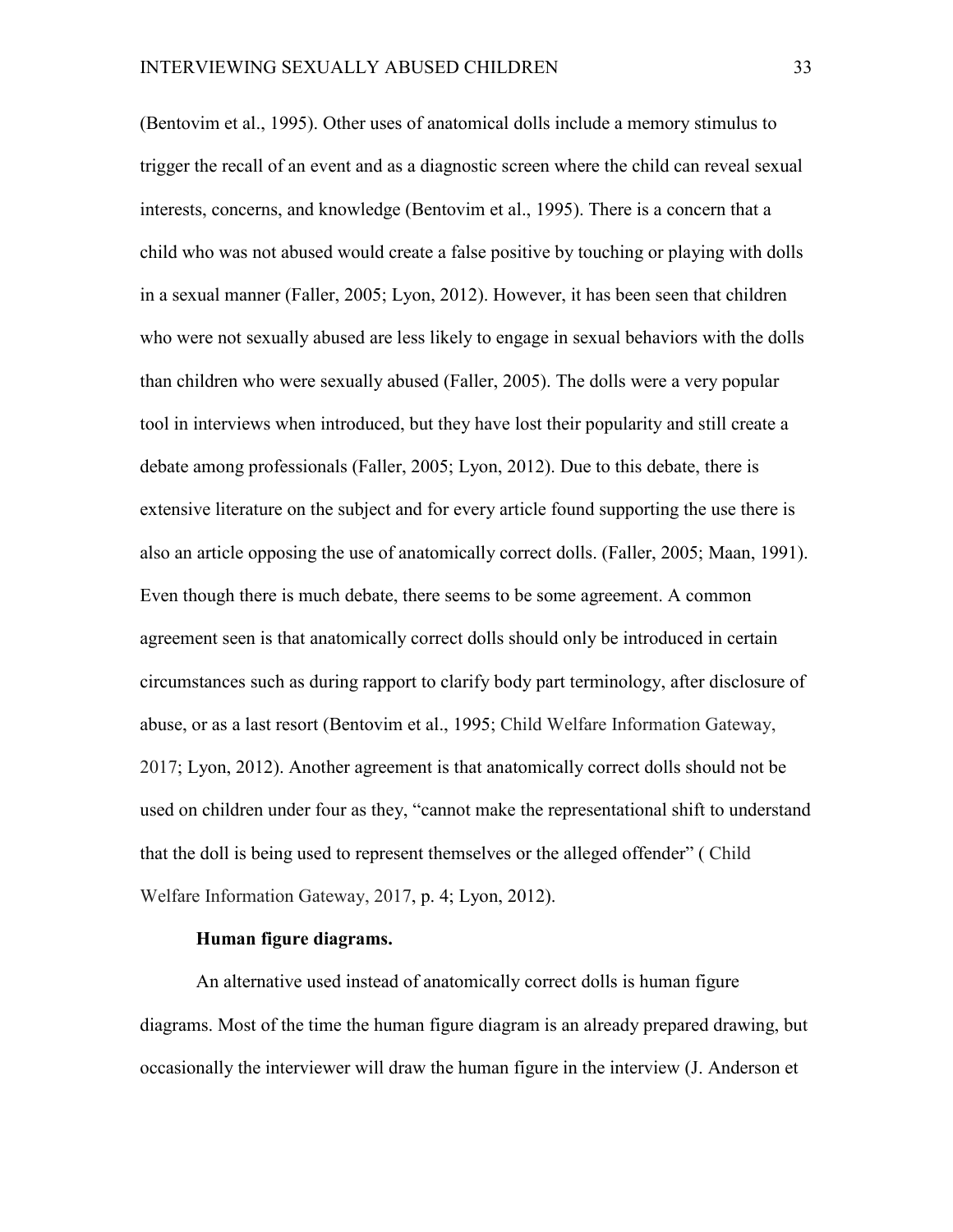al., n.d.; Bentovim et al., 1995; Bruck, 2009; National Children's Advocacy Center, 2019). The figure diagrams vary in complexity. One interviewer may use a gingerbread looking figure, another may use a human outline with no details, and another may use a figure with anatomically and developmentally accurate details (J. Anderson et al., n.d.; National Children's Advocacy Center, 2019). The child is often presented with both genders, regardless of the gender of the perpetrator, as well as figures that depict both a child and an adult (J. Anderson et al., n.d.; Bentovim et al., 1995; Bruck, 2009). Human figure diagrams can serve multiple purposes in an interview. The diagrams are used for gender differentiation and to establish a common language for communicating about body parts (J. Anderson et al., n.d.). Children often have different understandings about gender and have different names for body parts, so this step allows the interviewer to understand where the child is developmentally and/or emotionally and may prevent communication errors later in the interview (J. Anderson et al., n.d.). Human figure drawings are also used as a symbol representing the child and the perpetrator, which can help the child explain an event and point out where touches may have occurred (J. Anderson et al., n.d.; Bruck, 2009; Otgaar, van Ansem, Pauw, & Horselenberg, 2016). However, it may be difficult for younger and less developed children to see the diagram as a symbol for themselves (J. Anderson et al., n.d.; Bruck, 2009; Otgaar et al., 2016). The diagrams are also useful for touch inquiries, but less detailed diagrams, such as the gingerbread man and clothed diagrams, have caused miscommunication and false reports (Lyon, 2012). The diagrams may also serve as a retrieval cue, meaning that its presence may help the child retrieve details of the event (J. Anderson et al., n.d.). Human figure diagrams are believed to be superior to anatomical dolls by professionals because the two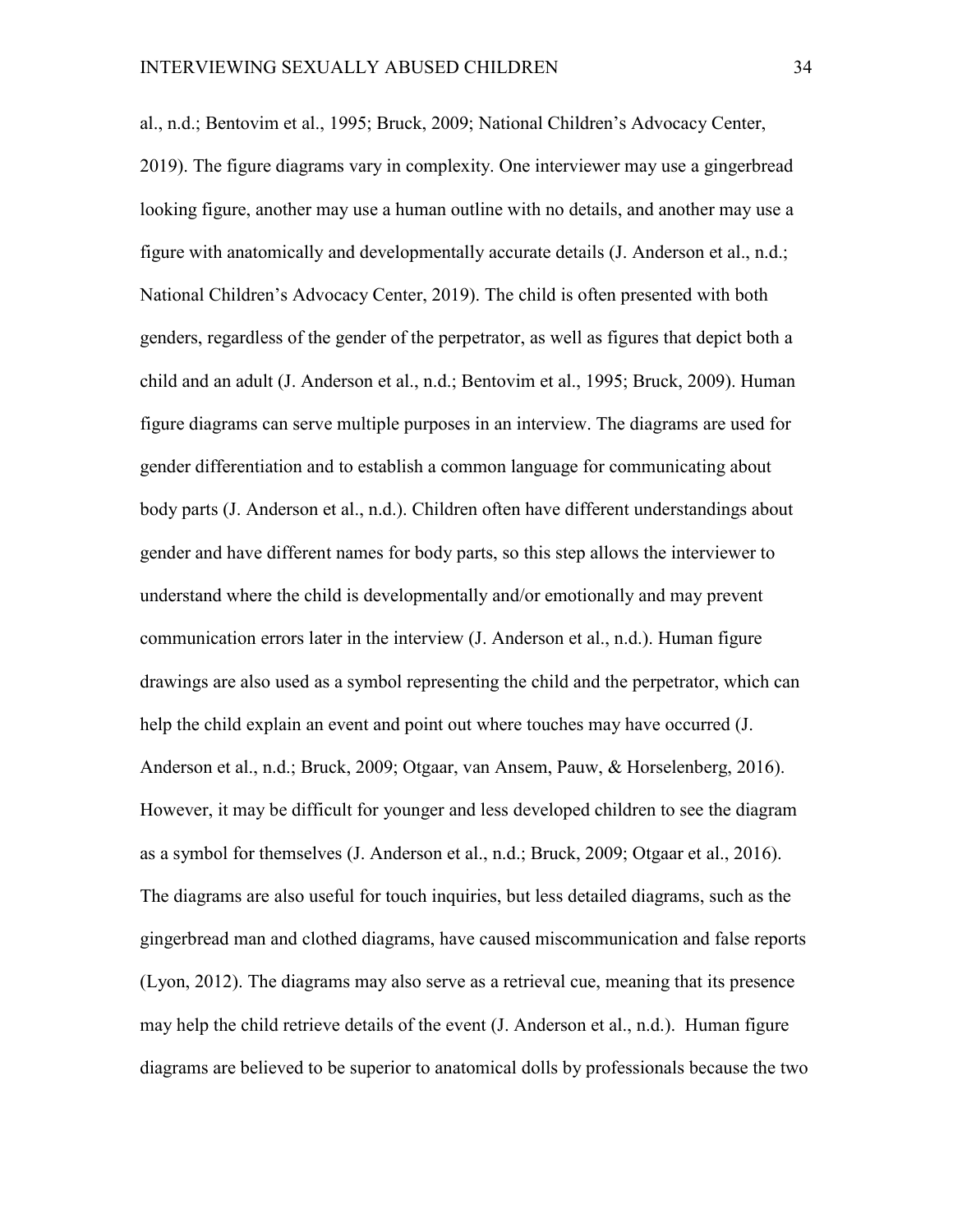dimensional nature prevents exploration and play that sometimes occurs with dolls (J. Anderson et al., n.d.; Bruck, 2009). Some professionals recommend only using the diagrams at the end of the interview, as the last resort, or for clarification (Bruck, 2009; Lyon, 2012; National Children's Advocacy Center, 2019).

#### **Toys.**

Other toys can be helpful in forensic interviews of sexually abused children. Toys may make the child more comfortable because it indicates that the child is in a childfriendly environment (Salmon, 2006). Some toys are used so that the child can depict a certain event that may be too difficult or complicated for them to verbally explain. Toys used for this purpose include doll houses with dolls, puppets, and clay figures (Salmon, 2006). Puppets and other toys, such as telephones, can also allow the child to report difficult and distressing information in an easier way (Salmon, 2006). This can be done by pretending to talk through the telephone to the interviewer or by both the interviewer and interviewee talking to each other through hand puppets (Bentovim et al., 1995; Salmon, 2006). Talking through the props lets the child tell about distressing events while distancing themselves from the feelings (Bentovim et al., 1995).

#### **Drawing.**

An activity that professionals often implement in a forensic interview with a child is drawing. Research has shown that implementing drawing in an interview is an effective alternative to anatomically correct dolls and human figure diagrams (Otgaar et al., 2016). Drawings have been used in multiple ways throughout forensic interviews. One way that drawings are used is during the rapport building stage (National Children's Advocacy Center, 2019). Allowing the child to free draw during this phase can diminish the child's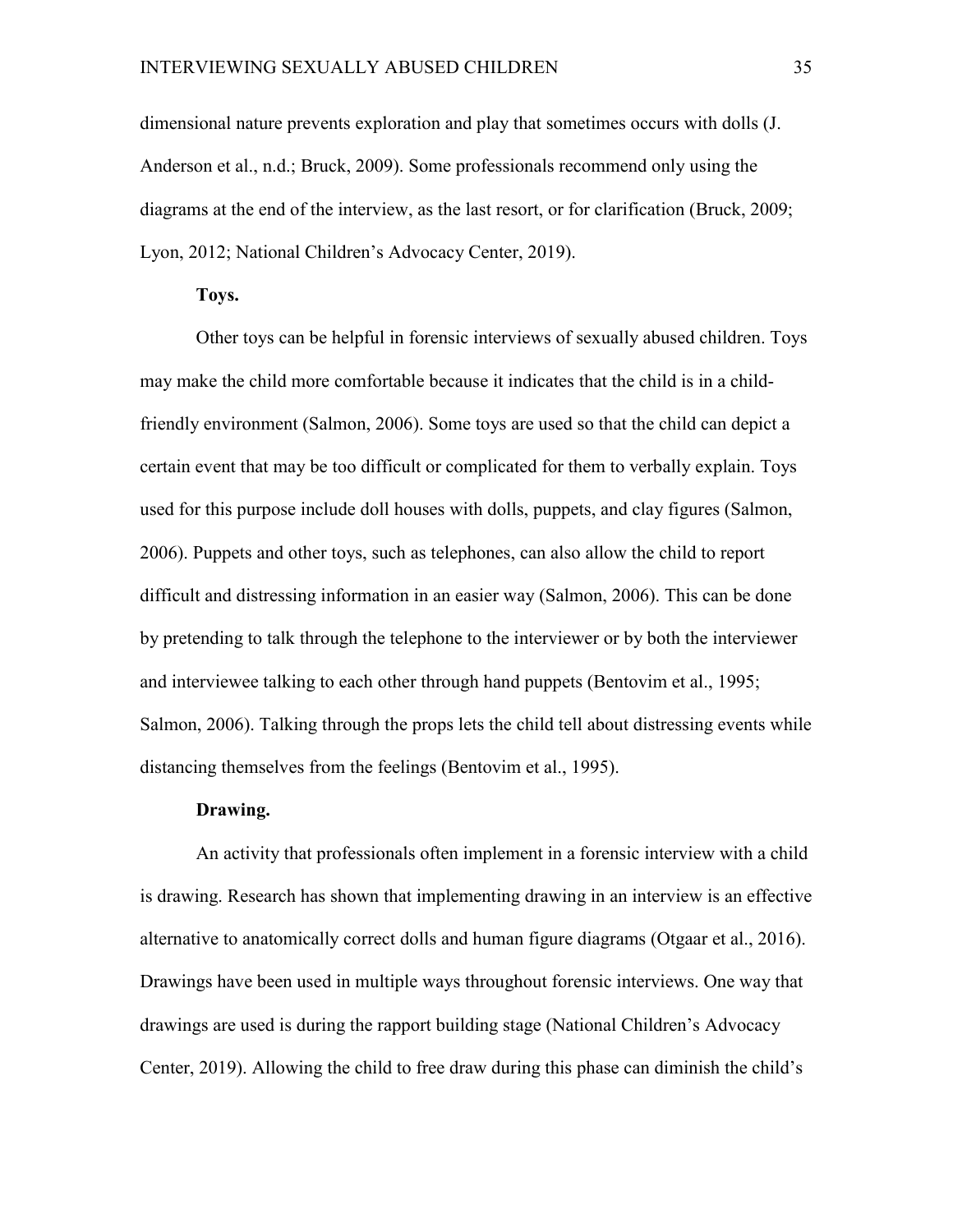anxiety, build rapport, and provide the interviewer with developmental information about the child (Bentovim et al., 1995; National Children's Advocacy Center, 2019). Implementing drawing in the beginning will allow the interviewer to decide whether to continue its use in the substantive stage. They are able to decide this based on the impact the drawing has on the child's conversational skills and attention (National Children's Advocacy Center, 2019). One type of drawing the child may be asked to produce in the pre-substantive stage is called a family kinetic drawing also known as a family action drawing (Bentovim et al., 1995). Put simply, the child is asked to draw their family and themselves doing something. This activity may cue the interviewer of any preoccupations or intrusive thoughts that the child has about a family member (Bentovim et al., 1995). If implemented, drawing may also be beneficial during the substantive stage of the interview. Drawing the event can enhance the child's memory retrieval and can up to double the amount of information provided by the child (J. Anderson et al., n.d.; National Children's Advocacy Center, 2019; Otgaar et al., 2016). Also, drawing helps the child provide details in an organized fashion and helps to clarify verbal statements (J. Anderson et al., n.d.). Another benefit of drawings in forensic interviews is that they can also be used as physical evidence in court (J. Anderson et al., n.d.). Young children may have trouble drawing complex images, in these cases, the interviewer can draw what the child is saying with the child in charge of placement of people and objects (J. Anderson et al., n.d.). It is important to remember that these drawings are to support verbal communication and not an image that must be interpreted by the interviewer (National Children's Advocacy Center, 2019).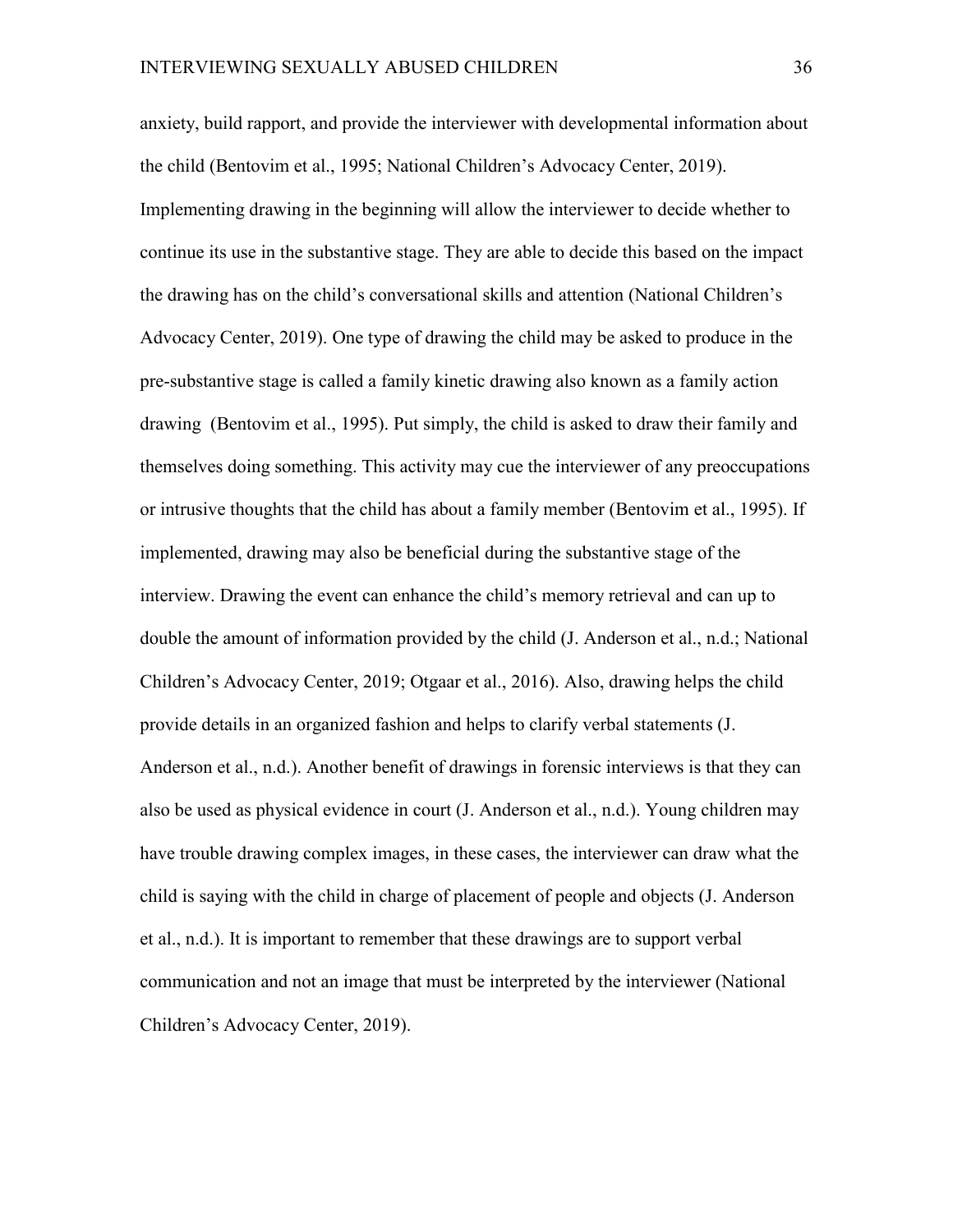# **Therapy animals.**

A less widely used strategy used in forensic interviews is the use of therapy animals. Krause-Parello and Gulick (2015) investigated the therapy animals' effects on the child's stress biomarkers. The results of the investigation were that the children without the canine had significantly increased heart rate and the heart rate of those with the canine did not elevate (Krause-Parello & Gulick, 2015). The canine's presence acted as a shield from the distressing effects of disclosing details of sexual assault (Krause-Parello & Gulick, 2015). However, this study had a small sample size and is one of the first of this kind, therefore, more studies need to test this strategy.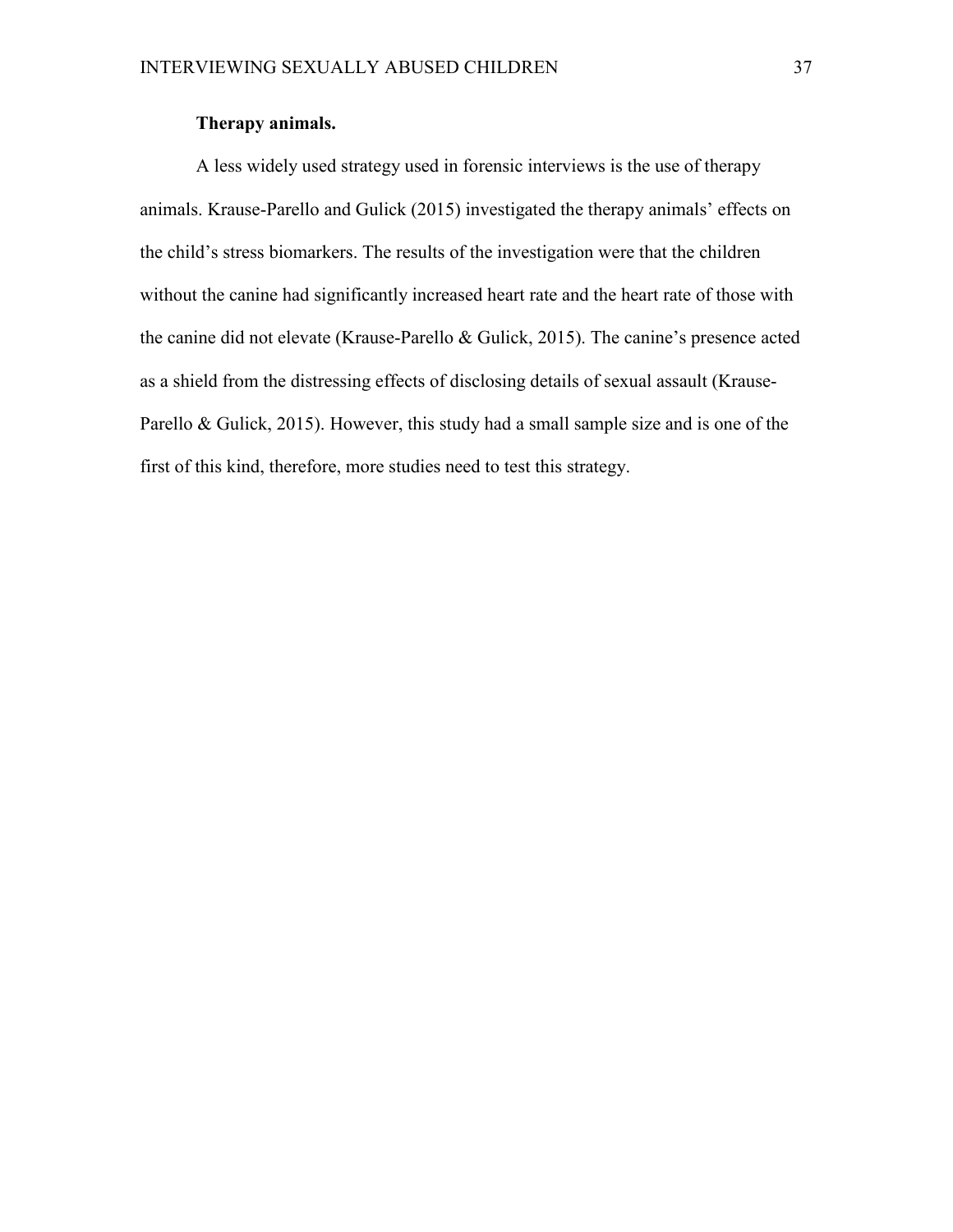#### **Conclusion**

" 'One hundred years from now it will not matter what your bank account was, the sort of house you lived in, or the kind of car you drove….but the world may be different because you were important in the life of a child' (Witcraft FE. With my power. Scouting 1950:2) " (Greydanus & Merrick, 2017, pp. 289–290). Social workers who conduct forensic interviews of sexually abused children will be important in the life of the children they interview. They can change the child's world for the better or if done improperly they can hurt the child more. Children who are being interviewed by forensic social workers about sexual abuse have already faced more pain and tragedy than they should have. Then at the forensic interview, "they are asked to share and relive the moment by strangers" (Davis, 2018, p. 8). If done right, the interviewer will be a person with whom the child feels safe and to who he/she is willing to disclose. Optimally, the interview will be a comfortable experience for the child that will result in the interviewer obtaining forensically sound information. If done carelessly or incompetently, the child may not disclose, could be traumatized more, and information obtained could be picked apart in court. If this occurs, the child may get sent back to the unsafe environment where the sexual abuse may continue to occur.

The social worker should obtain a credible testimony for the court case while keeping the child and their abilities and limitations in mind. Precautions should be taken to minimize the stress on the child and elicit the information without causing more harm. This paper aimed to research and report the ways that professionals do just this. The interviewers can do this by having knowledge about factors that will affect the interview before going into the interview. As mentioned above, grooming, fear of consequences,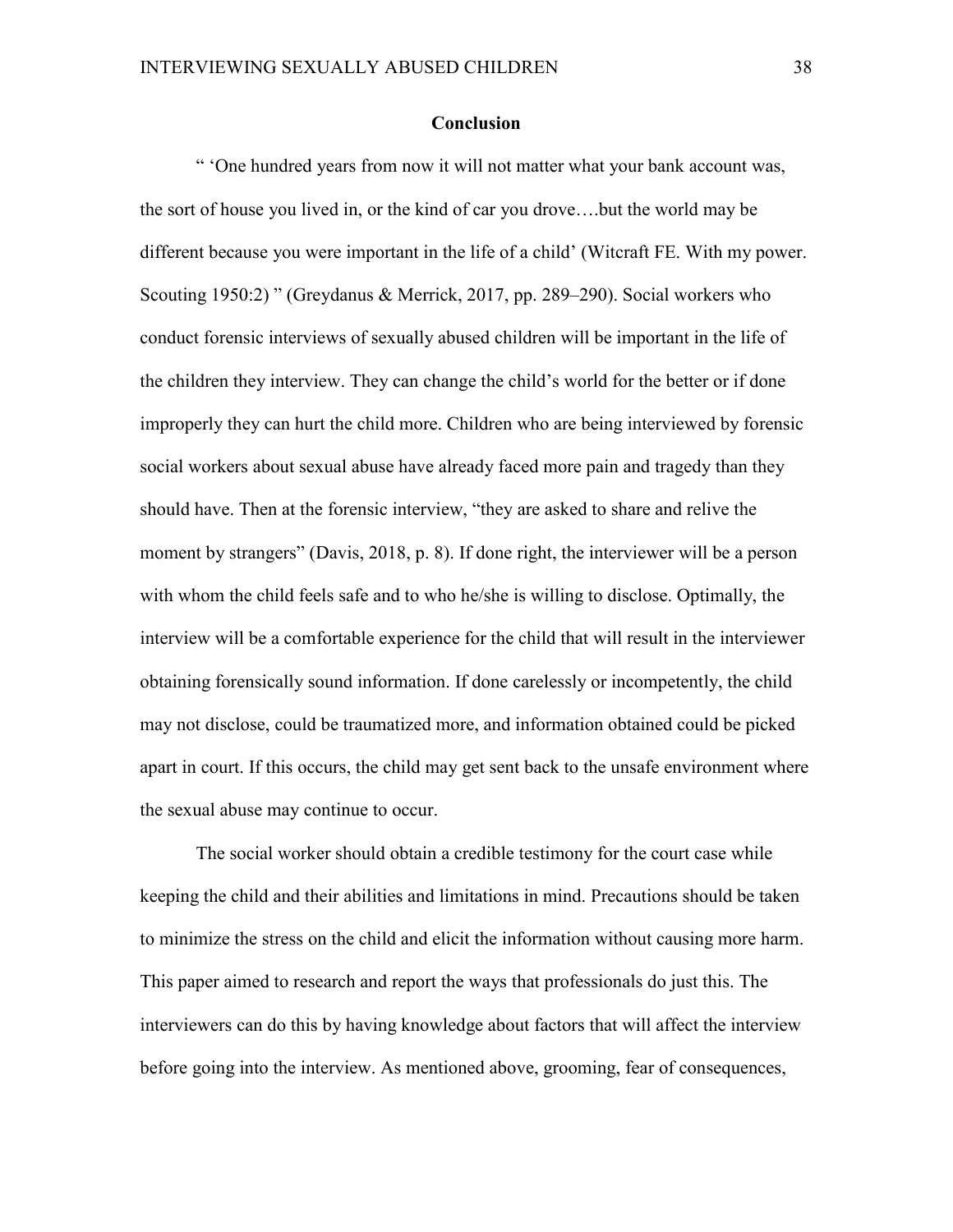perceived power imbalance, age, gender, culture, and socioeconomic status are all factors that can hinder the child's willingness to disclose.

This paper also explored how following interview protocols affects the interview results. Based on the research conducted, social workers who interview sexually abused children should follow a forensic interviewing protocol. This paper explored eight of the popularly used protocols; however, there are many more used in individual agencies and in different states. It is important to note that though all the interviews mentioned above differ, they all also have a similar structure. Forensic interviews typically have two main components: pre-substantive or rapport stage and then a substantive stage. The protocols focus on building a rapport between the interviewer and the child, preparing the child to answer questions, and assessing the child's abilities. Then they go into a substantive phase. In the substantive phase, the interviews always stress the importance of question type. Questioning should go from open ended/free recall to specific questions for clarification. The question types should never be leading or suggestive. Finally, interviews should close on a neutral topic.

Even with a protocol in place, a child may not be comfortable to share with the interviewer the first time they meet. Yet, "the most common practice in the United States right now is a single interview protocol" (Davis, 2018, p. 8). This stood out to Davis (2018, pp. 8-9), so she explored, "the question: if sexually abused children participating in a forensic interview, participate in either a single interview or multi-interview protocol, which will provide the least traumatizing and most forensically sound results?" Through the research it was found that: "Both single interviews and extended assessments have advantages and disadvantages. It appears, based on the research presented, that the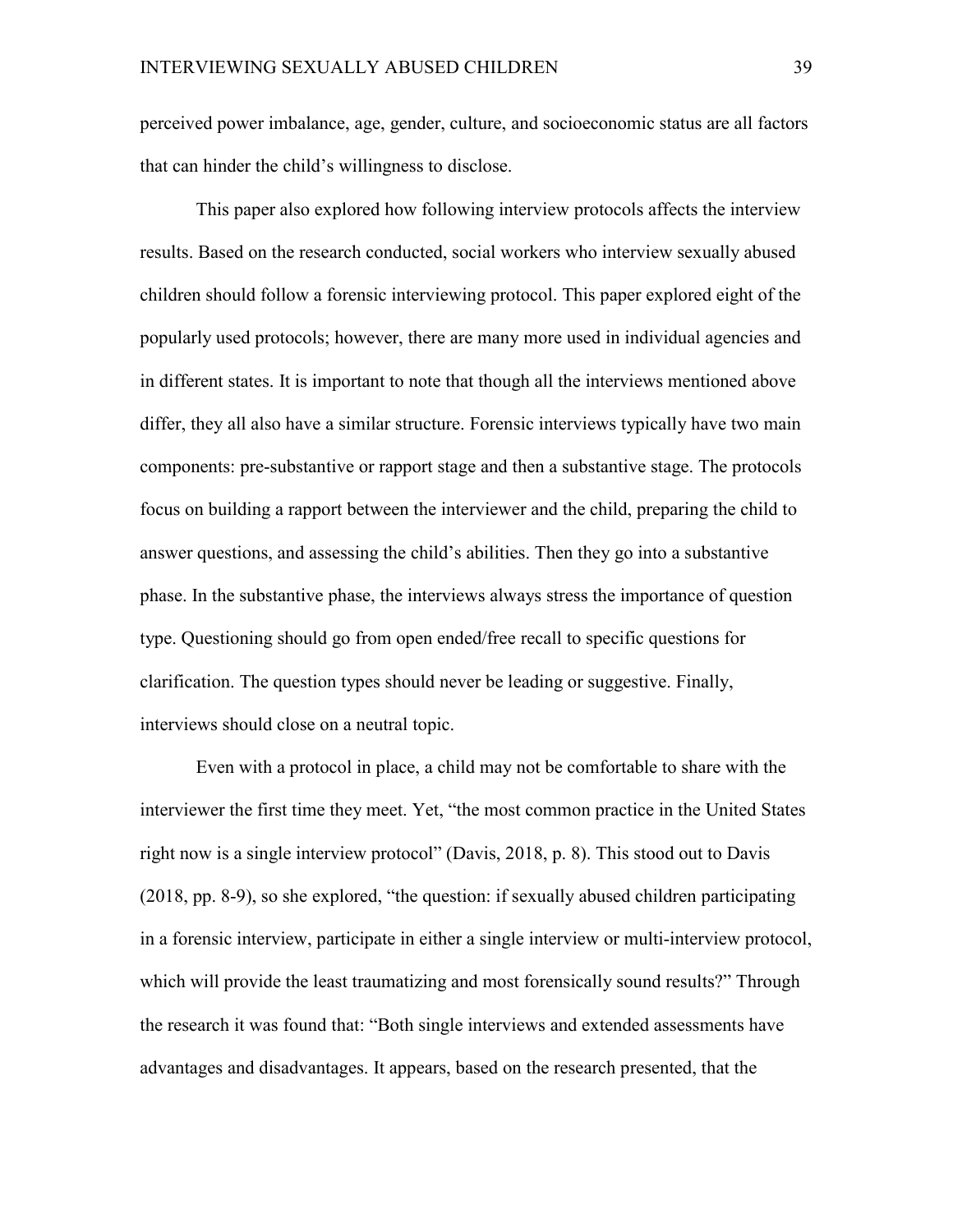advantages of extended assessments outweigh the disadvantages of extended assessments. Extended assessments also provide more opportunities for the traumatized child to disclose. These reasons suggest that extended assessments provide the least traumatizing and most forensically sound results" (Davis, 2018, p 9). Extended assessments, however, cannot be used more often until the challenge of finding resources to conduct them is addressed and professionals receive proper training.

Finally, this paper addressed what tools and techniques interviewers can implement during the interview to either comfort the child or produce more information on the alleged abuse. Tools and techniques found to be helpful in at least some cases are truth/lie discussions, anatomically correct dolls, human figure diagrams, toys, drawing, and even therapy animals. Truth/lie discussions were deemed important enough that some protocols have its use written in to them. It may be surprising that anatomically correct dolls are so controversial. They have been in use for so long, yet there is still a debate on their effectiveness. It seems that if used properly they could be an effective tool to further the interview. However, some professionals do not like their use and have turned to newer tools like human figure diagrams and drawings.

This paper was an extended literature review, thus not adding any new knowledge to the extensive literature on the topic. Instead, this paper looked at a multitude of scholarly work in the literature on the topic and condensed the information, so that a researcher, professional, or student in the future can begin their research with a large sum of information on the topic of interviewing sexually abused children in a victim-sensitive and competent manner. Though numerous references were used in this paper, it is not an extensive piece. There are pieces of literature that were not researched and used in this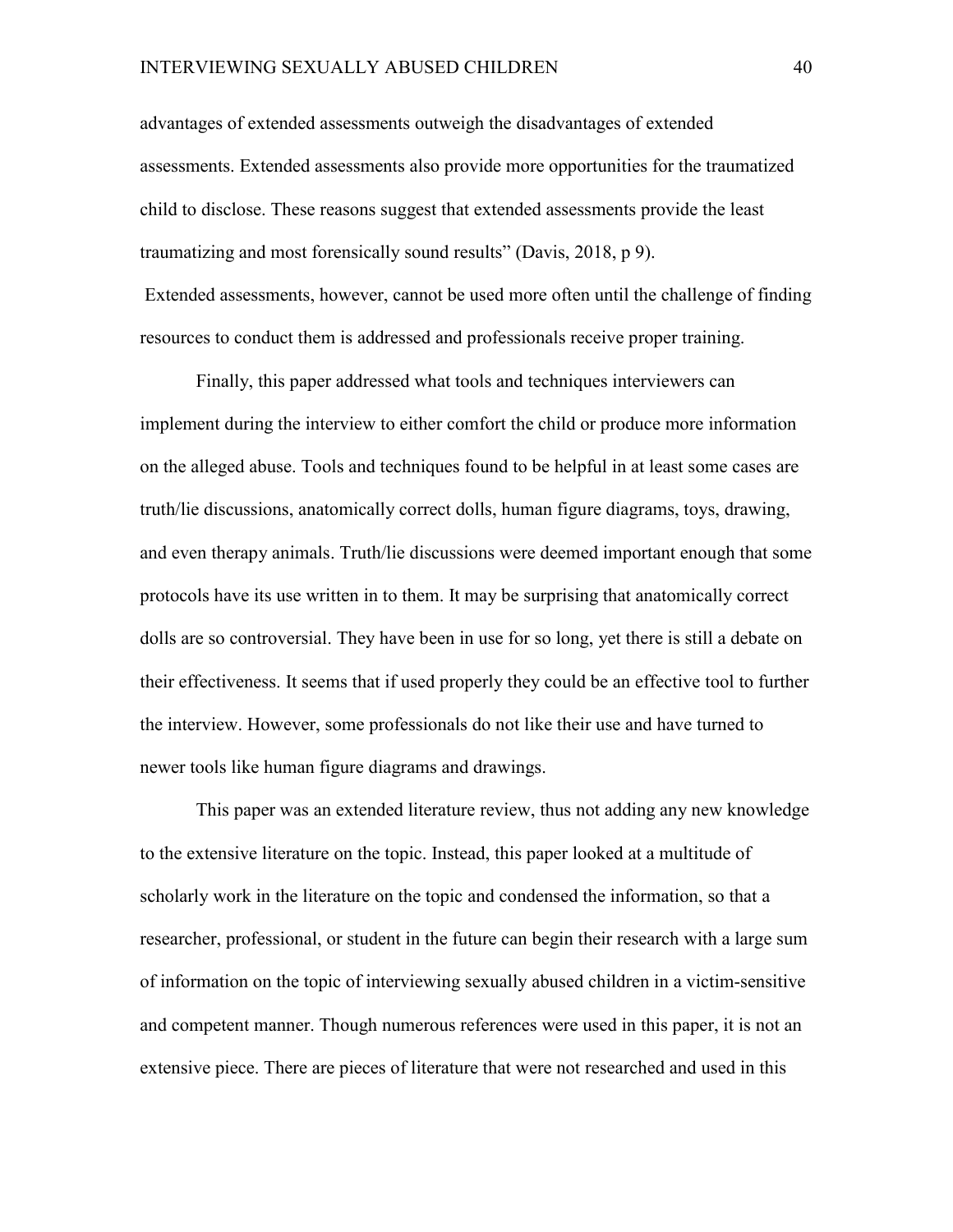paper. This researcher was limited by the university's databases and her ability to find the articles online.

The information generated by this study calls for further research to be conducted. It is important to continue the exploration of the knowledge already published on the topic. Further, studies should be conducted on how grooming affects a child's disclosure in a forensic interview. Other suggestions for future studies include a study on the effectiveness of extended assessments when following a protocol, compared to a single interview. Finally, therapy animals appear to be an effective option that, if provided, will remove some of the anxiety caused by these forensic interviews. However, the study utilized in this study appears to be the only one of its kind specifically directed towards forensic interviewing. Therefore, further studies should be conducted on the use of therapy animals during forensic interviews.

The number of children who are sexually abused each year are staggering. Some of these instances of abuse gets reported either by the child, family member, teacher, or other figure in the child's life. The report is the first step to receiving justice and creating a safer environment for the child. However, before that can occur, the child must participate in a forensic interview, in a strange room with a social worker or other professional that they just met. This can be terrifying and traumatizing to the child, but it does not have to be. This is where the interviewer can make a difference. If not well prepared or well trained, it is possible that the child will be traumatized more, the child may get sent back to the unsafe environment, and the perpetrator may not get caught. On the other hand, if the interviewer is competent because they have knowledge on the factors that affect disclosure, have ability to follow a protocol, and can use appropriate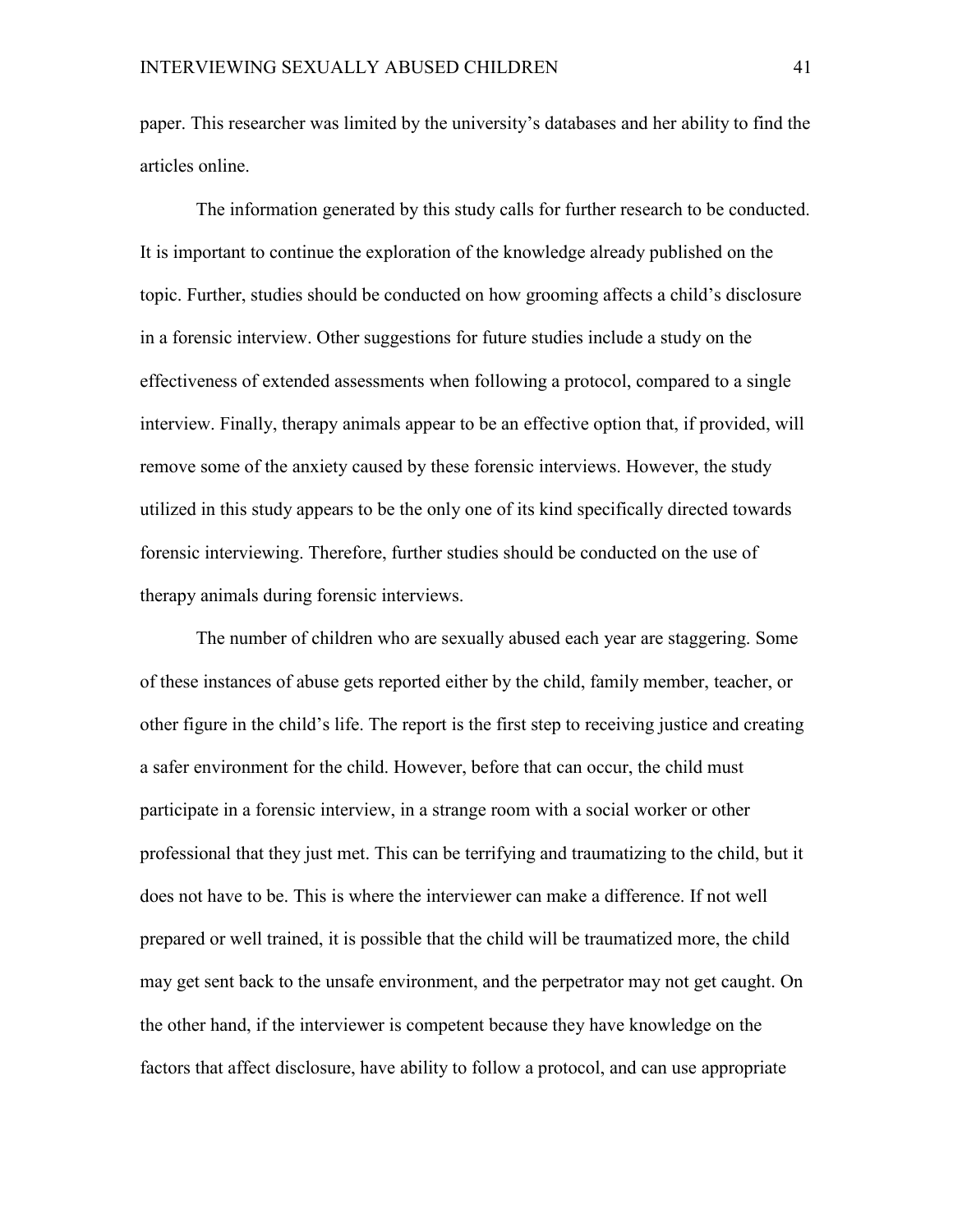tools and techniques, then the interview may be a fruitful experience for the child. A competent social worker can obtain the forensically sound information needed for justice, while focusing on the child's needs, and will hopefully prevent the already traumatized child from experiencing more trauma.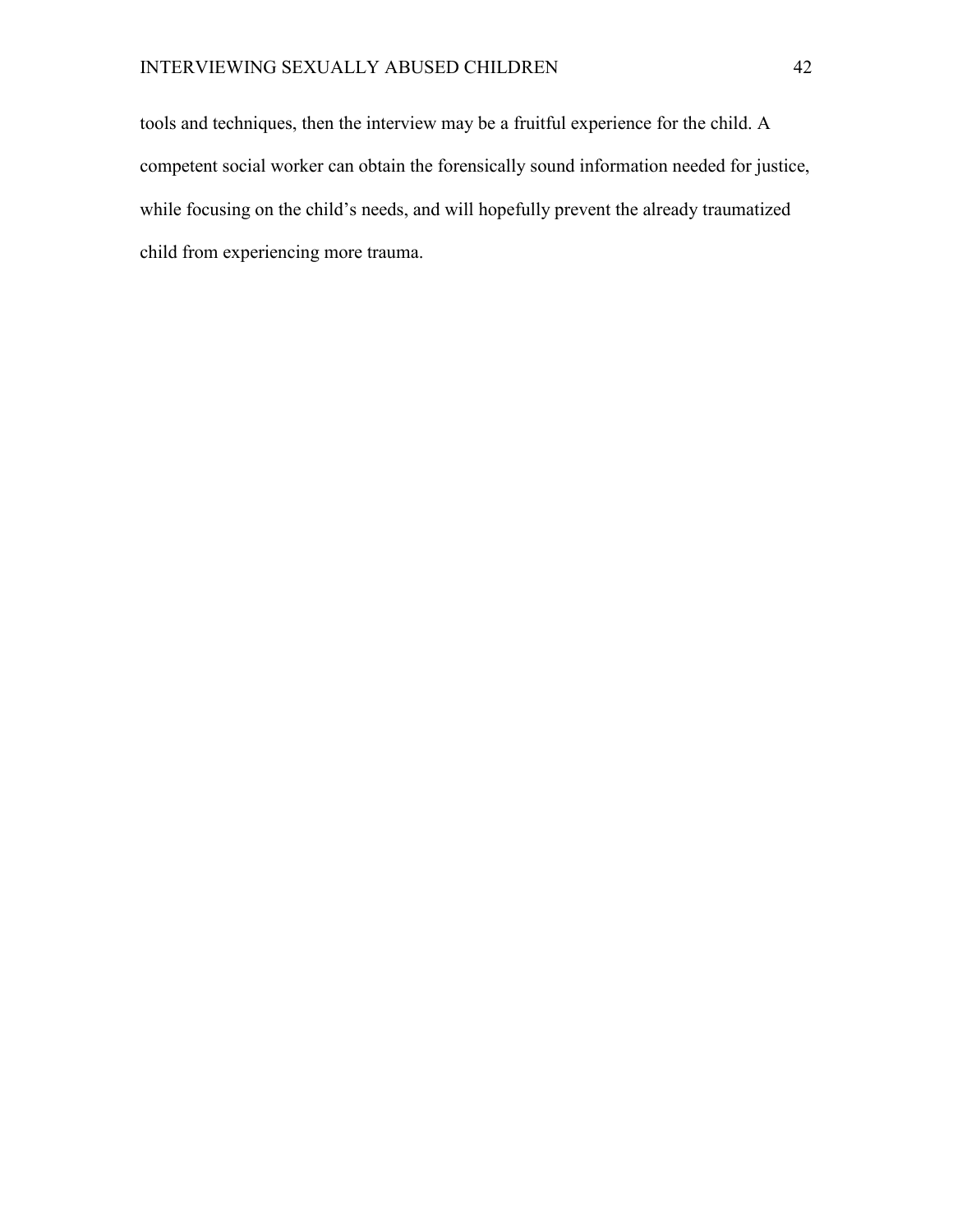#### **References**

- About CornerHouse. (n.d.). Retrieved March 9, 2019, from https://www.cornerhousemn.org/about.html
- Ahern, E. C., & Lyon, T. D. (2013). Facilitating maltreated children's use of emotional language. *Journal of Forensic Social Work*, *3*(2), 176–203. https://doi.org/10.1080/1936928X.2013.854124
- Anderson, G. D. (2016). The continuum of disclosure: Exploring factors predicting tentative disclosure of child sexual abuse allegations during forensic interviews and the implications for practice, policy, and future research. *Journal of Child Sexual Abuse*, *25*(4), 382–402. https://doi.org/10.1080/10538712.2016.1153559
- Anderson, G. D., Anderson, J. N., & Gilgun, J. F. (2014). The influence of narrative practice techniques on child behaviors in forensic interviews. *Journal of Child Sexual Abuse*, *23*(6), 615–634. https://doi.org/10.1080/10538712.2014.932878
- Anderson, J., Ellefson, J., Lashley, J., Lukas, A., Olinger, S., Russell, A., … Weigman, J. (n.d.). The cornerhouse forensic interview protocol: RATAC®. *12*, 140.
- AppendixB\_Modelinfosheets.pdf. (n.d.). Retrieved from http://www.floridahealth.gov/programs-and-services/childrens-health/forensicinterview-taskforce/\_documents/AppendixB\_Modelinfosheets.pdf
- Bennett, N., & O'Donohue, W. (2014). The construct of grooming in child sexual abuse: Conceptual and measurement issues. *Journal of Child Sexual Abuse*, *23*(8), 957– 976. https://doi.org/10.1080/10538712.2014.960632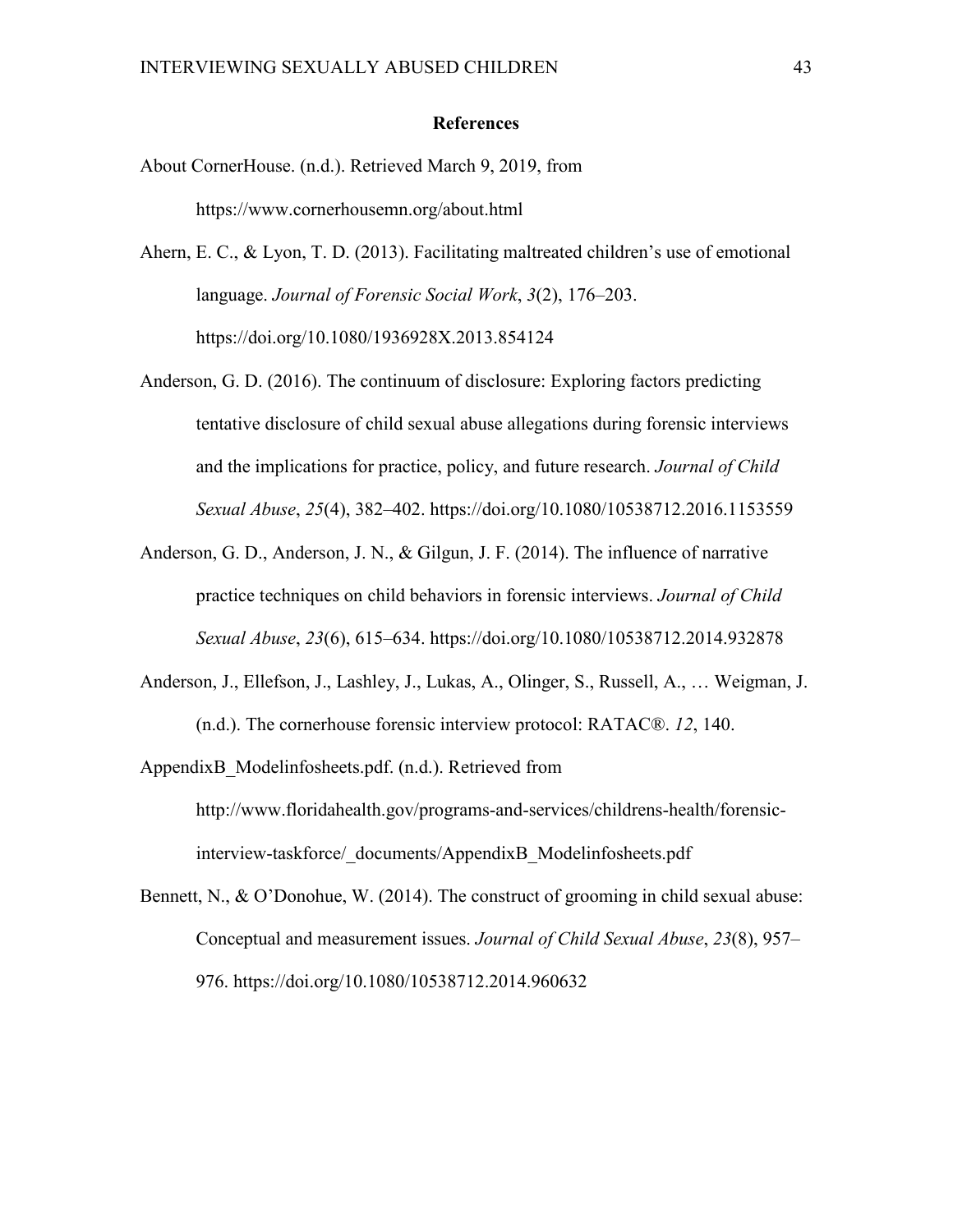- Bentovim, A., Bentovim, M., Vizard, E., & Wiseman, M. (1995). Facilitating interviews with children who may have been sexually abused. *Child Abuse Review*, *4*(4), 246–262. https://doi.org/10.1002/car.2380040405
- Block, S. D., Foster, E. M., Pierce, M. W., Berkoff, M. C., & Runyan, D. K. (2013). Multiple forensic interviews during investigations of child sexual abuse: A costeffectiveness analysis. *Applied Developmental Science*, *17*(4), 174–183. https://doi.org/10.1080/10888691.2013.836033
- Bruck, M. (2009). Human figure drawings and children's recall of touching. *Journal of Experimental Psychology: Applied*, *15*(4), 361–374.

https://doi.org/10.1037/a0017120

- Carnes, C. N., Nelson-Gardell, D., & Wilson, C. (2000). Addressing challenges and controversies in child sexual abuse interviewing. *Journal of Aggression, Maltreatment & Trauma*, *2*(2), 83–103. https://doi.org/10.1300/J146v02n02\_05
- Child Welfare Information Gateway. (2017). *Forensic interviewing: A primer for child welfare professionals.* Washington, DC: U.S. Department of Health and Human Services, Children's Bureau.
- *CH\_ProtocolCard.pdf.* (2014). CornerHouse. Retrieved from https://www.cornerhousemn.org/images/CH\_ProtocolCard.pdf
- Davis, M. (2018) *Forensic interviewing: Single vs. extended assessments.* Unpublished manuscript, Social Work Department, Southeastern University, Lakeland, Florida.
- Faller, K. C. (2005). Anatomical dolls: Their use in assessment of children who may have been sexually abused. *Journal of Child Sexual Abuse: Research, Treatment, &*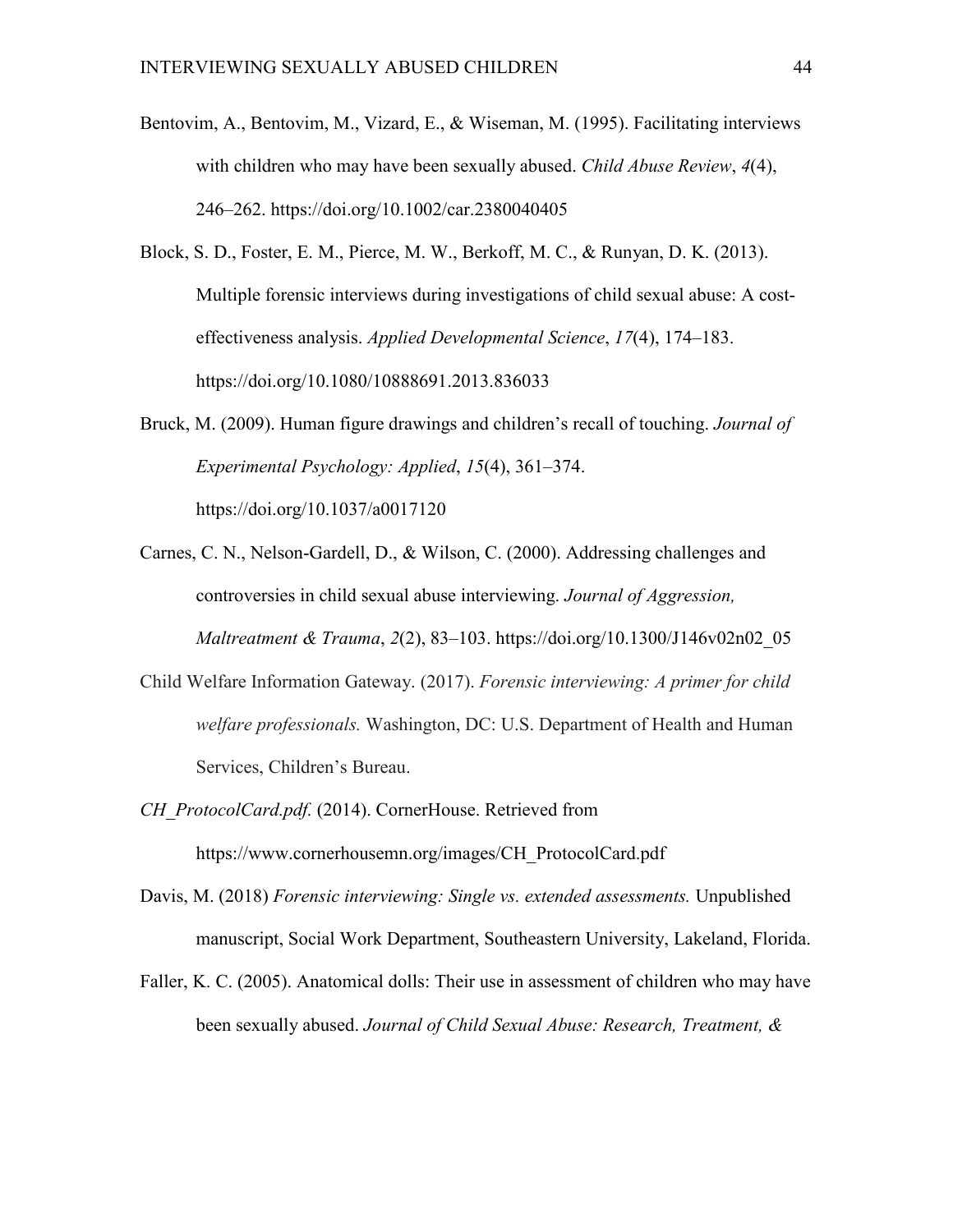*Program Innovations for Victims, Survivors, & Offenders*, *14*(3), 1–21. https://doi.org/10.1300/J070v14n03\_01

- Faller, K. C. (2015). Forty years of forensic interviewing of children suspected of sexual abuse, 1974–2014: Historical benchmarks. *Social Sciences*, *4*(1), 34–65. https://doi.org/10.3390/socsci4010034
- Faller, K. C., Grabarek, M., Nelson-Gardell, D., & Williams, J. (2011). Techniques employed by forensic interviewers conducting extended assessments: Results from a multi-site study. *Journal of Aggression, Maltreatment & Trauma*, *20*(3), 237–259. https://doi.org/10.1080/10926771.2011.557031

Faller, K. C., & Nelson-Gardell, D. (2010). Extended evaluations in cases of child sexual abuse: How many sessions are sufficient? *Journal of Child Sexual Abuse: Research, Treatment, & Program Innovations for Victims, Survivors, & Offenders*, *19*(6), 648–668. https://doi.org/10.1080/10538712.2010.522494

Faller KC, Cordisco-Steele L, & Nelson-Gardell D. (2010). Allegations of sexual abuse of a child: What to do when a single forensic interview isn't enough. *Journal of Child Sexual Abuse*, *19*(5), 572–589.

https://doi.org/10.1080/10538712.2010.511985

- Fängström, K., Sarkadi, A., Lucas, S., Calam, R., & Eriksson, M. (2017). "And they gave me a shot, it really hurt" – Evaluative content in investigative interviews with young children. *Children & Youth Services Review*, *82*, 434–443. https://doi.org/10.1016/j.childyouth.2017.10.017
- Greydanus, D. E., & Merrick, J. (2017). A review of child sexual abuse. *International Journal of Child & Adolescent Health*, *10*(3), 289–294. Retrieved from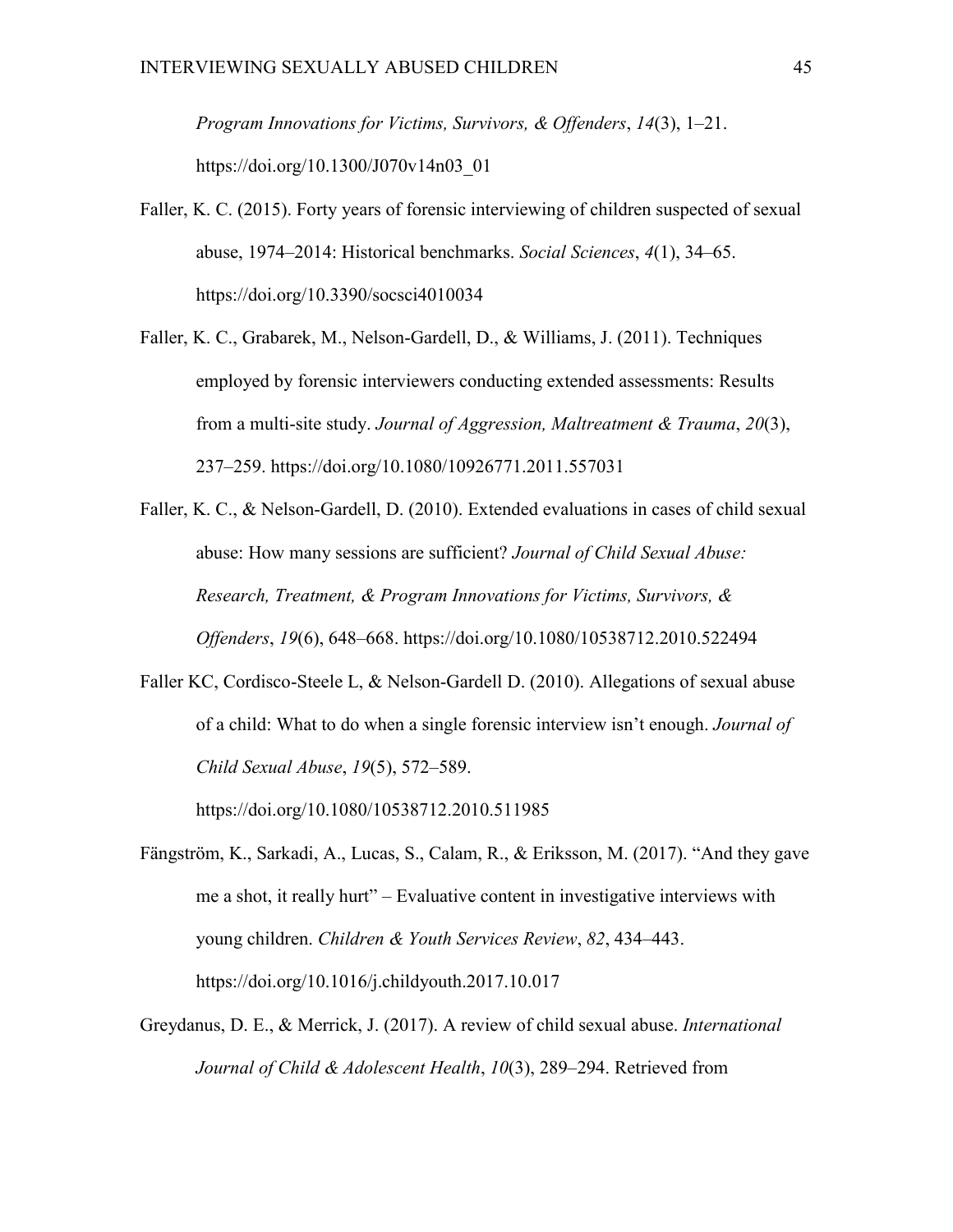https://seu.idm.oclc.org/login?url=https://search.proquest.com/docview/19922037 50?accountid=43912

- Hershkowitz, I., & Terner, A. (2007). The Effects of repeated interviewing on children's forensic statements of sexual abuse. *Applied Cognitive Psychology*, *21*(9), 1131– 1143. https://doi.org/10.1002/acp.1319
- Krause-Parello, C. A., & Gulick, E. E. (2015). Forensic interviews for child sexual abuse allegations: An investigation into the effects of animal-assisted intervention on stress biomarkers. *Journal of Child Sexual Abuse*, *24*(8), 873–886. https://doi.org/10.1080/10538712.2015.1088916
- Lamb, M.E., Sternberg, K. J., Orbach, Y., Esplin, P. W., Stewart, H., & Mitchell, S. (2003). Age differences in young children's responses to open-ended invitations in the course of forensic interviews. *Journal of Consulting and Clinical Psychology*, *71*(5), 926–934. https://doi.org/10.1037/0022-006X.71.5.926

Lamb, M.E., & Garretson, M. E. (2003). The effects of interviewer gender and child gender on the informativeness of alleged child sexual abuse victims in forensic interviews. *Law and Human Behavior*, *27*(2), 157–171. https://doi.org/10.1023/A:1022595129689

- Leach, C., Powell, M. B., Sharman, S. J., & Anglim, J. (2017). The relationship between children's age and disclosures of sexual abuse during forensic interviews. *Child Maltreatment*, *22*(1), 79–88. https://doi.org/10.1177/1077559516675723
- Lindberg, M. A., Chapman, M. T., Samsock, D., Thomas, S. W., & Lindberg, A. W. (2003). Comparisons of three different investigative interview techniques with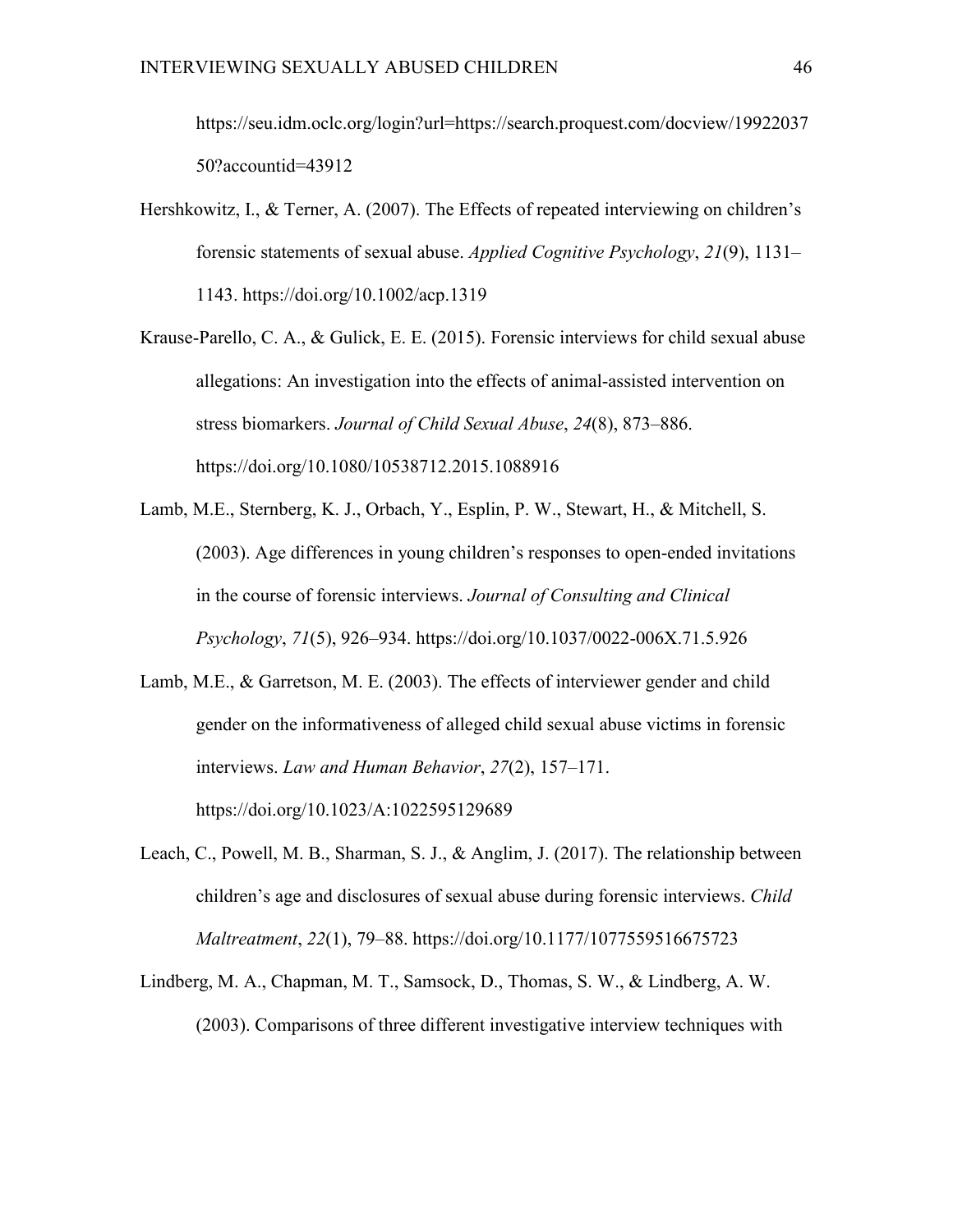young children. *Journal of Genetic Psychology*, *164*(1), 5. https://doi.org/10.1080/00221320309597500

- Lyon, T. D. (2005). *Ten Step Investigative Interview*. 2. Retrieved from http://centerforchildwelfare.org/Preservice/CORE/Core-PostersTenStepInvestigativeInterview.pdf
- Lyon, T. D. (2012). Twenty-five years of interviewing research and practice: Dolls, diagrams, and the dynamics of abuse disclosure. *APSAC (American Professional Society on the Abuse of Children) Advisor*, *24*(1–2), 14–19. Retrieved from https://works.bepress.com/thomaslyon/82/
- Maan, C. (1991). Assessment of sexually abused children with anatomically detailed dolls: A critical review. *Behavioral Sciences & the Law*, *9*(1), 43–51. https://doi.org/10.1002/bsl.2370090106
- Malloy, L. C., Johnson, J. L., & Goodman, G. S. (2013). Children's memory and event reports: The current state of knowledge and best practice. *Journal of Forensic Social Work*, *3*(2), 106–132. https://doi.org/10.1080/1936928X.2013.763672
- Mathews, J. & Lux, E. (2018). *A Comprehensive Literature Review of Forensic Interviewers' Protocols*. Retrieved from https://www.ideals.illinois.edu/handle/2142/100014
- McElvaney, R. (2015). Disclosure of child sexual abuse: Delays, non-disclosure and partial disclosure. What the research tells us and implications for practice. *Child Abuse Review*, *24*(3), 159–169. https://doi.org/10.1002/car.2280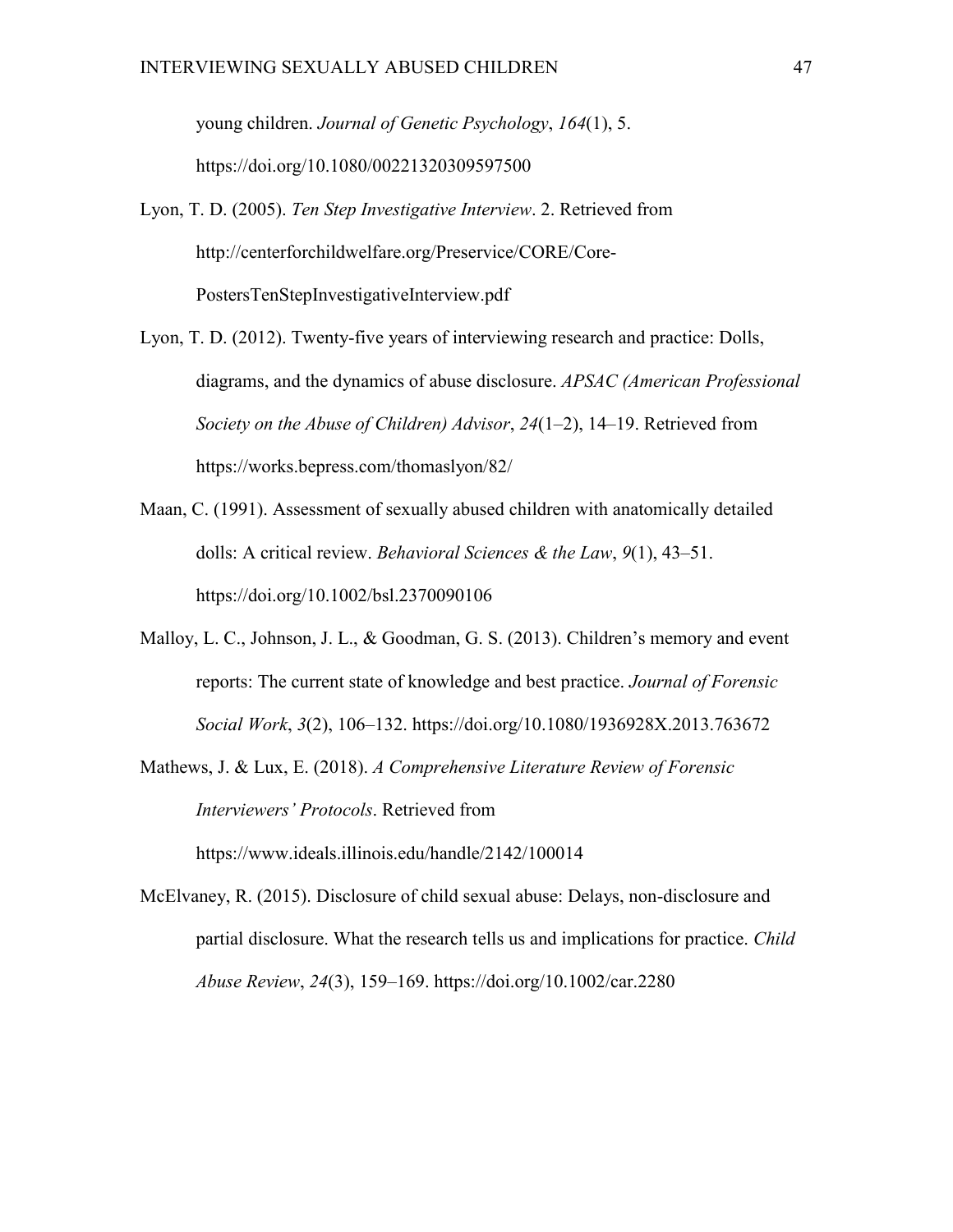Mordock, J. B. (2001). Interviewing abused and traumatized children. *Clinical Child Psychology and Psychiatry*, *6*(2), 271–291. https://doi.org/10.1177/1359104501006002008

National Children's Advocacy Center. (2019). National children's advocacy center's child forensic interview structure. Huntsville, AL: Author.

Newlin, C., Steele, L. C., Chamberlin, A., Anderson, J., Kenniston, J., Russell, A., … Vaughan-Eden, V. (2015). Child forensic interviewing: Best practices. *Office of Juvenile Justice and Delinquency Prevention.* 20. Retrieved from https://www.ojjdp.gov/pubs/248749.pdf

- Otgaar, H., van Ansem, R., Pauw, C., & Horselenberg, R. (2016). Improving children's interviewing methods? The effects of drawing and practice on children's memories for an event. *Journal of Police and Criminal Psychology; Hauppauge*, *31*(4), 279–287. http://dx.doi.org/10.1007/s11896-016-9190-0
- Price, E. A., Ahern, E. C., & Lamb, M. E. (2016). Rapport-building in investigative interviews of alleged child sexual abuse victims. *Applied Cognitive Psychology*, *30*(5), 743–749. https://doi.org/10.1002/acp.3249
- Regehr C, & Antle B. (1997). Coercive influences: Informed consent in court-mandated social work practice. *Social Work*, *42*(3), 300–306. <https://doi.org/10.1093/sw/42.3.300>

Russell, A. (2006). Best practices in child forensic interviews: Interview instructions and truth-lie discussions. *Hamline Journal of Public Law & Policy*, *28*(1), 99–130. https://seu.idm.oclc.org/login?url=https://search.ebscohost.com/login.aspx?direct =true&db=a9h&AN=23816626&site=ehost-live&scope=site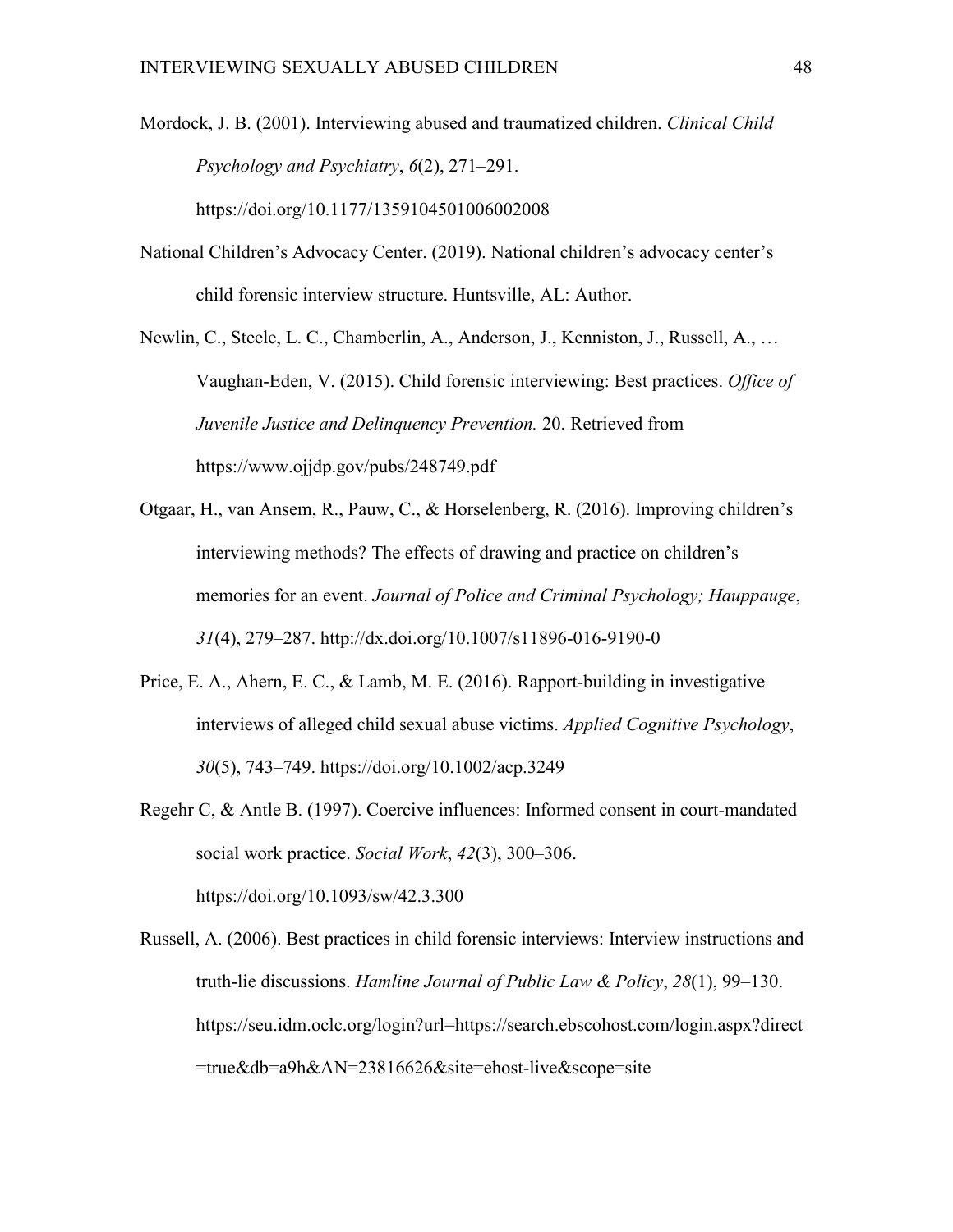Salmon, K. (2006). Toys in clinical interviews with children: Review and implications for practice. *Clinical Psychologist*, *10*(2), 54–59. https://doi.org/10.1080/13284200600681601

Shamroy, J. A. (1987). Interviewing the sexually abused child with anatomically correct dolls. *Social Work*, *32*(2), 165–166. https://doi.org/10.1093/sw/32.2.165

The ChildFirst Forensic Interview Protocol - PDF. (n.d.). Retrieve from https://docplayer.net/81912114-The-childfirst-forensic-interview-protocol.html

- van Gijn, E. L., & Lamb, M. E. (2013). Alleged sex abuse victims' accounts of their abusers' modus operandi. *Journal of Forensic Social Work*, *3*(2), 133–149. https://doi.org/10.1080/1936928X.2013.837420
- Williams, J., Nelson-Gardell, D., Faller, K. C., Cordisco-Steele, L., & Tishelman, A. (2013). Is there a place for extended assessments for evaluating concerns about child sexual abuse? Perceptions of 1,294 child maltreatment professionals. *Journal of Forensic Social Work*, *3*(2), 88–105. https://doi.org/10.1080/1936928X.2013.763504
- Williams, J., Nelson-Gardell, D., Faller, K. C., Tishelman, A., & Cordisco-Steele, L. (2016). Perceptions of the value of extended assessments to resolve allegations of sexual abuse: It's the performance that counts. *Journal of Social Service Research*, *42*(1), 57–69. https://doi.org/10.1080/01488376.2015.1077493
- Yuille, J. C., Cooper, B.S., & Hervé, H. H.F. (2009). The Step-wise guidelines for child interviews: The new generation. [PDF file]. Retrieved from https://theforensicpractice.com/pdf/Step-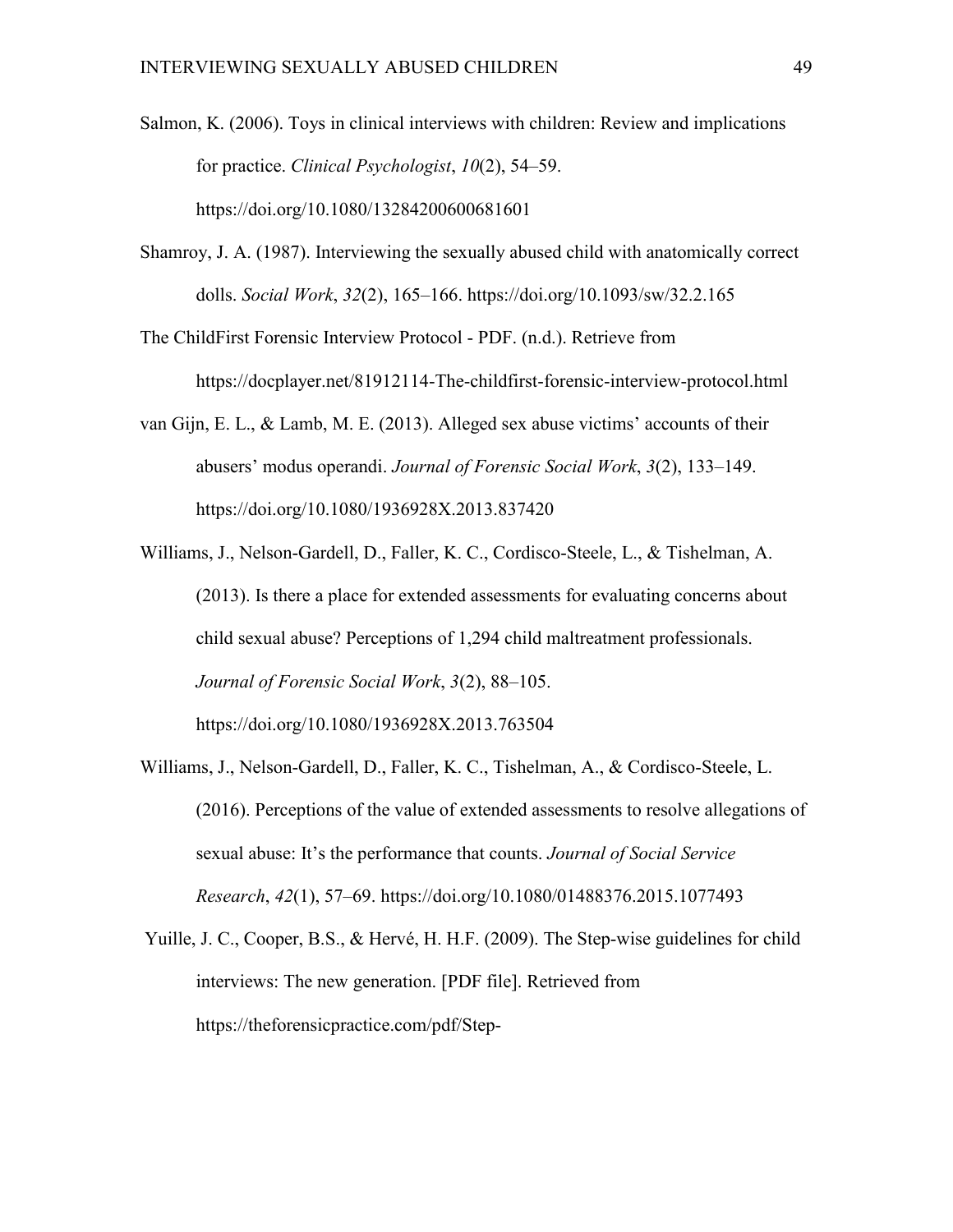Wise%20guidelines%20for%20child%20interviews%20-

%20the%20next%20generation%202009.pdf